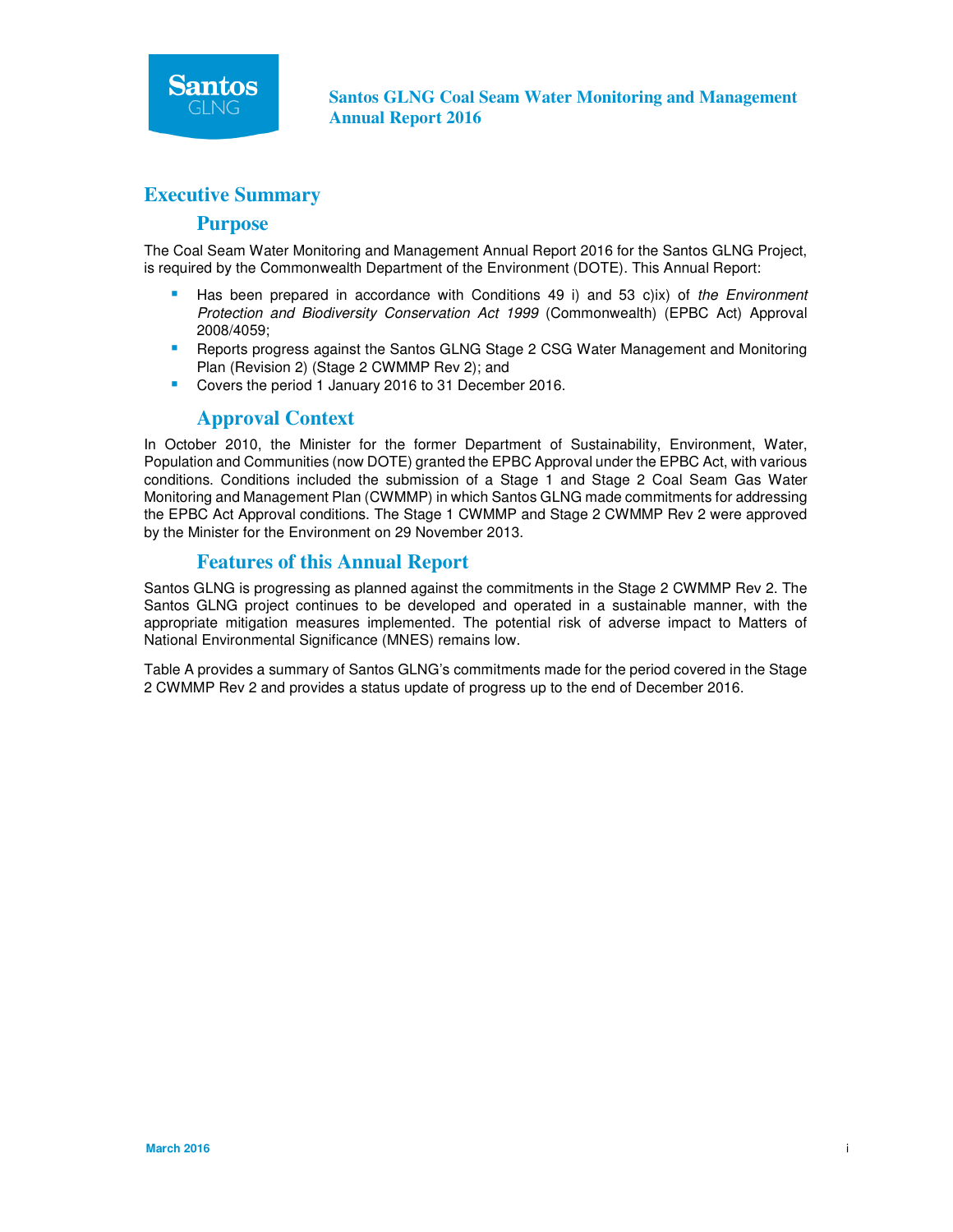

#### **Table A: Stage 2 CWMMP Rev 2 Commitments & Progress Update**

| Condition  | <b>Commitment</b>                                                                                                                                                                                           | <b>Target Completion Date Specified in</b><br><b>Stage 2 CWMMP Rev 2</b>                       | <b>Status</b> | <b>Annual Report</b><br><b>Reference</b> |
|------------|-------------------------------------------------------------------------------------------------------------------------------------------------------------------------------------------------------------|------------------------------------------------------------------------------------------------|---------------|------------------------------------------|
| 49a.       | <b>Groundwater Drawdown</b>                                                                                                                                                                                 |                                                                                                |               |                                          |
| 49d,53c.vi | Drawdown limits are now defined for the source aquifer at selected<br>locations. These limits are subject to periodic updates.                                                                              | Completed.                                                                                     |               | Section 3                                |
|            | Installation of Early Warning Spring (EWS) monitoring network.                                                                                                                                              | End 2016.                                                                                      |               | Section 3                                |
|            | Ground truthing of a selection of springs to assess the presence of<br>EPBC listed species and EPBC communities.                                                                                            | On and off tenure springs baseline initiated<br>as part of the JIP, to be reported April 2015. |               | Section 3                                |
|            | Santos GLNG will assume responsibility of mitigation (if required) for<br>on-tenure springs and those off-tenement springs as will be assigned<br>by the Surat Underground Water Impact Report (UWIR)/DOTE. | Ongoing.                                                                                       |               | Section 3                                |
|            | Comparison of drawdown to UWIR predictions will occur on a<br>quarterly basis.                                                                                                                              | Quarterly.                                                                                     |               | Section 3                                |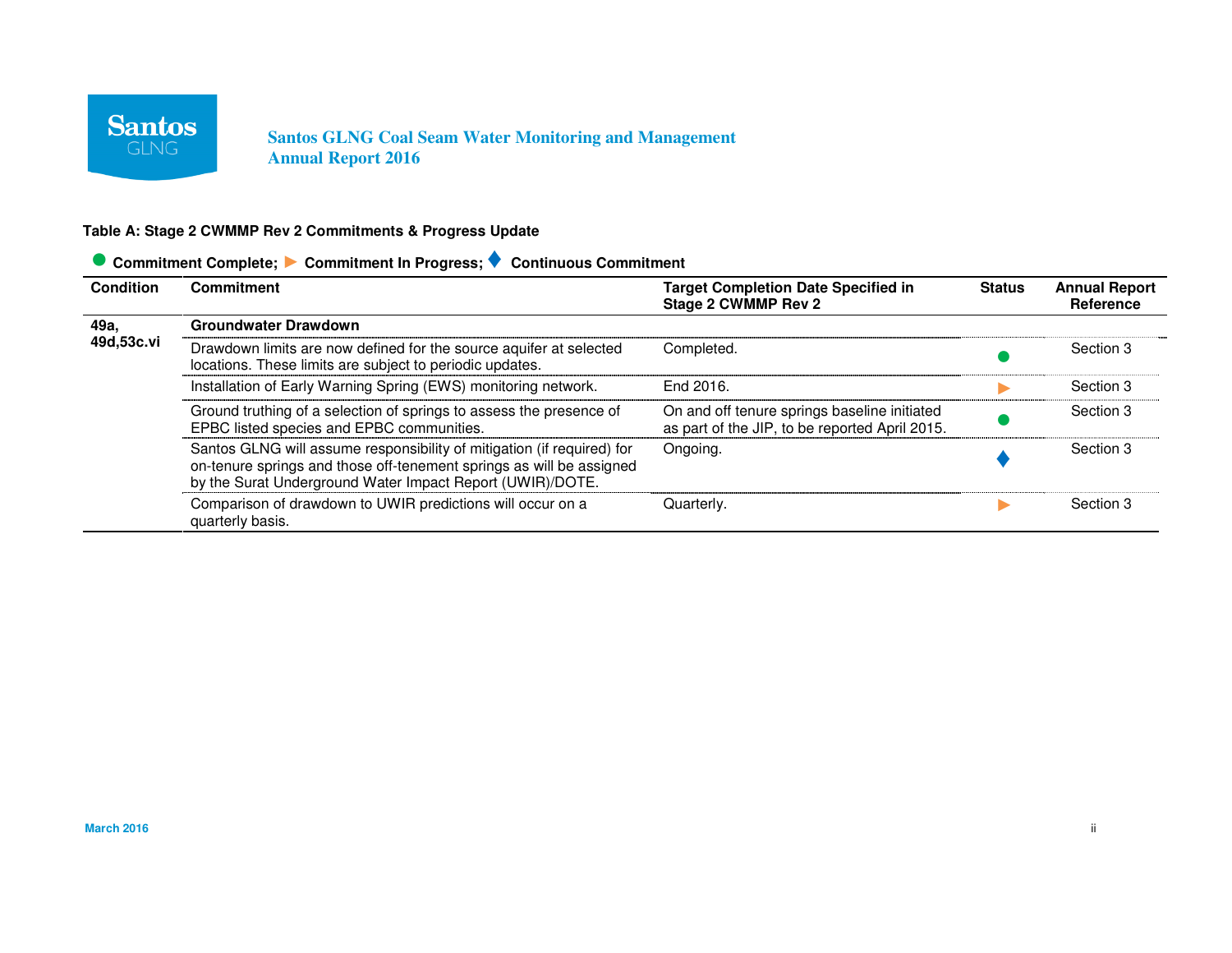

| <b>Condition</b> | <b>Commitment</b>                                                                                                                                                                                                                                                                 | <b>Target Completion Date Specified in</b><br>Stage 2 CWMMP Rev 2 | <b>Status</b> | <b>Annual Report</b><br>Reference |
|------------------|-----------------------------------------------------------------------------------------------------------------------------------------------------------------------------------------------------------------------------------------------------------------------------------|-------------------------------------------------------------------|---------------|-----------------------------------|
| 49b, 53b,        | <b>Aquifer Connectivity</b>                                                                                                                                                                                                                                                       |                                                                   |               |                                   |
| 53d(i)4)         | Santos GLNG commits to provide further characterisation on the level of connectivity between the formations, including undertaking the following<br>upcoming and ongoing hydraulic connectivity programs. Note that the results will be presented in future updates to the CWMMP. |                                                                   |               |                                   |
|                  | Multi-level monitoring bores.                                                                                                                                                                                                                                                     | Ongoing monitoring and data assessment.                           |               | Section 4                         |
|                  | Contact Zone Program.                                                                                                                                                                                                                                                             | Ongoing after installation.                                       |               | Section 4                         |
|                  | Wallumbilla Fault Program.                                                                                                                                                                                                                                                        | Installation planned for 2014.                                    |               | Section 4                         |
|                  | Aquifer Response.                                                                                                                                                                                                                                                                 | Ongoing.                                                          |               | Section 4                         |
|                  | Isotope and geochemical signature.                                                                                                                                                                                                                                                | Ongoing.                                                          |               | Section 4                         |
|                  | Pumping response observations and assessments.                                                                                                                                                                                                                                    | Annually from 2014.                                               |               | Section 4                         |
|                  | The outcomes of the conventional oil and gas well and water<br>bore risk assessment will be presented in an update to the<br>CWMMP.                                                                                                                                               | Updated CWMMP will be submitted for approval<br>in due course.    |               | Section 4                         |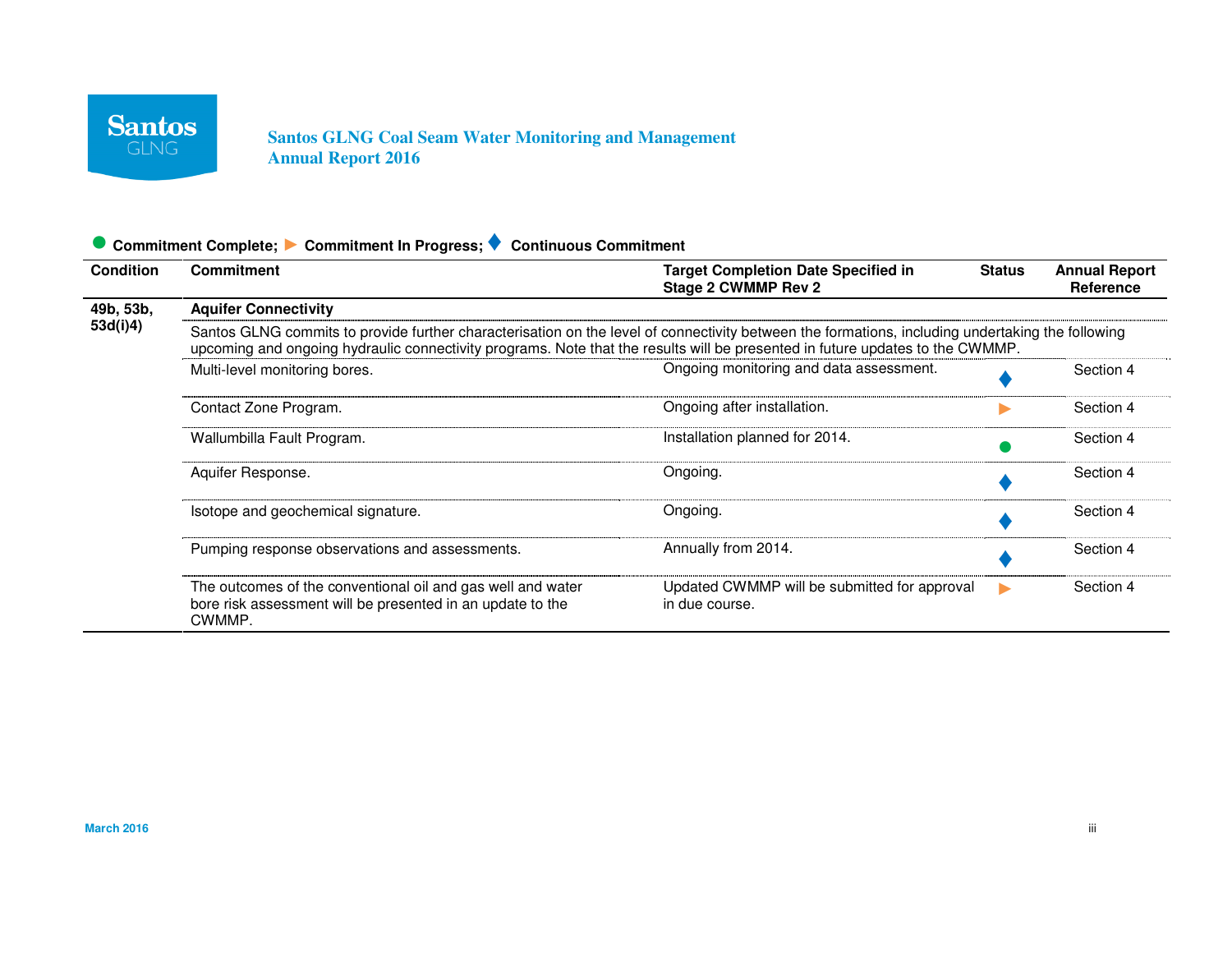

| <b>Condition</b> | <b>Commitment</b>                                                                                                                    | <b>Target Completion Date Specified in</b><br><b>Stage 2 CWMMP Rev 2</b> | <b>Status</b> | <b>Annual Report</b><br>Reference |
|------------------|--------------------------------------------------------------------------------------------------------------------------------------|--------------------------------------------------------------------------|---------------|-----------------------------------|
| 49с, 53а,        | <b>Aquifer Re-injection</b>                                                                                                          |                                                                          |               |                                   |
| 53 d)ii          | Santos GLNG has developed a Managed Aquifer Recharge (MAR) pilot program and schedule for gas field piloting of aquifer reinjection. |                                                                          |               |                                   |
|                  | Fairview CSG Field Stage 1- Desktop Study.                                                                                           | Completed March 2012.                                                    |               | Section 5                         |
|                  | Roma CSG Field Stage 1- Desktop Study.                                                                                               | Completed January 2011.                                                  |               | Section 5                         |
|                  | Roma CSG Field Stage 2 - Investigations and Assessment.                                                                              | Completed January 2011.                                                  |               | Section 5                         |
|                  | Roma CSG Field pilot trial (Hermitage) Stage 3 - Construction<br>and Commissioning.                                                  | Completed Q1/Q2 2012.                                                    |               | Section 5                         |
|                  | Roma CSG Field pilot trial (Hermitage) Stage 4 - Operation.                                                                          | Completed Q4 2012.                                                       |               | Section 5                         |
|                  | Roma CSG Field (The Bend) Stage 3 - Construction and<br>Commissioning.                                                               | Due for completion Q3 2014.                                              |               | Section 5                         |
|                  | Roma CSG Field (The Bend) Stage 4 - Operation.                                                                                       | Due to commence Q3/Q4 2014.                                              |               | Section 5                         |
|                  | Arcadia Valley CSG Field Stage 1 - Desktop Study.                                                                                    | Completed September 2013.                                                |               | Section 5                         |
|                  | All approved Injection Management Plans will be provided in an<br>update to the CWMMP.                                               | Ongoing.                                                                 |               | Section 5                         |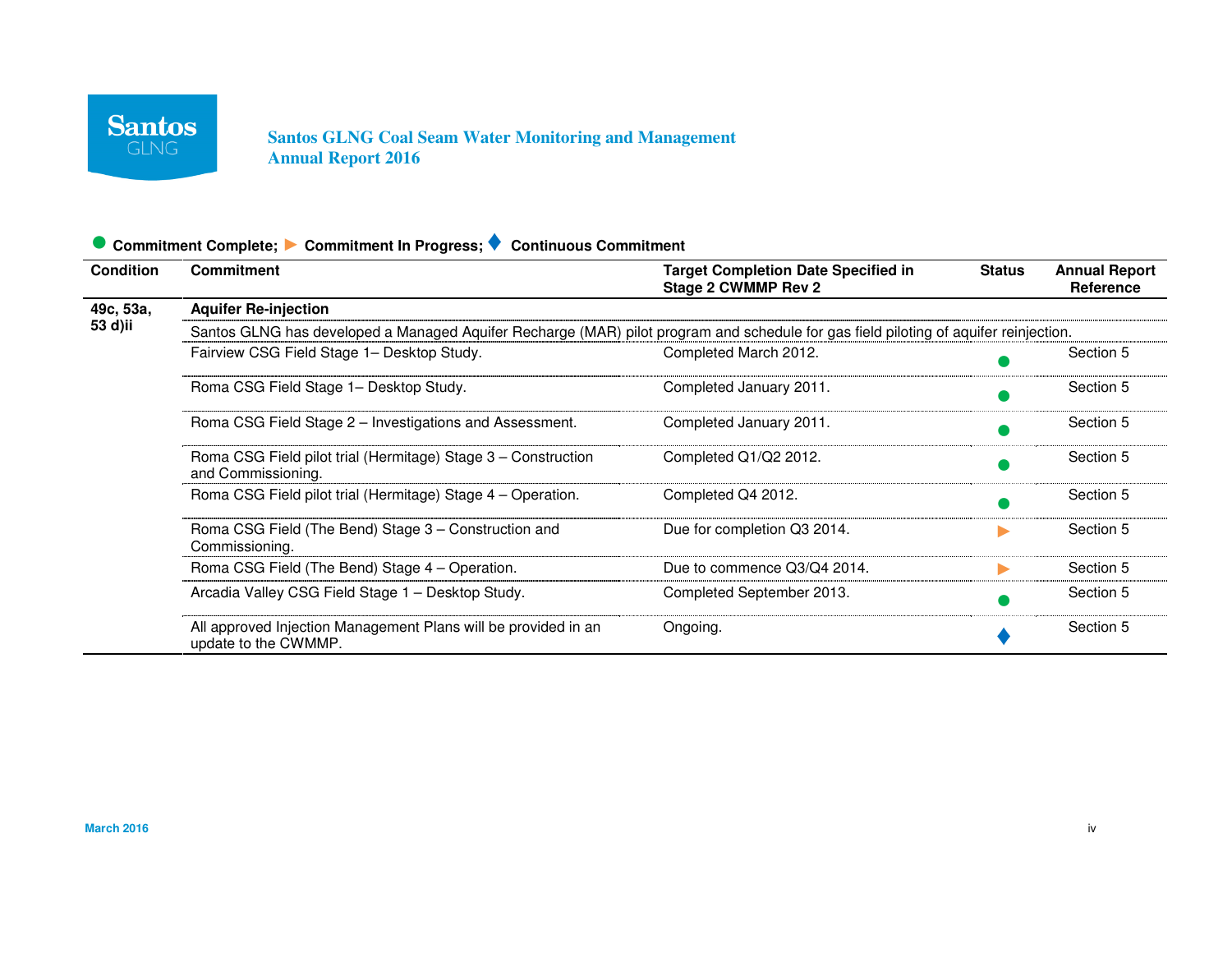

| <b>Condition</b> | <b>Commitment</b>                                                                                                                                                                                                                                                                                                                                      | <b>Target Completion Date Specified in</b><br>Stage 2 CWMMP Rev 2 | <b>Status</b> | <b>Annual Report</b><br>Reference |
|------------------|--------------------------------------------------------------------------------------------------------------------------------------------------------------------------------------------------------------------------------------------------------------------------------------------------------------------------------------------------------|-------------------------------------------------------------------|---------------|-----------------------------------|
| 49e              | <b>Hydraulic Fracturing</b>                                                                                                                                                                                                                                                                                                                            |                                                                   |               |                                   |
|                  | Santos GLNG will provide a projection of the anticipated number of<br>wells to be hydraulically stimulated during each year as well as the<br>number of hydraulic stimulations completed in the preceding year.<br>Additional details to be reported will also include location information<br>and the depth of each respective hydraulic stimulation. | Annually.                                                         |               | Section 6                         |
| 49f              | Santos GLNG has agreed with the DOTE to undertake additional<br>Direct Toxicity Assessment that will include:<br>an ecotoxicological program, involving, for example, a                                                                                                                                                                                | December 2013                                                     |               | Section 6                         |
|                  | comparison of (i) coal seam water, (ii) coal seam water with<br>hydraulic fracturing chemicals, and (iii) hydraulic fracturing<br>chemicals in freshwater;                                                                                                                                                                                             |                                                                   |               |                                   |
|                  | assessing the risk of individual hydraulic fracturing chemicals of<br>concern; and                                                                                                                                                                                                                                                                     |                                                                   |               |                                   |
|                  | assessing contribution of hydraulic fracturing chemicals to toxicity<br>of hydraulic fracturing fluids and flowback waters (mixture<br>toxicity).                                                                                                                                                                                                      |                                                                   |               |                                   |
|                  | Santos GLNG is committed to undertaking these assessments, as<br>part of the joint industry Ecotoxicity Work Program; the result of which<br>will be provided to the DOTE upon completion.                                                                                                                                                             |                                                                   |               |                                   |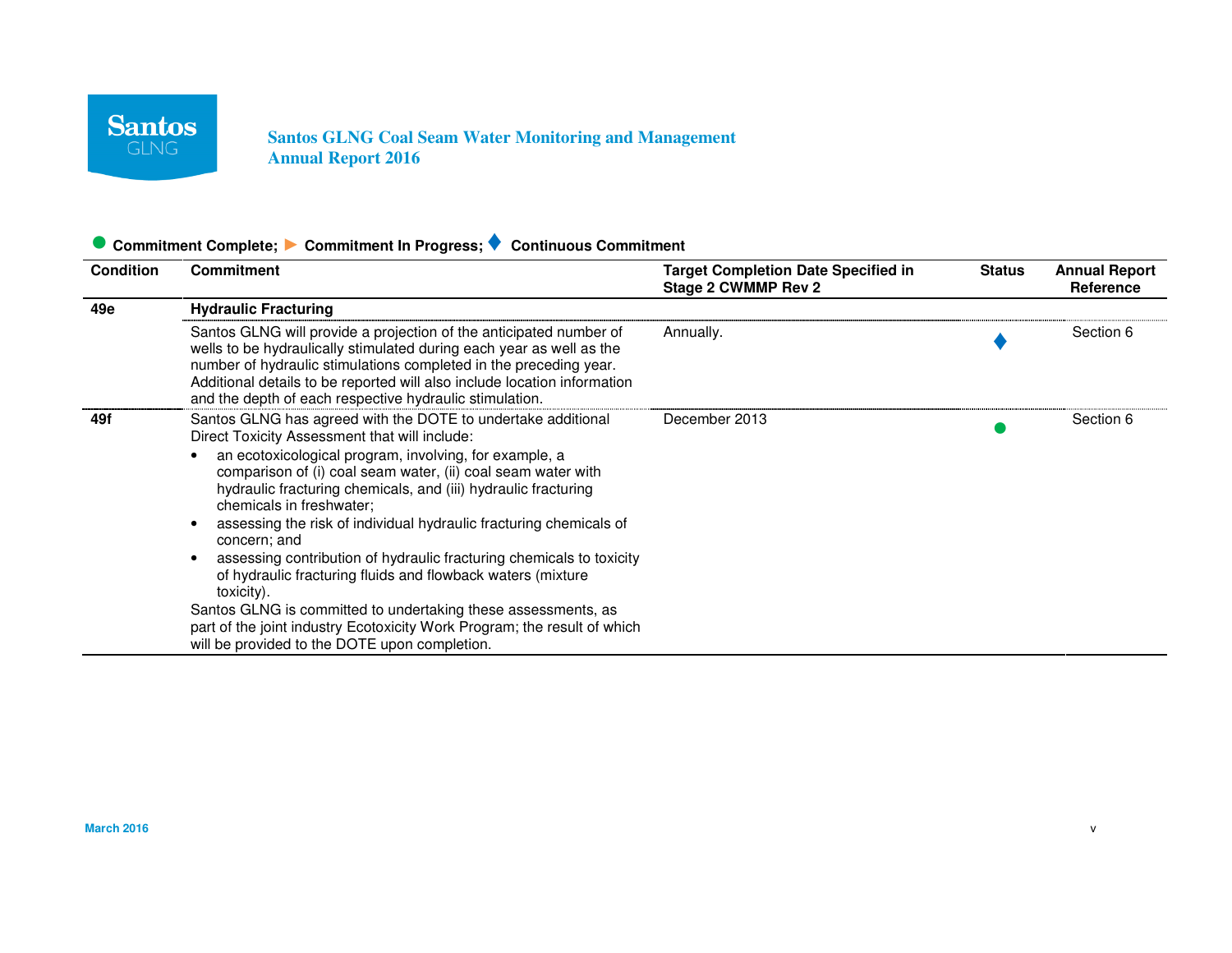

| Condition | <b>Commitment</b>                                                                                                                                                                                                                                                     | <b>Target Completion Date Specified in</b><br>Stage 2 CWMMP Rev 2 | <b>Status</b> | <b>Annual Report</b><br>Reference |
|-----------|-----------------------------------------------------------------------------------------------------------------------------------------------------------------------------------------------------------------------------------------------------------------------|-------------------------------------------------------------------|---------------|-----------------------------------|
| 49.g.iv)  | <b>Surface Water Baseline</b>                                                                                                                                                                                                                                         |                                                                   |               |                                   |
|           | Ongoing collection of surface water baseline data.                                                                                                                                                                                                                    | End of 2013.                                                      |               | Section 2                         |
|           | EPBC spring hydrogeological conceptual model.                                                                                                                                                                                                                         | Initial conceptual models to be provided<br>in November 2013.     |               | Section 3                         |
|           | Atmospheric pressure monitoring – 1 installation (barrologger or<br>other) at each EPBC spring complex or cluster of spring complexes.                                                                                                                                | Completed.                                                        |               | Section 3                         |
| 49.g.vi)  | <b>Surface Water Threshold Values</b>                                                                                                                                                                                                                                 |                                                                   |               |                                   |
|           | Collection and reviewing 2 years of baseline data and development<br>of upper and lower confidence levels (Threshold values) for key<br>parameters (relevant to MNES). These threshold values will be<br>provided in an update to the CWMMP.                          | End of 2014.<br>Completed, data acquisition ongoing.              |               | Section 7                         |
| 49.q.x)   | <b>Brine Management Plans</b>                                                                                                                                                                                                                                         |                                                                   |               |                                   |
|           | Provision of Brine Management Plans developed for Arcadia Valley.<br>Roma and Fairview gas fields as a state government requirement<br>within the respective gas field's environmental authorities (EA's).<br>These will be provided in the next update to the CWMMP. | December 2014.                                                    |               | Section 8                         |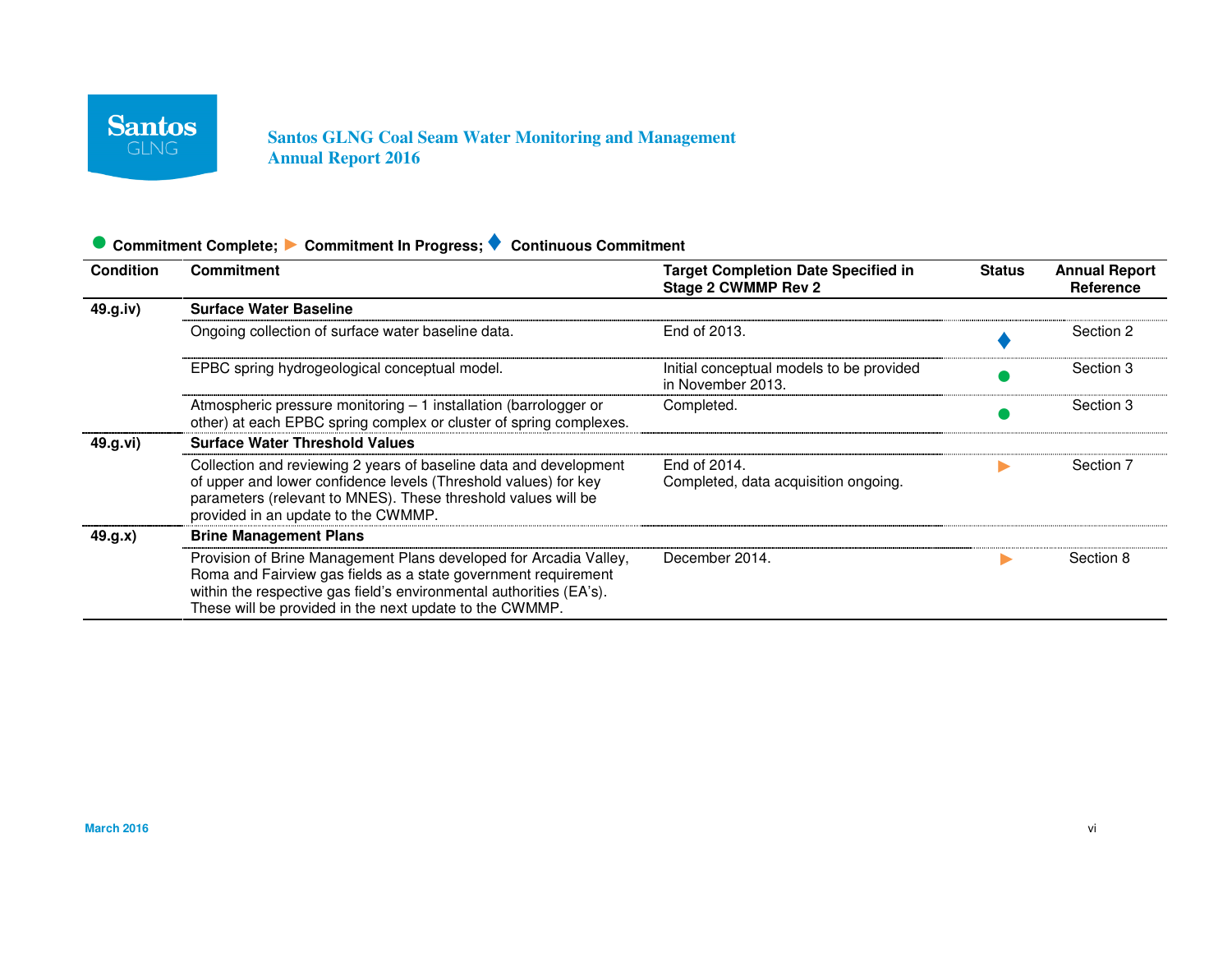

| <b>Condition</b> | <b>Commitment</b>                                                                                                                                                                                                                                                           | <b>Target Completion Date Specified in</b><br><b>Stage 2 CWMMP Rev 2</b> | <b>Status</b> | <b>Annual Report</b><br>Reference |
|------------------|-----------------------------------------------------------------------------------------------------------------------------------------------------------------------------------------------------------------------------------------------------------------------------|--------------------------------------------------------------------------|---------------|-----------------------------------|
| 49i, 53c)ix)     | Reporting                                                                                                                                                                                                                                                                   |                                                                          |               |                                   |
|                  | A Coal Seam Water Monitoring and Management Annual Report will<br>be developed for each calendar year and submitted to the DOTE<br>within the first quarter of the following year.                                                                                          | 31 March 2017 and annually thereafter.                                   |               | Section 10                        |
|                  | Digital data can be provided to the DOTE on request.                                                                                                                                                                                                                        | Ongoing.                                                                 |               | Section 10                        |
|                  | Santos GLNG will publish the following reports on the internet (via<br>the Santos Water Portal):<br>Coal Seam Water Monitoring and Management Annual Report;<br>and<br>Link to the latest Surat Cumulative Management Area (CMA)<br>Underground Water Impact Report (UWIR). | Annually                                                                 |               | Section 10                        |
|                  | Santos GLNG will regularly publish data from the water monitoring<br>network on the Santos Water Portal.                                                                                                                                                                    | Ongoing                                                                  |               | Section 10                        |
| 55               | The next revision of the CWMMP is currently planned to be<br>submitted to the DOTE 3 months prior to first LNG cargo.                                                                                                                                                       | Report to be submitted 3 months prior to first<br>LNG cargo              |               | Section 10                        |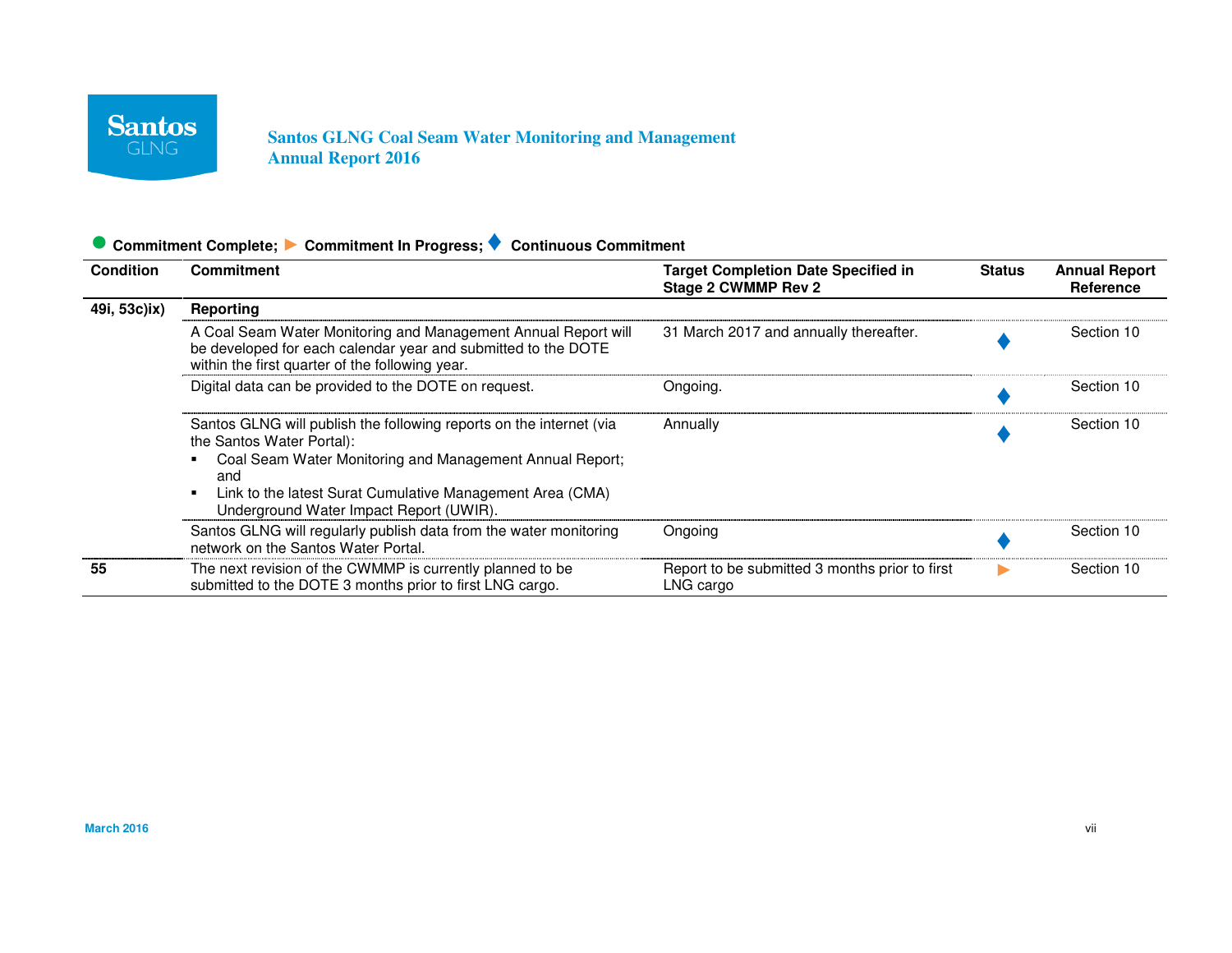

| Condition      | <b>Commitment</b>                                                                                                                                                                                                                                                                                                                                                                                                                                            | <b>Target Completion Date Specified in</b><br>Stage 2 CWMMP Rev 2 | <b>Status</b> | <b>Annual Report</b><br>Reference |  |
|----------------|--------------------------------------------------------------------------------------------------------------------------------------------------------------------------------------------------------------------------------------------------------------------------------------------------------------------------------------------------------------------------------------------------------------------------------------------------------------|-------------------------------------------------------------------|---------------|-----------------------------------|--|
| $53.c$ ) $iv)$ | <b>Groundwater Baseline</b>                                                                                                                                                                                                                                                                                                                                                                                                                                  |                                                                   |               |                                   |  |
|                | Groundwater baseline data collection completion.                                                                                                                                                                                                                                                                                                                                                                                                             | End of 2014.                                                      |               | Section 2                         |  |
|                | Santos GLNG, in collaboration with the other Proponents (APLNG<br>and QGC), will by the end of 2013 develop a statistical methodology<br>to enable definition of significant exceedances from the baseline<br>water pressure and water quality levels. The establishment of this<br>methodology can only reasonably be commenced once the three<br>Projects all have sufficient confirmation of their EPBC conditions<br>being met by the respective CWMMPs. | Completed.                                                        |               | Section 3                         |  |
| 53.d.i.lll     | <b>Subsidence</b>                                                                                                                                                                                                                                                                                                                                                                                                                                            |                                                                   |               |                                   |  |
|                | The Subsidence Management Plan provides a response plan into<br>exceedance of the defined subsidence trigger. The Subsidence<br>Management Plan describes the monitoring undertaken to establish<br>variation of ground level over time.                                                                                                                                                                                                                     | Completed.                                                        |               | Section 9                         |  |
|                | Subsidence baseline.                                                                                                                                                                                                                                                                                                                                                                                                                                         | Completed.                                                        |               | Section 9                         |  |
|                | Monitoring through satellite measurements.                                                                                                                                                                                                                                                                                                                                                                                                                   | Ongoing.                                                          |               | Section 9                         |  |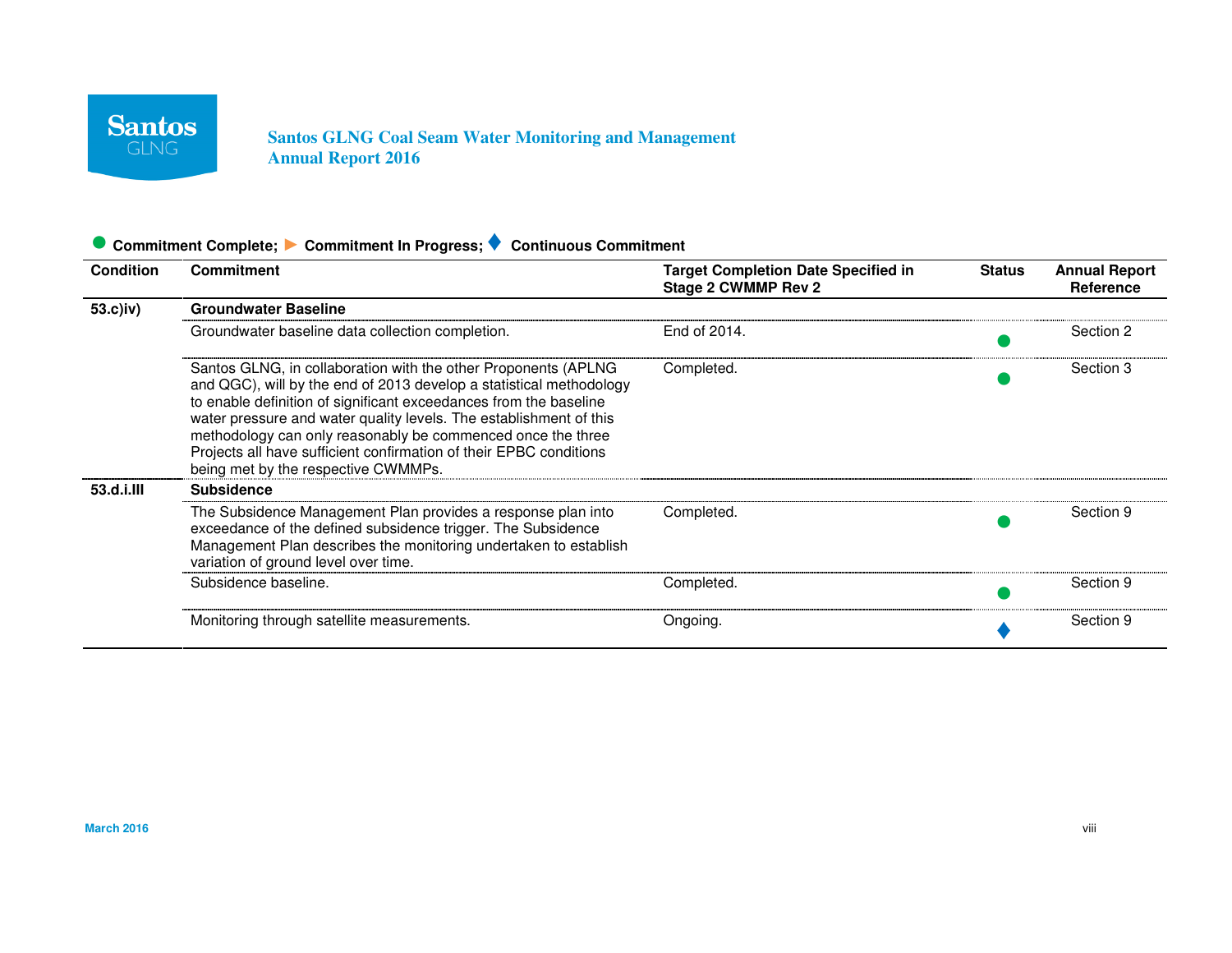

# **Table of Contents**

|     | Purposei |                                                                     |
|-----|----------|---------------------------------------------------------------------|
|     |          |                                                                     |
|     |          |                                                                     |
| 1.0 |          |                                                                     |
|     | 1.1      |                                                                     |
|     | 1.2      |                                                                     |
| 2.0 |          |                                                                     |
|     |          |                                                                     |
|     |          |                                                                     |
|     |          |                                                                     |
|     |          |                                                                     |
|     |          |                                                                     |
| 3.0 |          |                                                                     |
|     | 3.1      |                                                                     |
|     | 3.2      |                                                                     |
|     | 3.3      |                                                                     |
|     | 3.3.1    | Progress on the EPBC Springs Early Warning System Implementation  9 |
|     | 3.3.2    |                                                                     |
|     | 3.4      |                                                                     |
|     | 3.5      |                                                                     |
|     | 3.5.1    |                                                                     |
|     | 3.5.2    |                                                                     |
|     | 3.5.3    |                                                                     |
| 4.0 |          |                                                                     |
|     | 4.1      |                                                                     |
|     | 4.2      | Coal Seam Water Monitoring and Management Plan Commitments  16      |
|     | 4.3      |                                                                     |
|     | 4.4      |                                                                     |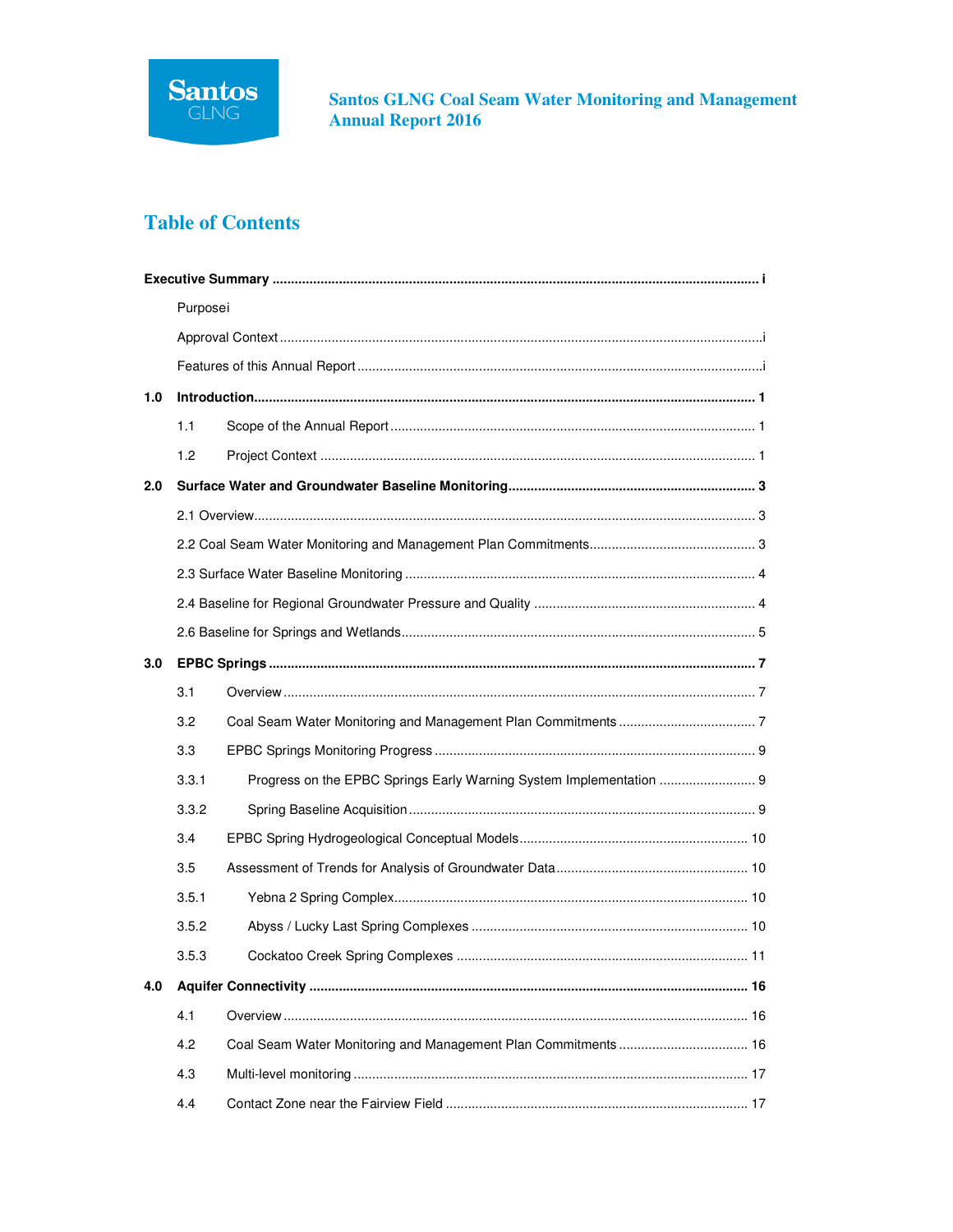

|     | 4.5    |                                                                |  |
|-----|--------|----------------------------------------------------------------|--|
|     | 4.6    |                                                                |  |
|     | 4.7    |                                                                |  |
|     | 4.8    |                                                                |  |
|     | 4.9    |                                                                |  |
| 5.0 |        |                                                                |  |
|     | 5.1    |                                                                |  |
|     | 5.2    |                                                                |  |
|     | 5.3    |                                                                |  |
| 6.0 |        |                                                                |  |
|     | 6.1    |                                                                |  |
|     | 6.2    | Coal Seam Water Monitoring and Management Plan Commitments 23  |  |
|     | 6.3    |                                                                |  |
|     | 6.4    |                                                                |  |
| 7.0 |        |                                                                |  |
|     | 7.1    |                                                                |  |
|     | 7.2    | Coal Seam Water Monitoring and Management Plan Commitments  30 |  |
|     | 7.2.1  |                                                                |  |
| 8.0 |        |                                                                |  |
|     | 8.1    |                                                                |  |
|     | 8.2    |                                                                |  |
|     | 8.3    |                                                                |  |
| 9.0 |        |                                                                |  |
|     | 9.1    |                                                                |  |
|     | 9.2    | Coal Seam Water Monitoring and Management Plan Commitments  33 |  |
|     | 9.3    |                                                                |  |
|     | 9.4    |                                                                |  |
|     |        |                                                                |  |
|     | 10.1   |                                                                |  |
|     | 10.2   | Coal Seam Water Monitoring and Management Plan Commitments  35 |  |
|     | 10.3   |                                                                |  |
|     | 10.3.1 |                                                                |  |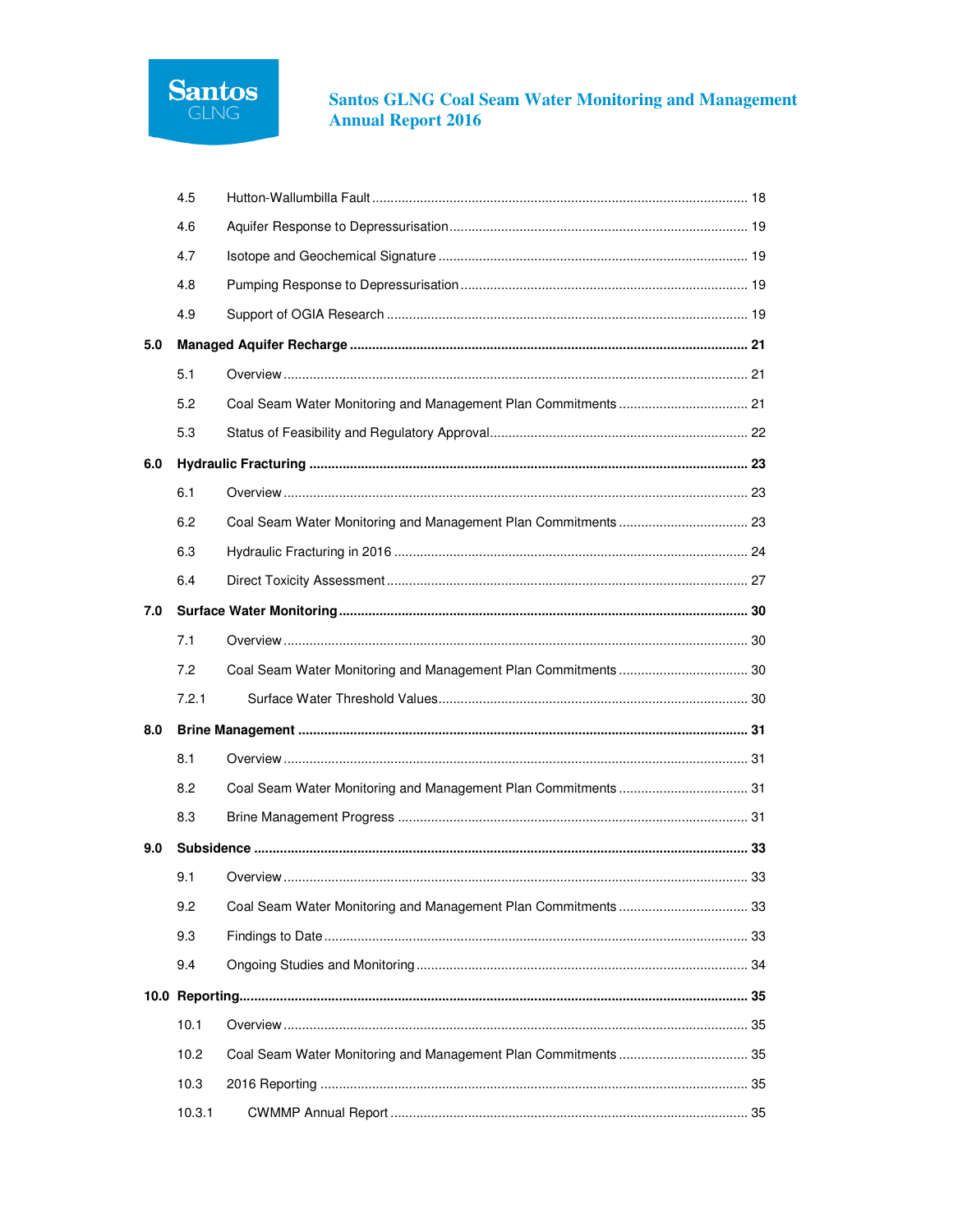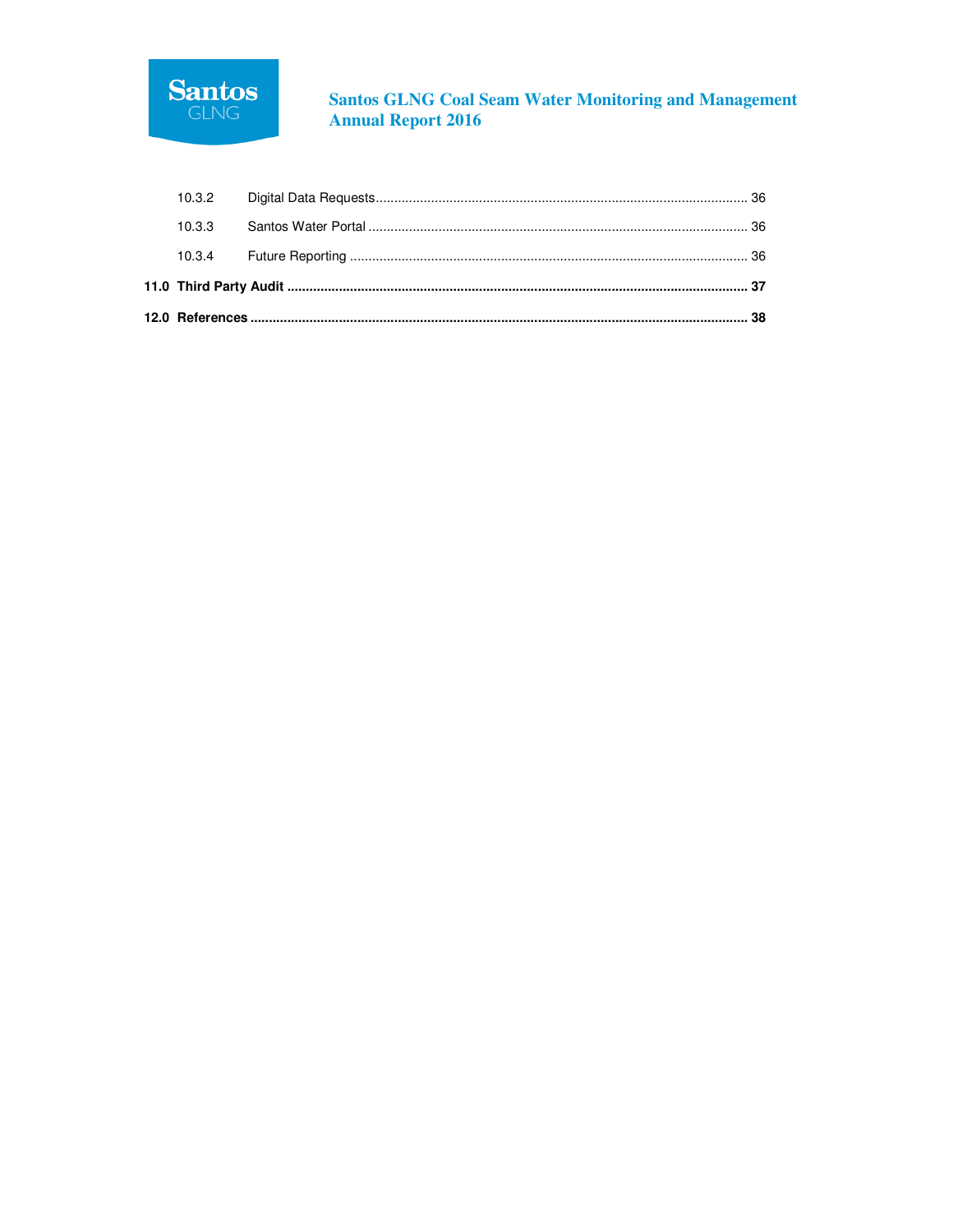

# **Tables**

| Table 2-1: Stage 2 CWMMP Rev 2 Commitments - Surface Water and Groundwater Baseline                   |
|-------------------------------------------------------------------------------------------------------|
| Table 2-2: Summary of Regional Groundwater Level Monitoring Points Active in 2016 4                   |
| Table 2-3: Summary of the Number of Regional Groundwater Quality Monitoring Sampling Points in 2016 5 |
|                                                                                                       |
| Table 3-2: Progress on EPBC Springs Early Warning System Monitoring Implementation 9                  |
|                                                                                                       |
| Table 4-2: Number of Active Multi-level Groundwater Level Monitoring Installations  17                |
| Table 4-3: Status of Groundwater Level Monitoring Installations Investigating the Contact Zone in     |
|                                                                                                       |
|                                                                                                       |
| Table 6-2: Hydraulic Fracturing Locations and Perforation Details Completed in 2016 25                |
|                                                                                                       |
|                                                                                                       |
|                                                                                                       |
|                                                                                                       |
|                                                                                                       |

# **Figures**

| Figure 3-2: Abyss and Lucky Last EWS Groundwater Pressure Data at MHTGWP01 and MHTGWH01  13 |  |
|---------------------------------------------------------------------------------------------|--|
| Figure 3-3: Abyss and Lucky Last EWS Groundwater Pressure Data at MNHGWP02  14              |  |
| Figure 3-4: Abyss and Lucky Last EWS Groundwater Pressure Data at OKSGWP01 14               |  |
|                                                                                             |  |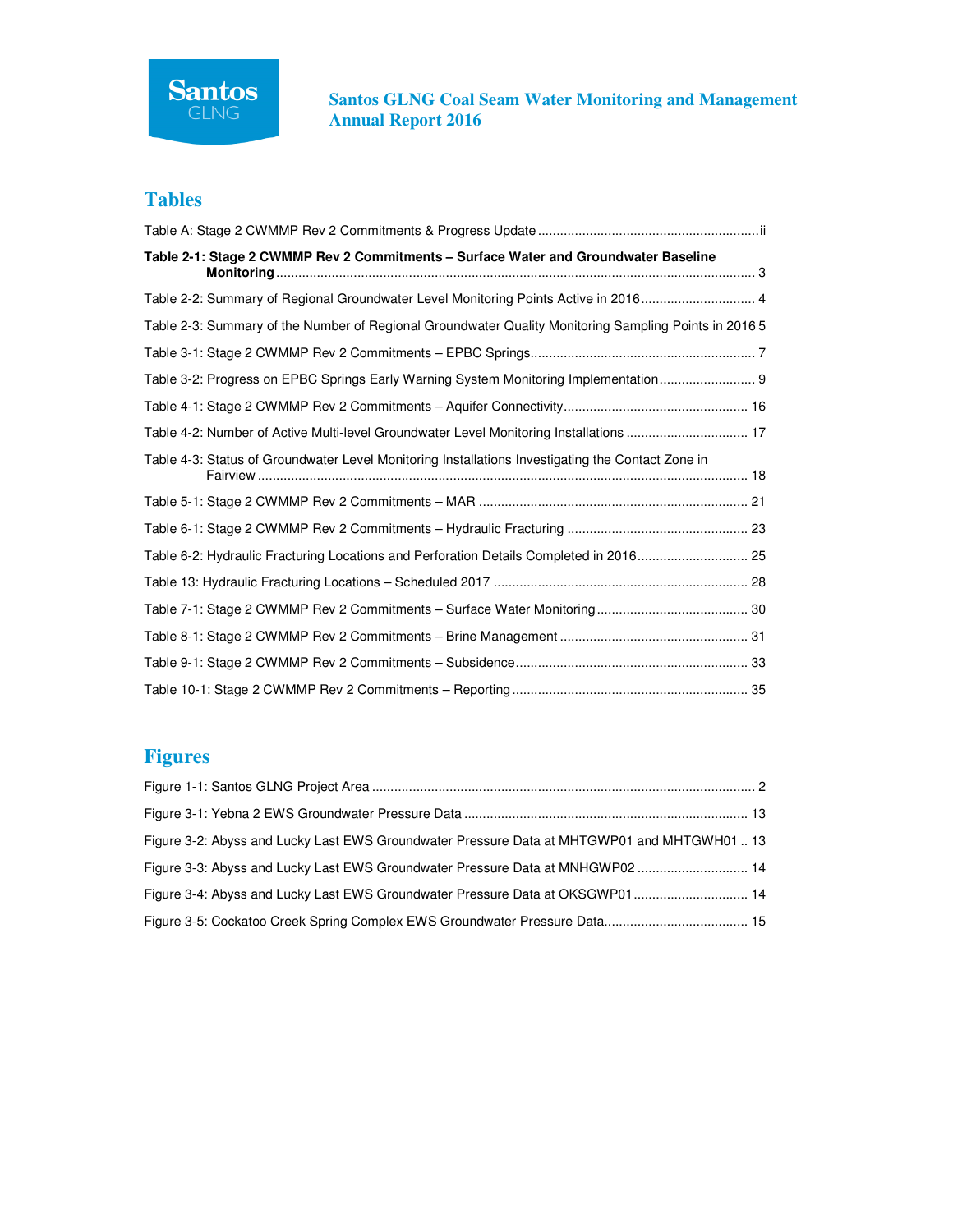

#### **1.0 Introduction**

#### **1.1 Scope of the Annual Report**

The Santos Gladstone Liquefied Natural Gas (GLNG) Coal Seam Water Monitoring and Management Annual Report 2016 (Annual Report) has been prepared in accordance with Condition 49 i) and 53 c)ix) of the *Environmental Protection and Biodiversity Conservation Act 1999* (EPBC Act) Approval 2008/4059 (EPBC Approval). This Annual Report provides progress against commitments made in the Santos GLNG Stage 2 Coal Seam Gas Water Management and Monitoring Plan (Revision 2) (Stage 2 CWMMP Rev 2) for the period 1 January 2016 to 31 December 2016.

Annual Reports will be submitted to the Department of the Environment (DOTE) by 31 March of each calendar year. Each Annual Report will cover the progress for the previous calendar year (January to December) against commitments made in the Stage 2 CWMMP Rev 2. The focus of this annual report is to:

- **Document the progress against each commitment summarised in Table-A from** 1 January 2016 to 31 December 2016; and
- **Provide commentary on findings from completed work.**

The report has been structured to present progress on commitments under the following subject areas:

- Section 1 Introduction;
- Section 2 Surface Water and Groundwater Baseline Monitoring;
- Section 3 EPBC Springs;
- **Section 4 Aquifer Connectivity;**
- Section 5 Managed Aquifer Recharge;
- Section 6 Hydraulic Fracturing;
- Section 7 Surface Water Monitoring;
- Section 8 Brine Management;
- Section 9 Subsidence;
- Section 10 Reporting; and
- **Section 11 Third Party Audit**

#### **1.2 Project Context**

In May 2010, the Queensland Coordinator-General approved the project under the *State Development and Public Works Organisation Act 1971*. In October 2010, the Minister for the former Department of Sustainability, Environment, Water, Population and Communities (now DOTE) granted approval under the EPBC Act. The GLNG project area location is shown in Figure 1-1.

The EPBC Act provides a legal framework to protect and manage nationally and internationally important flora, fauna, ecological communities and heritage places — defined in the EPBC Act as Matters of National Environmental Significance (MNES). Accordingly, the CWMMP has been developed to manage the risk of adverse impact to MNES in relation to coal seam water management.

Santos GLNG prepared both Stage 1 and Stage 2 CWMMPs within the specified timeframes to meet the requirements of these conditions. The Stage 1 CWMMP and Stage 2 CWMMP Rev 2 were approved by the Minister for the Environment on 29 November 2013. The Stage 2 CWMMP Rev 2 fulfils the requirements of Conditions 49, 52 and 53 and covers the proposed management activities from 2013 to the first LNG cargo scheduled for 2015.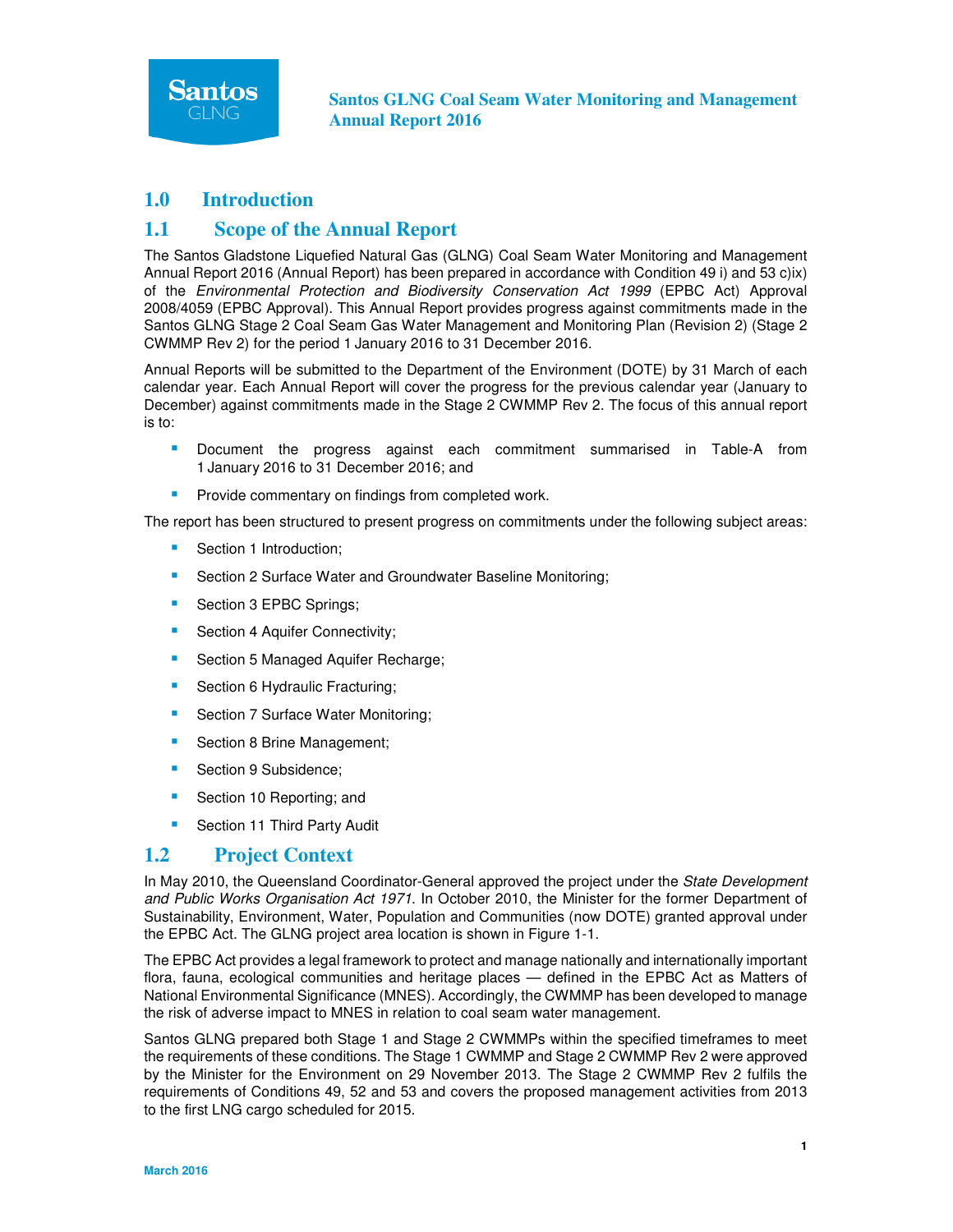



**Figure 1-1: Santos GLNG Project Area**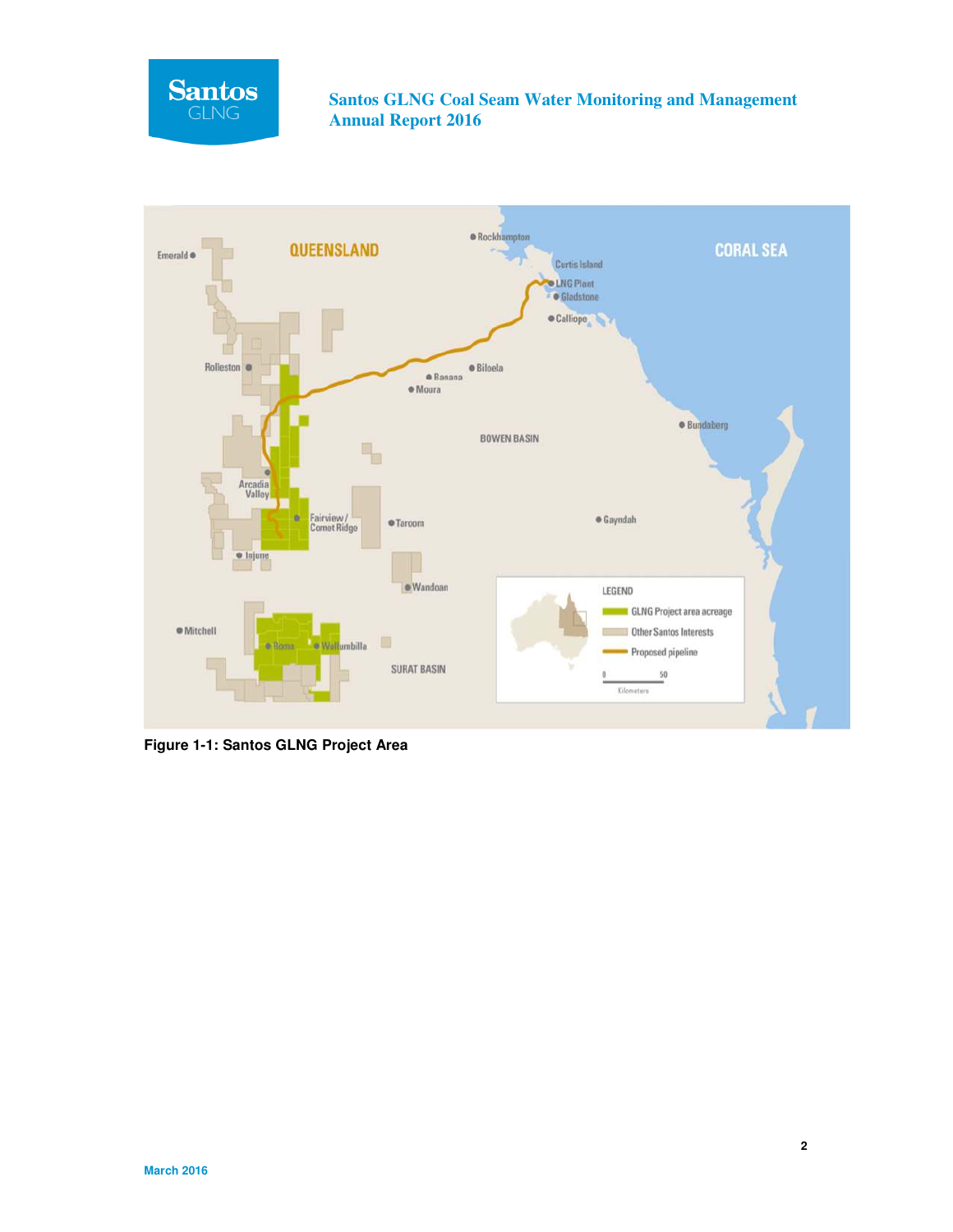

### **2.0 Surface Water and Groundwater Baseline Monitoring**

### **2.1 Overview**

**Santos** 

Baseline surface water and groundwater data is information which establishes attributes of the water environment prior to the onset of gas field development. This information can be used for comparison in the future to establish if changes have occurred. It may also be possible, dependent upon the nature of the change, to utilise baseline in order to establish a cause, i.e. being potentially related to gas field development activities or not. In relation to MNES, baseline data may also be useful in determining meaningful targets for impact mitigation and management controls.

The water quality baseline data that has been collected over several years, comprises:

- Baseline for surface water quantity and quality;
- Baseline for groundwater pressure and quality; and
- **Baseline for springs and wetlands.**

The period of data collection that may be required to establish baseline will be location specific, and depend upon the nature of the environment being monitored. This is the case where ambient groundwater conditions are inter- and intra-seasonally dynamic, and affected by a number of interdependent variables such as rainfall, evapotranspiration potential, localised and regional groundwater abstraction activity, land-use changes and more.

Groundwater monitoring may be ongoing throughout the life of Santos GLNG development. It is expected that in most instances, monitoring will continue to gather data many years in advance of potential discernible changes that may be linked to gas field activities, and therefore such data will continue to be considered baseline data. The need for and extent of ongoing monitoring, however, is dictated by the need to monitor and manage specific risks and therefore the potential need for impact mitigation to manage the risk of adverse impact to MNES. Groundwater monitoring proposed in respect of such risks, is described in more detail in the relevant chapters (Chapter 3 – EPBC Springs, Chapter 4 - Aquifer Connectivity and Chapter 5 - Managed Aquifer Recharge).

#### **2.2 Coal Seam Water Monitoring and Management Plan Commitments**

Table 2-1 provides an outline of the commitments made in the Stage 2 CWMMP Rev 2 specific to surface water and groundwater baseline monitoring and progress against each commitment.

| Condition      | <b>Commitment</b>                                     | <b>Target Completion</b><br>Date Specified in<br><b>Stage 2 CWMMP</b><br>Rev <sub>2</sub> | <b>Status</b>                              |  |  |  |
|----------------|-------------------------------------------------------|-------------------------------------------------------------------------------------------|--------------------------------------------|--|--|--|
| $53.c$ ) $iv)$ | <b>Groundwater Baseline</b>                           |                                                                                           |                                            |  |  |  |
|                | Groundwater baseline data collection<br>completion.   | End of 2014.                                                                              | Completed.<br>Data acquisition<br>ongoing. |  |  |  |
| 49.g.iv)       | <b>Surface Water Baseline</b>                         |                                                                                           |                                            |  |  |  |
|                | Ongoing collection of surface water<br>baseline data. | End of 2013.                                                                              | Completed.<br>Data acquisition<br>ongoing. |  |  |  |

**Table 2-1: Stage 2 CWMMP Rev 2 Commitments – Surface Water and Groundwater Baseline Monitoring**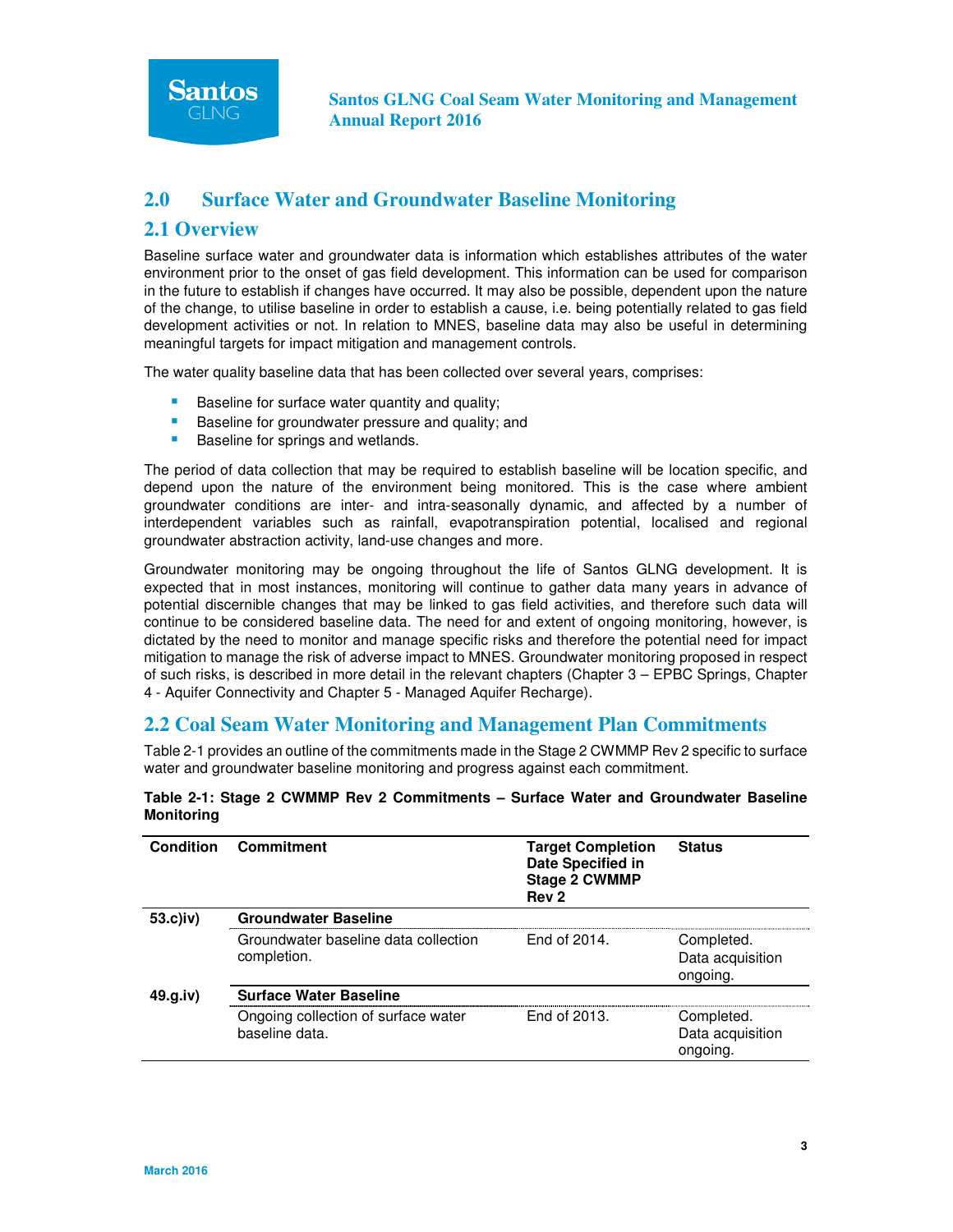## **2.3 Surface Water Baseline Monitoring**

A surface water monitoring network has been in place since 2003, with the network increasing significantly in 2009-2012 and includes a number of perennial, ephemeral and spring sampling locations across the Roma, Fairview and Arcadia Valley gas fields. A total of 16 grab samples were collected throughout 2016 from perennial sampling points, across Roma and Fairview gas fields.

Surface water baseline monitoring requirements have been met for both Fairview and Roma fields and associated surface water threshold values have been calculated, see Section 7.0 (Surface Water Monitoring) for details. As a result, surface water monitoring stations and/or surface water sample locations are no longer required to be monitored at a pre-determined frequency as seasonal trends have been established. However, as Santos GLNG continues to undertake CSG related activities in each of the gas fields, a surface water monitoring program will be implemented on a regional scale with the objective of identifying potential impacts to surface waters relating to Santos GLNG's activities during long-term operations.

#### **2.4 Baseline for Regional Groundwater Pressure and Quality**

Santos GLNG has implemented a program for the regional groundwater level monitoring of private bores, dedicated groundwater monitoring bores and multi-level monitoring installations (such as vibrating wire piezometers (VWPs)) since 2008. The groundwater level monitoring network extends across Santos GLNG tenures and across all relevant aquifers. Development of the monitoring network is ongoing based on field development, a summary of the currently active water level monitoring points, and the number of bores that have become active throughout 2016 are summarised in Table 2-2.

| <b>Formation</b>                                                  | <b>Private Water</b><br><b>Bores</b> | <b>GLNG Multi-</b><br>level<br><b>Monitoring</b><br><b>Points</b> | <b>GLNG</b><br><b>Dedicated</b><br><b>Monitoring</b><br><b>Bores</b> | <b>Total</b> |
|-------------------------------------------------------------------|--------------------------------------|-------------------------------------------------------------------|----------------------------------------------------------------------|--------------|
| Alluvium                                                          | $\overline{c}$                       |                                                                   |                                                                      | $\mathbf{c}$ |
| Volcanics                                                         |                                      |                                                                   |                                                                      |              |
| <b>Bungil Formation</b>                                           |                                      |                                                                   |                                                                      |              |
| Mooga Sandstone                                                   | 7                                    | 10                                                                | 3                                                                    | 20           |
| Orallo Formation                                                  | 8                                    | 3                                                                 | 4                                                                    | 15           |
| Gubberamunda<br>Sandstone                                         | 5                                    | 18                                                                | 13                                                                   | 36           |
| <b>Westbourne Formation</b>                                       |                                      | 10                                                                |                                                                      | 10           |
| Springbok Sandstone                                               |                                      | 6                                                                 |                                                                      | 10           |
| <b>Walloon Coal Measures</b><br>(WCM, targeting various<br>seams) |                                      | 52                                                                |                                                                      | 56           |
| <b>Eurombah Formation</b>                                         |                                      | 3                                                                 |                                                                      | 3            |
| <b>Hutton Sandstone</b>                                           | $\overline{c}$                       | 6                                                                 | 3                                                                    | 11           |
| Evergreen Formation                                               | 1                                    | 2                                                                 |                                                                      | 3            |
| <b>Boxvale Sandstone</b>                                          |                                      | $\overline{c}$                                                    |                                                                      | $\mathbf{2}$ |
| Precipice Sandstone                                               | 5                                    | 12                                                                | 16                                                                   | 33           |
| <b>Clematis Sandstone</b>                                         | $\overline{c}$                       |                                                                   | 2                                                                    | 4            |
| Rewan Formation                                                   |                                      |                                                                   |                                                                      |              |
| <b>Bandanna Formation</b>                                         |                                      |                                                                   |                                                                      |              |
| Unknown*                                                          | 3                                    |                                                                   |                                                                      | 3            |

#### **Table 2-2: Summary of Regional Groundwater Level Monitoring Points Active in 2016**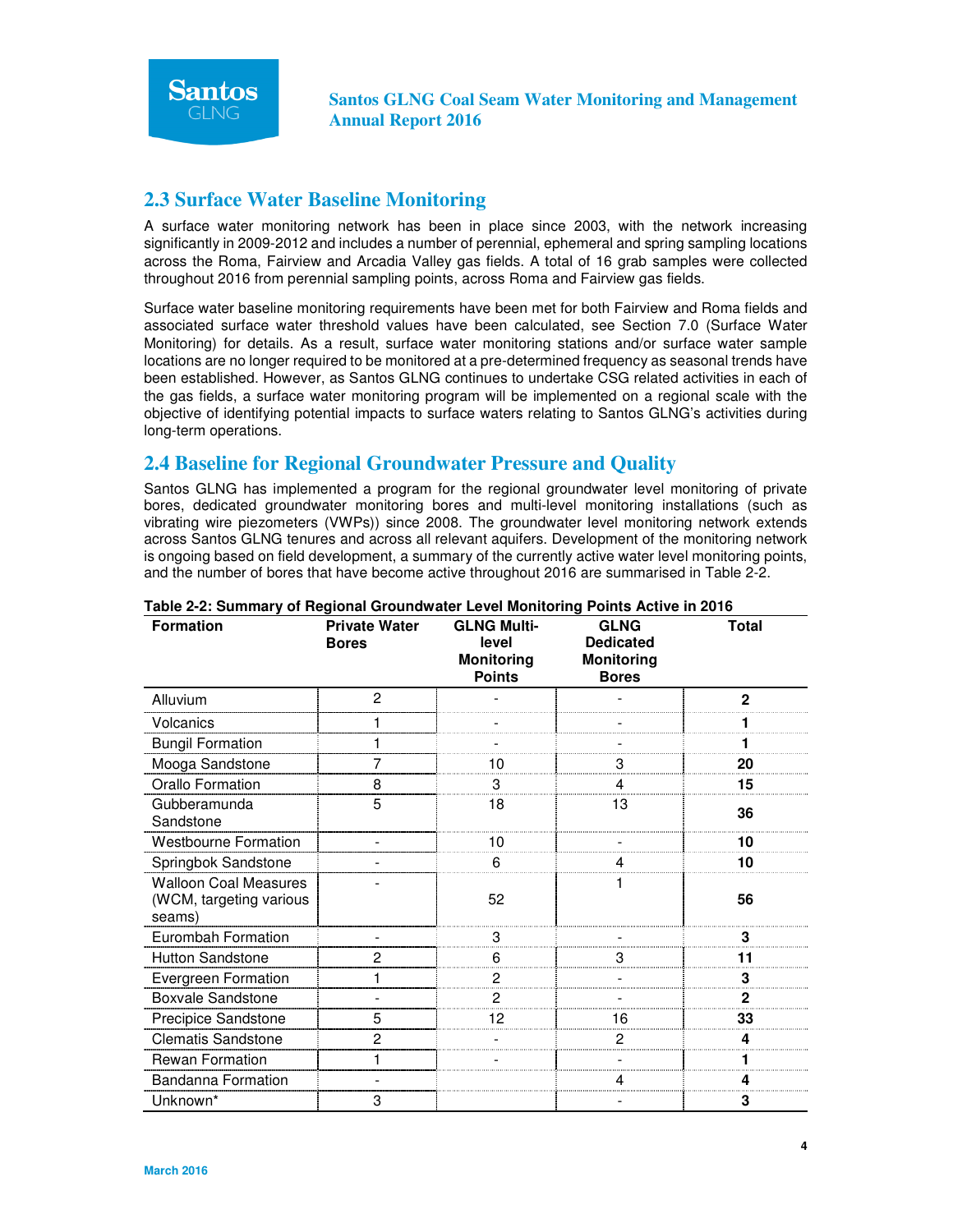| <b>Formation</b> | <b>Private Water</b><br><b>Bores</b> | <b>GLNG Multi-</b><br>level<br><b>Monitoring</b><br><b>Points</b> | <b>GLNG</b><br><b>Dedicated</b><br><b>Monitoring</b><br><b>Bores</b> | Total |
|------------------|--------------------------------------|-------------------------------------------------------------------|----------------------------------------------------------------------|-------|
| TOTAL            | 41                                   | 124                                                               | 50                                                                   | 215   |

*Notes: These numbers may differ from those in the 2015 Annual Report due to ongoing refinement of the monitoring network. Number of bores that became operational in 2016 shown in brackets.* 

*- no bores present.* 

*\* unknown indicates that the aquifer is to be confirmed through ongoing assessment.* 

*Data source: Santos GLNG (as of December 2016).* 

Details of the groundwater quality monitoring program undertaken during 2016 are provided below. The summary includes groundwater quality samples taken from dedicated monitoring bores across Roma, Fairview and Arcadia Valley gas fields. Table 2-3 provides a summary of the number of currently active water quality monitoring points.

During January 2016 to December 2016, a total of 43 samples have been collected as part of the groundwater quality monitoring program.

- 26 samples from the Roma field:
- **13 samples from the Fairview field; and**
- 4 samples for the Arcadia Valley field.

#### **Table 2-3: Summary of the Number of Regional Groundwater Quality Monitoring Sampling Points in 2016**

| <b>Formation</b>          | Number of<br>sampling events |
|---------------------------|------------------------------|
| Mooga Sandstone           |                              |
| Orallo Formation          |                              |
| Gubberamunda Sandstone    |                              |
| Springbok Sandstone       |                              |
| <b>Hutton Sandstone</b>   |                              |
| Precipice Sandstone       |                              |
| <b>Clematis Sandstone</b> |                              |
| Unknown*                  |                              |
| <b>TOTAL</b>              |                              |

*Notes:* 

*\* unknown indicates that the aquifer is to be confirmed through ongoing assessment. Data source: Santos GLNG (as of December 2016).* 

#### **2.6 Baseline for Springs and Wetlands**

Baseline conditions at EPBC-listed and non EPBC-listed springs have been established by the Office of Groundwater Impact Assessment (OGIA) on behalf of the CSG industry and are presented within reports by KCB (2012) and Queensland Herbarium (2012), outlined in the Surat Cumulative Management Area (CMA) Underground Water Impact Report (UWIR 2012, and UWIR 2016).

In addition to this baseline, Santos GLNG has initiated spring monitoring as required under the Surat UWIR and Santos GLNG approval conditions on Santos GLNG tenures. A joint industry spring baseline program was implemented consisted of quarterly monitoring events and inclusive of ecological and hydrogeological parameters monitoring. The findings of this monitoring is provided by Jacobs (2015) as has not been developed further in 2016.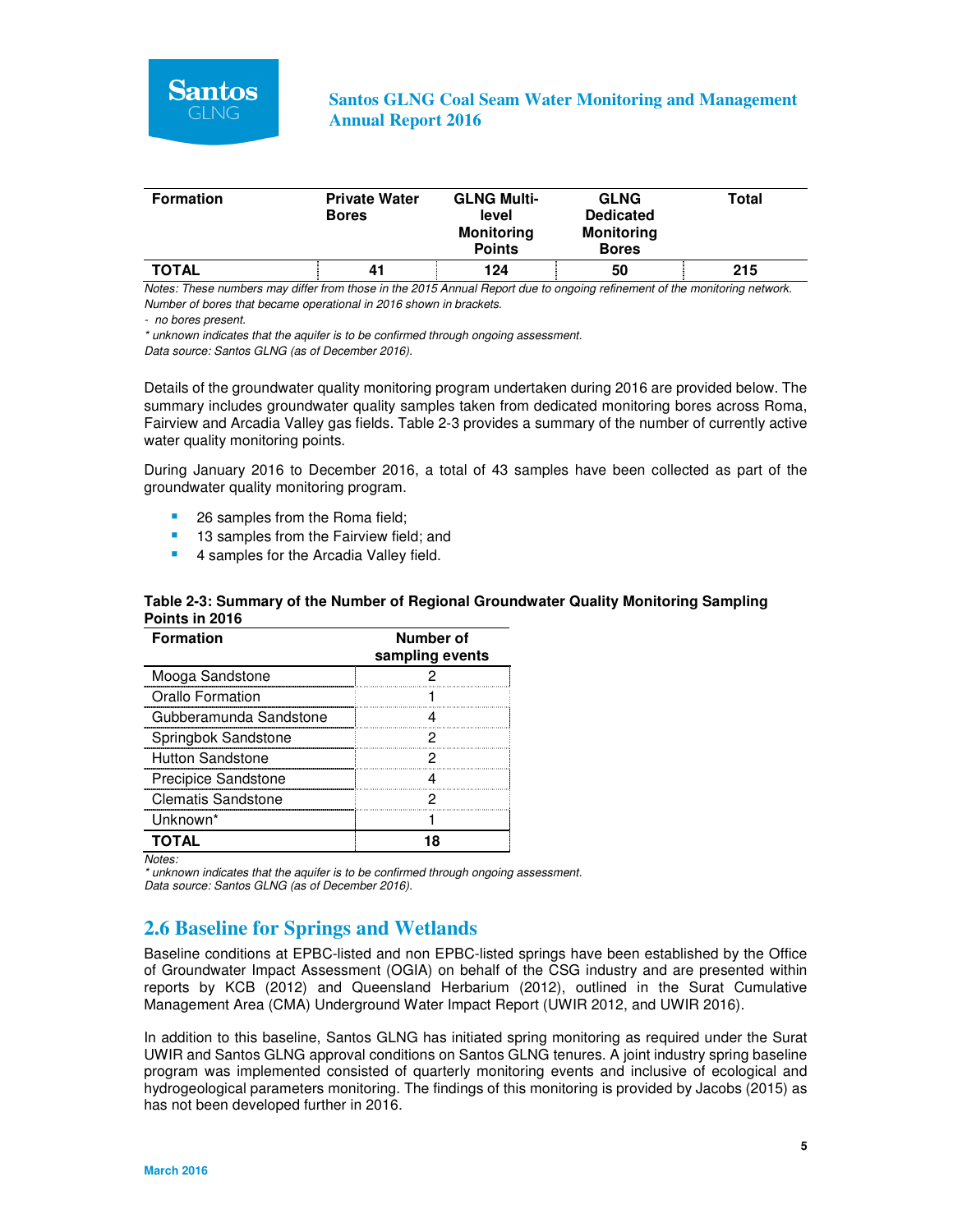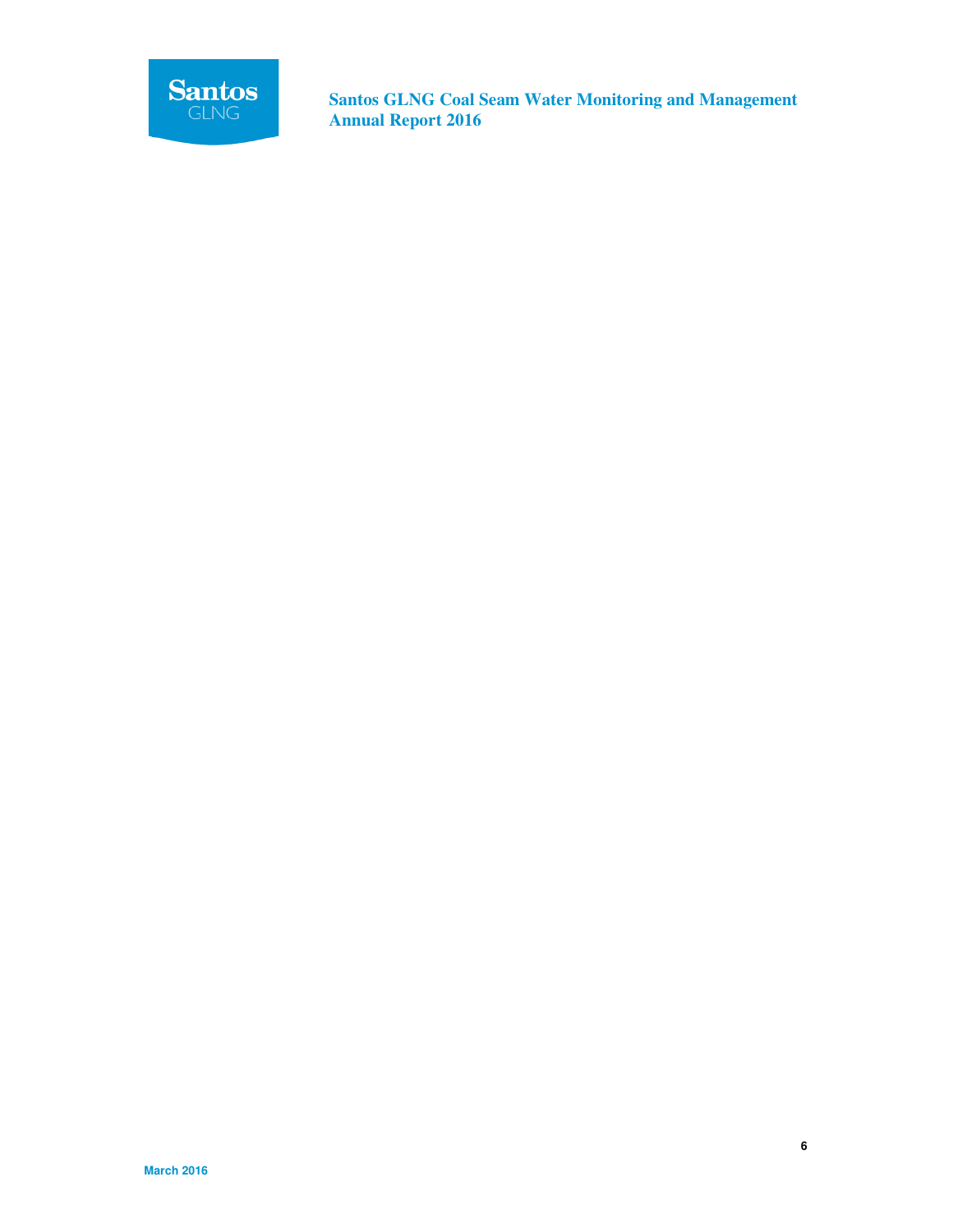

## **3.0 EPBC Springs**

#### **3.1 Overview**

Groundwater drawdown propagating from production in gas fields has the potential to impact springs hosting ecological communities that are listed as MNES under the EPBC Act, or springs that are sourced from the Great Artesian Basin (GAB). These are known as "EPBC Springs".

Operators in the southern Bowen and Surat Basins (Santos GLNG, Origin Energy and Origin Energy on behalf of APLNG and the Queensland Gas Company (QGC)) have developed a Joint Industry Plan (JIP) for a groundwater monitoring and management system to ensure EPBC Springs are not adversely impacted by groundwater drawdown associated with gas production.

The methodology for monitoring and management of EPBC Springs is defined in the JIP, which was approved by the Minister for the Environment in November 2013 and provided as an appendix to the Santos GLNG Stage 2 CWMMP Rev 2.

## **3.2 Coal Seam Water Monitoring and Management Plan Commitments**

Table 3-1 provides an outline of Santos GLNG's commitments presented in the Stage 2 CWMMP Rev 2, specific to EBPC Springs and progress against each commitment.

| <b>Condition</b>   | <b>Commitment</b>                                                                                                                                                                                                     | <b>Target Completion</b><br>Date Specified in the<br><b>Stage 2 CWMMP</b><br>Rev <sub>2</sub>                   | <b>Status</b>                  |
|--------------------|-----------------------------------------------------------------------------------------------------------------------------------------------------------------------------------------------------------------------|-----------------------------------------------------------------------------------------------------------------|--------------------------------|
| 49a,<br>49d,53c.vi | Drawdown limits are now defined for<br>the source aquifer at selected<br>locations. These limits are subject to<br>periodic updates.                                                                                  | Completed.                                                                                                      | Completed (2013).              |
|                    | Installation of Early Warning Spring<br>(EWS) monitoring network.                                                                                                                                                     | End 2016.                                                                                                       | Ongoing (see Table<br>$3-2$ ). |
|                    | Ground truthing of a selection of<br>springs to assess the presence of<br>EPBC listed species and EPBC<br>communities.                                                                                                | On and off tenure<br>springs baseline<br>initiated as part of<br>the (JIP), to be<br>reported in April<br>2015. | Completed (2015).              |
|                    | Santos GLNG will assume<br>responsibility of mitigation (if required)<br>for on-tenure springs and those off-<br>tenement springs as will be assigned<br>by the Surat Underground Water<br>Impact Report (UWIR)/DOTE. | Ongoing.                                                                                                        | Ongoing.                       |

#### **Table 3-1: Stage 2 CWMMP Rev 2 Commitments – EPBC Springs**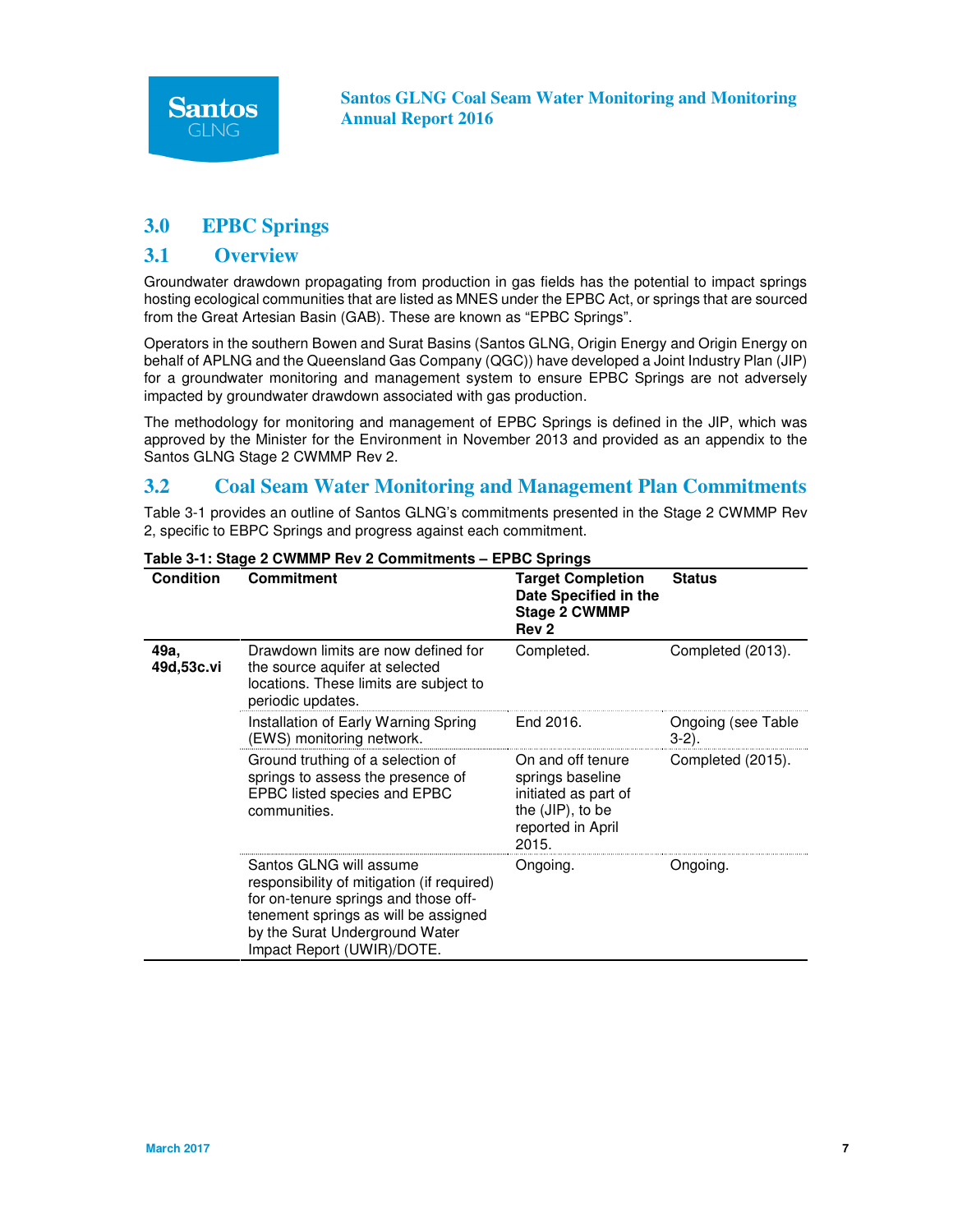

| <b>Condition</b> | <b>Commitment</b>                                                                                                                                                                                                                                                                                                                                                                                                                                                              | <b>Target Completion</b><br>Date Specified in the<br><b>Stage 2 CWMMP</b><br>Rev <sub>2</sub>                                                                                                 | <b>Status</b>                                                                                                                                                                                                                                                              |
|------------------|--------------------------------------------------------------------------------------------------------------------------------------------------------------------------------------------------------------------------------------------------------------------------------------------------------------------------------------------------------------------------------------------------------------------------------------------------------------------------------|-----------------------------------------------------------------------------------------------------------------------------------------------------------------------------------------------|----------------------------------------------------------------------------------------------------------------------------------------------------------------------------------------------------------------------------------------------------------------------------|
|                  | Comparison of drawdown to UWIR<br>predictions will occur on a quarterly<br>basis - Graphic comparisons will be<br>provided in the Santos GLNG Annual<br>Report for Early Warning System<br>bores that Santos GLNG is<br>responsible for.                                                                                                                                                                                                                                       | Quarterly.                                                                                                                                                                                    | The methodology<br>has evolved – once<br>groundwater level<br>reference values<br>are defined, Santos<br>GLNG is assessing<br>the feasibility of<br>programing a<br>system of alerts in<br>the database. Until<br>then, three monthly<br>data checks will be<br>completed. |
| 49.g.iv)         | EPBC spring hydrogeological<br>conceptual model.                                                                                                                                                                                                                                                                                                                                                                                                                               | Initial conceptual<br>models to be<br>provided in<br>November 2013.<br>Additional<br>conceptual models<br>will be provided at<br>completion of spring<br>baseline assessment<br>(April 2015). | <b>Completed April</b><br>2015.                                                                                                                                                                                                                                            |
|                  | Atmospheric pressure monitoring - 1<br>installation (barrologger or other) at<br>each EPBC Spring complex or cluster<br>of spring complexes.                                                                                                                                                                                                                                                                                                                                   | Completed.                                                                                                                                                                                    | Completed for on-<br>tenement springs<br>2013.                                                                                                                                                                                                                             |
| 53.c)iv)         | Santos GLNG, in collaboration with<br>the other Proponents (APLNG and<br>QGC), will by the end of 2013 develop<br>a statistical methodology to enable<br>definition of significant exceedences<br>from the baseline water pressure and<br>water quality levels. The establishment<br>of this methodology can only<br>reasonably be commenced once the<br>three Projects all have sufficient<br>confirmation of their EPBC conditions<br>being met by the respective<br>CWMMPs. | Completed.                                                                                                                                                                                    | Ongoing. The JIP<br>provided a<br>statistical<br>methodology for<br>groundwater level<br>trend analysis that<br>has not yet been<br>implemented in<br>practice.                                                                                                            |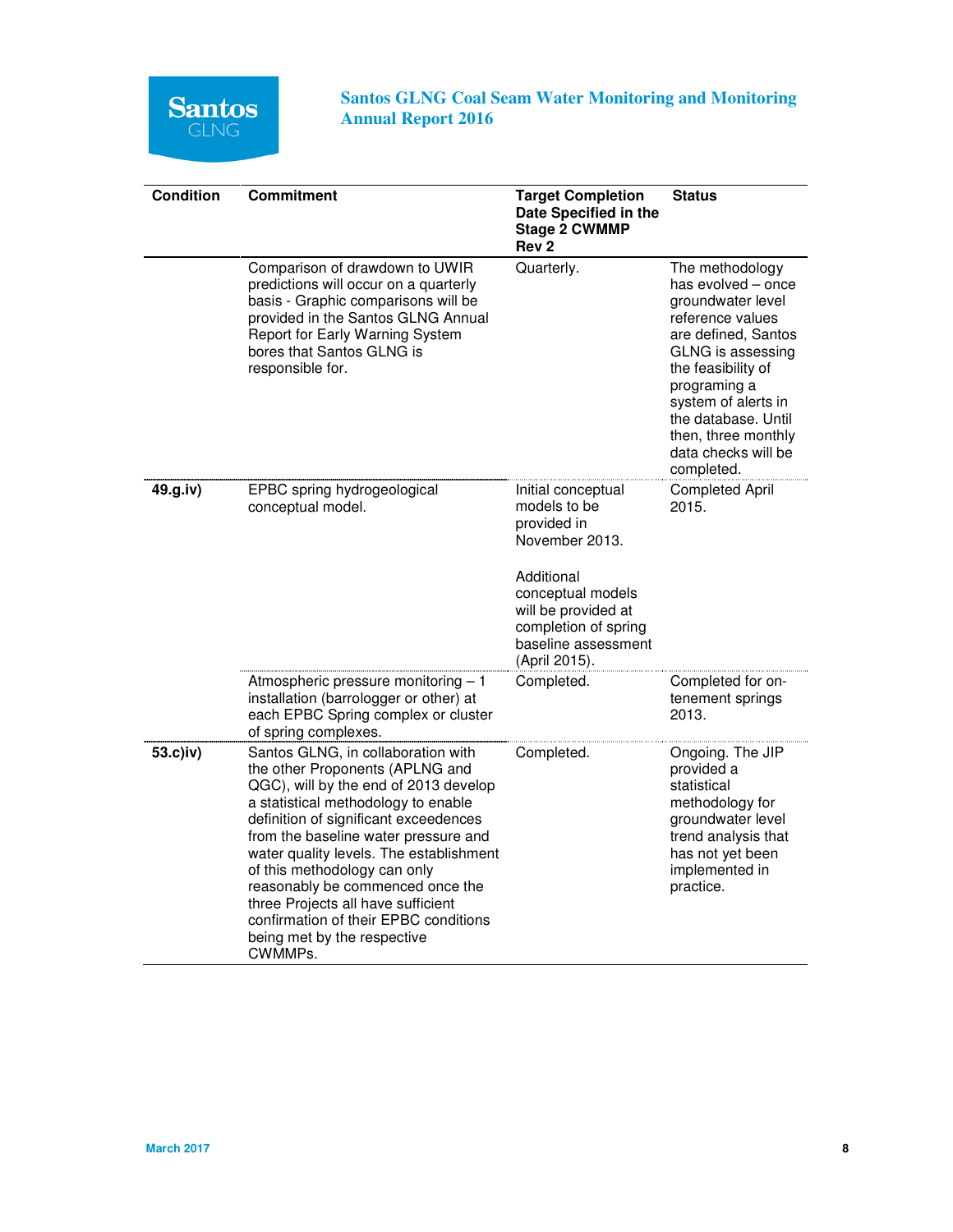**Santos GLNG** 

**Santos GLNG Coal Seam Water Monitoring and Monitoring Annual Report 2016** 

# **3.3 EPBC Springs Monitoring Progress**

Details of activities undertaken during 2016 are summarised in the following subsections.

#### **3.3.1 Progress on the EPBC Springs Early Warning System Implementation**

Potential impacts on EPBC Springs continue to be monitored through a network of groundwater monitoring bores, providing early warning of potential impact propagating from the production gas fields towards the EPBC Spring in the source aquifer. The JIP defines the responsibilities for the implementation and monitoring of the groundwater monitoring bores.

There are 12 groundwater level monitoring installations which fall under Santos GLNG responsibility within the JIP, of which ten are operational and the remaining one is scheduled for completion in 2017. A summary status is provided in Table 3-2.

| <b>Bore</b>               | Lat.<br>(WGS84) | Long.<br>(WGS84) | <b>Aquifer</b>         | <b>EPBC</b><br>Spring | <b>Date Water</b><br>Level<br><b>Monitoring</b><br>Commenced | <b>Status</b>             |
|---------------------------|-----------------|------------------|------------------------|-----------------------|--------------------------------------------------------------|---------------------------|
| OKSGWP01                  | $-25.8098$      | 148.8276         | Precipice<br>Sandstone | Abyss,<br>Lucky Last  | December 2016                                                | Active                    |
| MHTGWH01                  | $-25.8250$      | 148.7916         | Hutton<br>Sandstone    | Abyss                 | Nov 2014                                                     | Active                    |
| MHTGWP01                  | $-25.8250$      | 148.7916         | Precipice<br>Sandstone | Lucky Last            | Dec 2013                                                     | Active                    |
| MNHGWP02*                 | $-25.7881$      | 148.9233         | Precipice<br>Sandstone | Abyss,<br>Lucky Last  | Aug 2015                                                     | Active                    |
| AVLOP01                   | $-25.9419$      | 150.0742         | Precipice<br>Sandstone | Cockatoo<br>Creek     | Dec 2015                                                     | Active                    |
| <b>AVLGWH</b>             | $-25.9141$      | 150.0736         | Hutton<br>Sandstone    | Cockatoo<br>Creek     | Dec 2013                                                     | Active                    |
| AVLVWH1<br>AVLVWH2        | $-25.9379$      | 150.0739         | Hutton<br>Sandstone    | Cockatoo<br>Creek     | Dec 2012                                                     | Active                    |
| <b>AVLVWP1</b><br>AVLVWP2 | $-25.9379$      | 150.0739         | Precipice<br>Sandstone | Cockatoo<br>Creek     | Dec 2012                                                     | Active                    |
| EWMI7                     | $-24.6074$      | 149.0761         | Clematis<br>Sandstone  | Elgin 2               |                                                              | To be equipped in<br>2017 |
| SBNGWH01                  | $-25.8263$      | 149.0370         | Hutton<br>Sandstone    | Yebna 2               |                                                              | No groundwater<br>present |
| SBNGWP01                  | $-25.8263$      | 149.0370         | Precipice<br>Sandstone | Yebna 2               | Nov 2014                                                     | Active                    |
| MW0902                    | $-25.7347$      | 149.0829         | Precipice<br>Sandstone | Yebna 2               | Jan 2011                                                     | Active                    |

#### **Table 3-2: Progress on EPBC Springs Early Warning System Monitoring Implementation**

Notes: \* MNHGWP02 replaces MW0905 as originally specified in the JIP.

#### **3.3.2 Spring Baseline Acquisition**

The Industry has delivered quarterly spring baseline surveys throughout 2015. Surveys were conducted in 2016 in accordance with the requirements of the Spring Impact Monitoring Strategy outlined in the UWIR for the Surat CMA.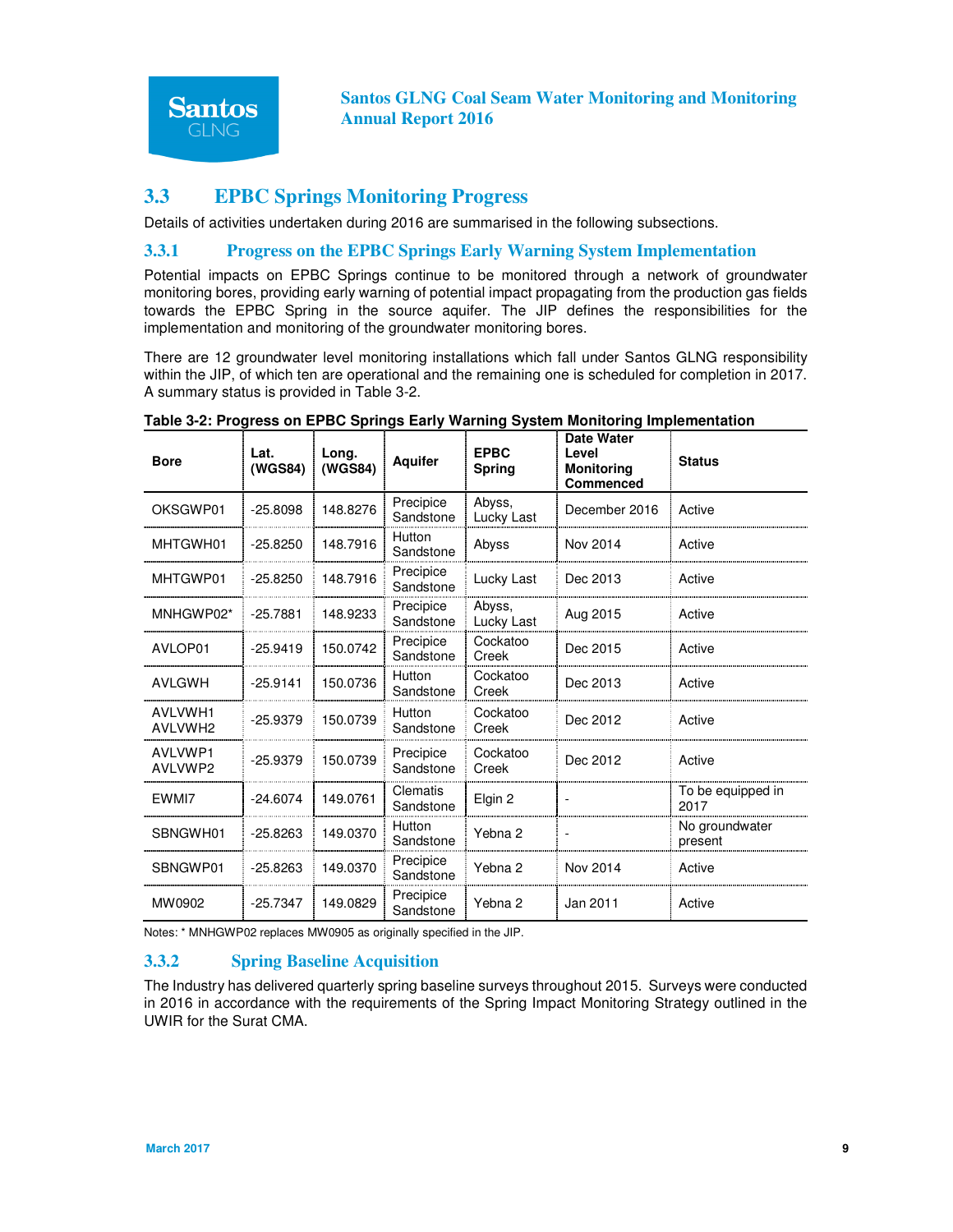**Santos GLNG** 

# **3.4 EPBC Spring Hydrogeological Conceptual Models**

Using information collected during the baseline monitoring and additional research conducted both by the OGIA and by GLNG, the OGIA prepared conceptualisation reports for the EPBC listed spring sites. These conceptualisation reports were submitted to the DOTE in a letter from the OGIA dated 30th April 2015.

No further re-conceptualisation of spring hydrogeology has occurred since that time.

#### **3.5 Assessment of Trends for Analysis of Groundwater Data**

The definition of reference values is ongoing based on the period that the equipped monitoring bores have been able to gather data. Of the bores that have been equipped with monitoring, there are monitoring locations that have data over a period of more than a year. Whilst assessment of the groundwater level trends in these bores is ongoing, a summary of the assessment to date is summarised for each of these bores.

To date apparent generalised upward or downward trends that seem or are conclusively typical across the periods in which monitoring data has been collected have not been identified. Most trends appear to be seasonal, with seasonal (i.e. intra-annual) groundwater pressure variations being less than interannual variations.

A statistical methodology is being defined which can objectively define the meaningful threshold values against which the significance of groundwater pressure variations can be assessed against baseline water pressures. It is predicted that several years of data collection before baseline values and threshold trigger values for a change to groundwater pressures at an Early Warning Spring (EWS) can be objectively determined.

The following sections present a summary of the observed groundwater level trends data collected to date.

#### **3.5.1 Yebna 2 Spring Complex**

MW0902 and SBNGWP01 are EWS bores for the Yebna 2 EPBC spring complex. Groundwater pressure data for these bores is displayed graphically in **Error! Reference source not found.**.

MW0902 has been monitoring the Precipice Sandstone since January 2011 and has shown a general upward trend in groundwater level since Q4 in 2012. The groundwater level has increased by approximately 1 metre (m) through 2015, therefore at a rate of approximately 1 m increase per year. The short-term variation of the longer term groundwater level trend (i.e. the short-term 'noise') has range of up to around 0.5 m.

SBNGWP01 has been monitoring the Precipice Sandstone since December 2014 and has shown a general upward trend in groundwater level since that time. The groundwater level has increased by approximately 1 metre (m) through 2015, therefore at a rate of approximately 1 m increase per year. In 2016 the groundwater level increased by approximately 0.5m. The short-term variation of the longer term groundwater level trend (i.e. the short-term 'noise') has range of up to around 0.5 m.

#### **3.5.2 Abyss / Lucky Last Spring Complexes**

MHTGWP01, MHTGWH01 , MNHGWP02 and OKSGWP01 are EWS bores for the Abyss and Lucky Last EPBC spring complexes. Groundwater pressure data for these bores is displayed graphically in Figure 3-2, Figure 3-4 and Figure 3-4.

MHTGWP01 has been monitoring the Precipice Sandstone since December 2013, and is located more than 10 km west of any active gas field development. It generally shows a downward trend since April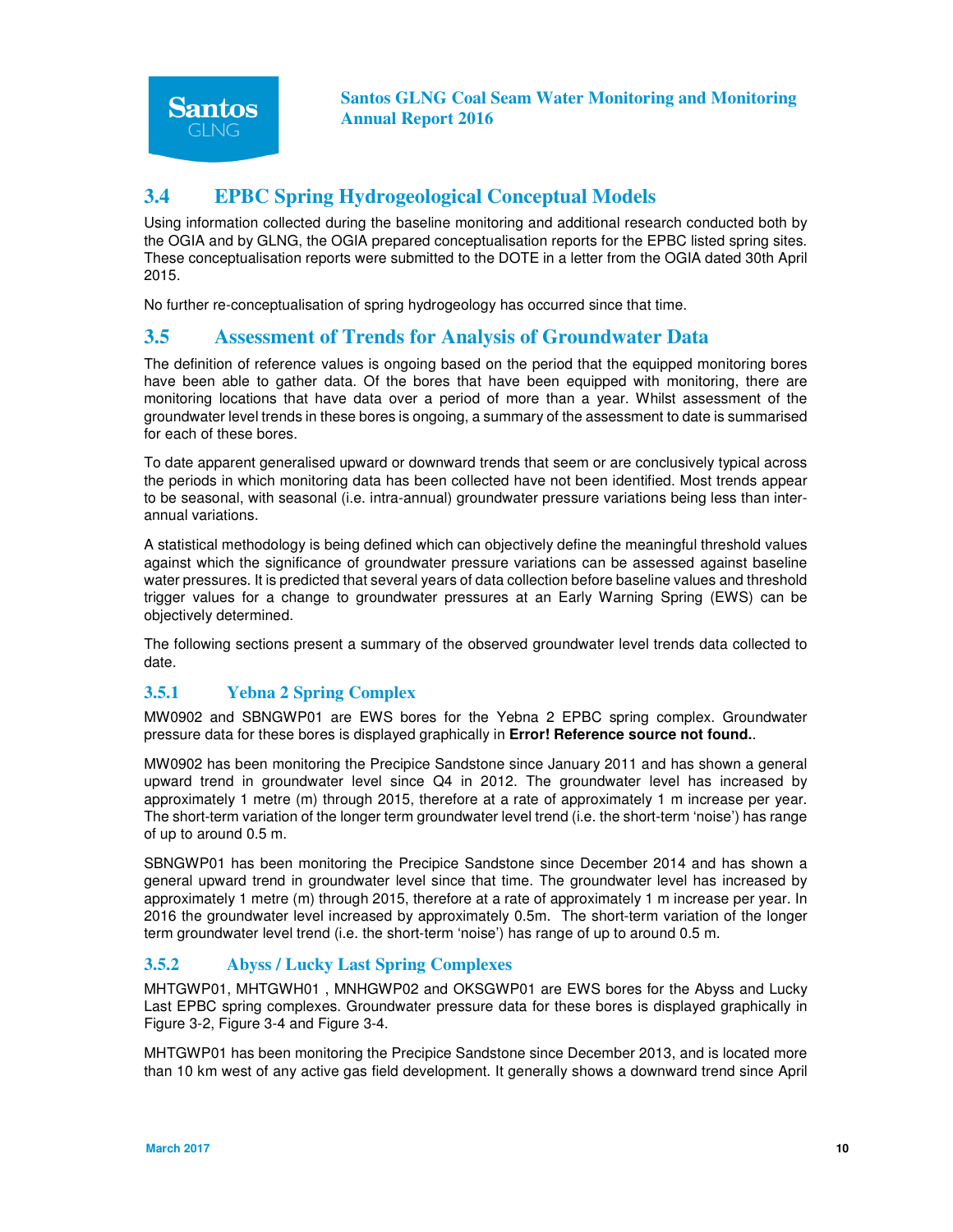

2014, and a stable trend since August 2014. From 2014, groundwater pressures vary by up to around 0.1 m approximately monthly, and up to around 0.5 m over an approximately annual cycle.

MHTGWH01 has been monitoring the Hutton Sandstone since November 2014, and is located more than 10 km west of any active gas field development. It generally shows a stable trend since monitoring commenced. Throughout this period, groundwater pressures vary up to around 0.2m in approximately fortnightly cycles.

MNHGWP02 has been monitoring the Precipice Sandstone since August 2015, and is also located more than 10 km west of any active gas field development. It generally shows a stable trend since monitoring commenced. Throughout 2016, groundwater pressures vary by up to around 0.3 m.

OKSGWP01 has been monitoring the Precipice Sandstone since mid-December 2016. Only around two weeks of monitoring data is available to review. The bore is located approximately 3km west of active CSG wells. It is located on the unconformable contact zone between the Precipice Sandstone and the underlying Bandanna Formation. The monitoring data suggest a steep 10m groundwater level decline since monitoring began. However, very little data is available for 2016 to corroborate longer term trend.

The reliability of the data for OKSGWP01 is currently being investigated. It is likely the pressure decline is related to the fact the well was over-pressurised as it was drilled, and so the early monitoring data shows that the water level in the well is still equilibrating with the monitored formation.

#### **3.5.3 Cockatoo Creek Spring Complexes**

AVLGWH01, AVLVWH1, AVLVWH2, AVLVWP1 and AVLVWP2 are EWS bores for the Cockatoo Creek Spring Complex. Groundwater pressure data for these bores is displayed graphically in Figure 3-5.

#### *3.5.3.1 AVLGWH01*

AVLGWH01 has been monitoring the Hutton Sandstone since January 2013, and is located more than 30 km north of Santos GLNG gas field development areas. AVLGWH01 is a landholder bore that is understood to remain in operation as an active extraction bore.

The observed groundwater pressures in the bore generally show a downward trend since the record began in January 2013. Throughout 2013 the rate of decline was approximately 0.2 m/year, in 2014 the rate of decline was approximately 0.7 m/year.

It is not possible to know if the decrease in groundwater level represents seasonal variation, or longer term decline. Throughout 2015 the water level varied by more than 20 m which most likely comprises the water pressure response to pumping of the bore. The increased rate of decline of the bore water level throughout 2014 most likely corresponds to a period of increased abstraction intensity, rather than gas field development activities. In 2015 it appears that abstraction abated and the water pressures appear more stable, varying around 3 m for the latter half of 2015. In 2016 the groundwater pressure increased by around a metre.

#### *3.5.3.2 AVLVWH1/ AVLVWH2*

AVLVWH1 and AVLVWH2 are monitoring points located within the same Vibrating Wire Piezometer (VWP) monitoring location. There is no Santos GLNG gas field development area in close proximity to this location. The two monitoring points are monitoring different depths in the Hutton Sandstone, with H1 being at 155 mbgl and H2 at 250 mbgl.

The VWP has been monitoring the Hutton Sandstone since December 2012. The two monitoring depths show different groundwater level trends.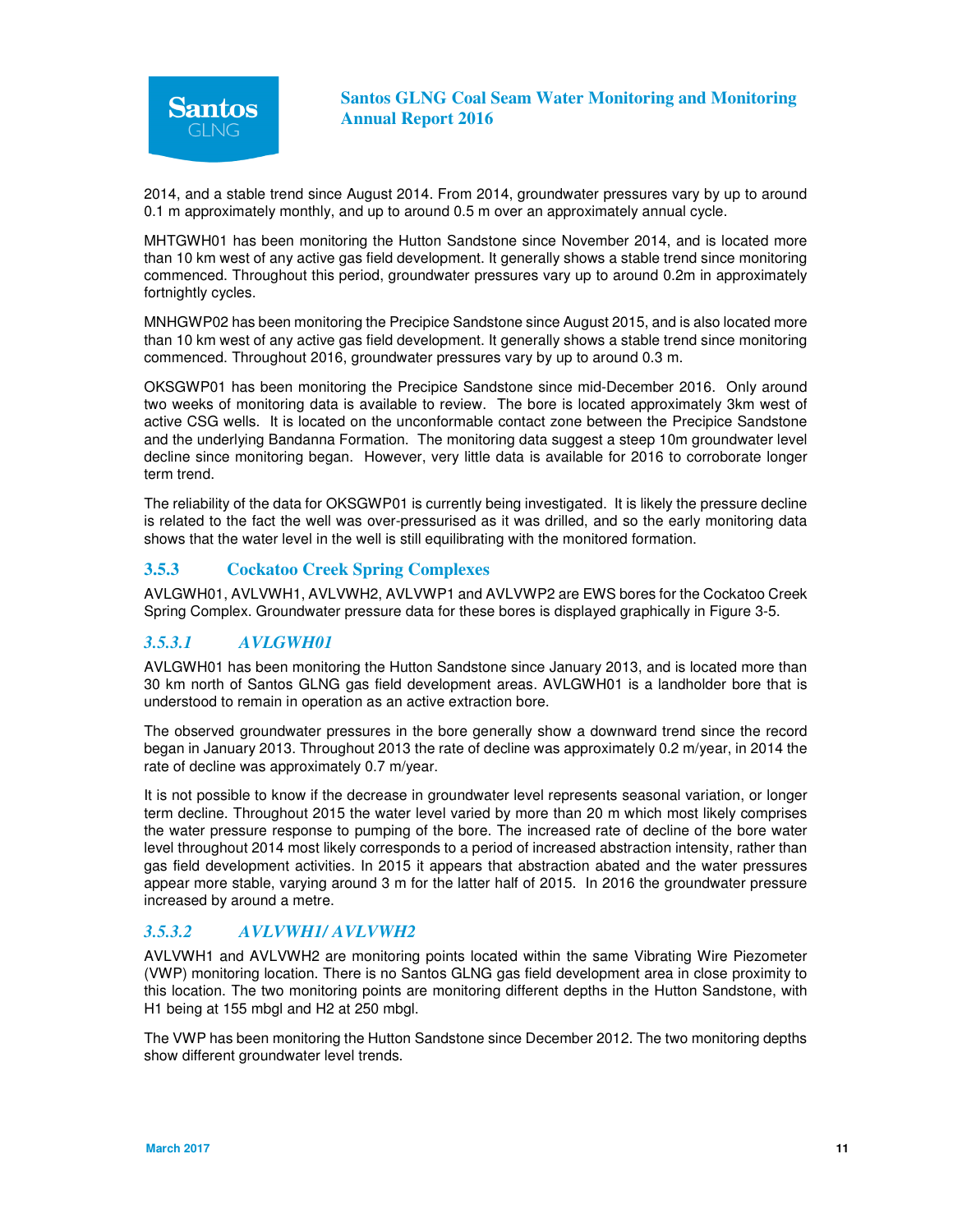

- H1 (the shallowest) shows a general downward trend in groundwater level since records began. The groundwater level has decreased by approximately 5 m from December 2012 to May 2014. Since May 2014, water levels appeared to have stabilised at approximately 247 mAHD, and increased from around May 2015. Throughout 2016, groundwater pressures decline by around a metre. Groundwater levels vary around the longer term average water level by up to 4 m seasonally.
- **H2** (the deeper) shows a period of increasing groundwater levels from December 2012 to June 2013 (13 m increase), prior to demonstrating a period of decline from June 2013 to April 2015, and appear stable throughout the remainder of 2015. 2016 shows a general decline of around 3 m that appears to stabilise in the final quarter. Groundwater levels vary around the longer term average water level by up to 4 m seasonally.

#### *3.5.3.3 AVLVWP1/AVLVWP2*

AVLVWP1 and AVLVWP2 are monitoring points located within the same VWP monitoring location. The two monitoring points are monitoring different depths in the Precipice Sandstone, with P1 being at 490 mbgl and P2 at 528 mbgl.

The VWP has been monitoring the Precipice Sandstone since December 2012. The two monitoring depths show different groundwater level trends.

- P1 (the shallowest) shows a general upward trend in groundwater levels, with a decline in 2015, and general increase throughout 2016. The groundwater level has increased by approximately 12 m from December 2012 to December 2014, approximately 6 m/year. In August 2015, groundwater levels dropped rapidly by around 15 m and appear broadly stable throughout the rest of 2015. In 2016 groundwater levels increased by around 5 m. Within any single year, the groundwater level may vary by up to around 10 m around longer term trends.
- P2 (the deeper) shows a period of decreasing but stabilising groundwater levels from December 2012 to December 2016. Over this period the water level decreased by approximately 3.5 m/year. Throughout 2016 groundwater pressures increased by around a metre. Within any single year, the groundwater level may vary by up to around 1 m around longer term trends.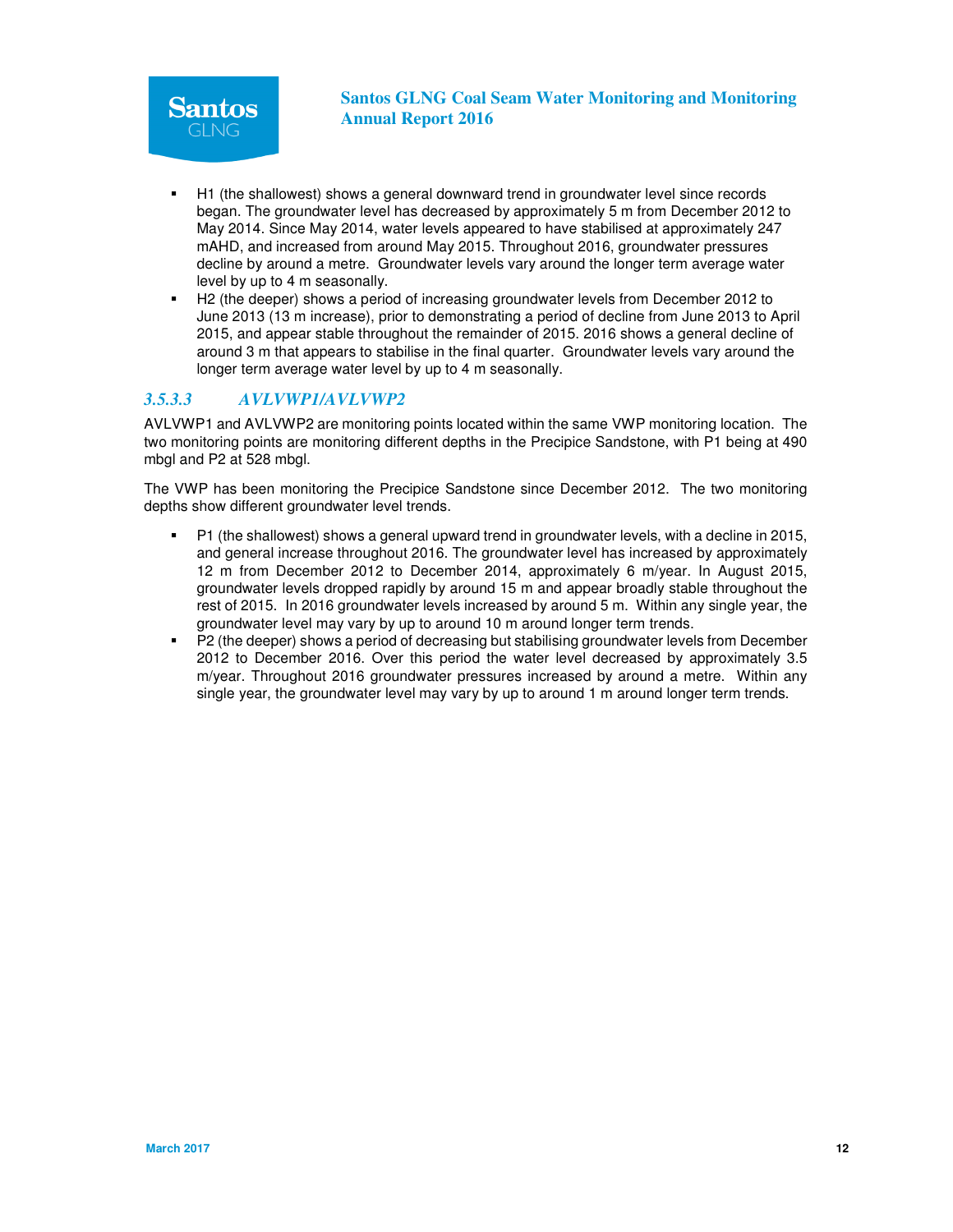



**Figure 3-1: Yebna 2 EWS Groundwater Pressure Data** 



Figure 3-2: Abyss and Lucky Last EWS Groundwater Pressure Data at MHTGWP01 and MHTGWH01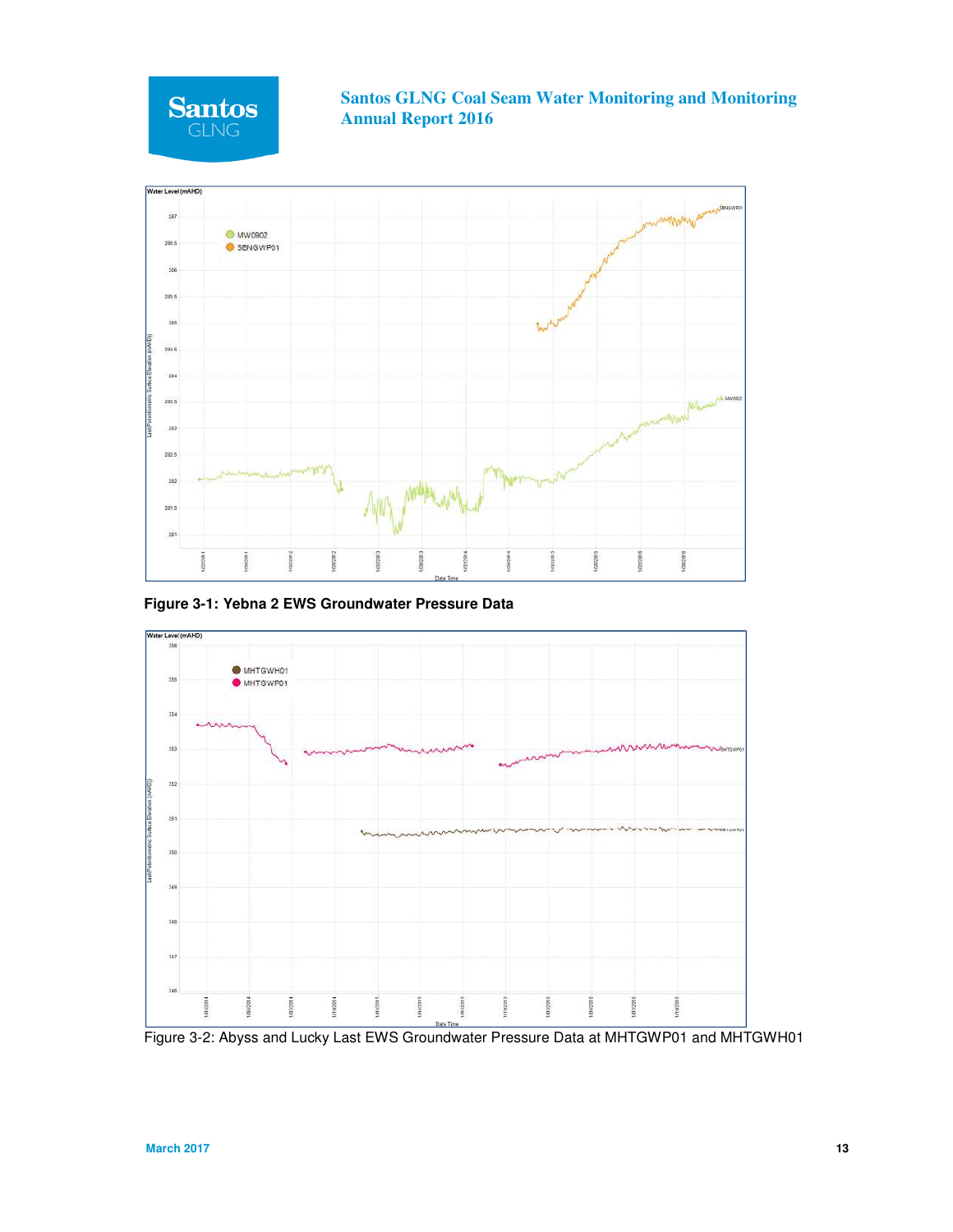



**Figure 3-3: Abyss and Lucky Last EWS Groundwater Pressure Data at MNHGWP02** 



**Figure 3-4: Abyss and Lucky Last EWS Groundwater Pressure Data at OKSGWP01**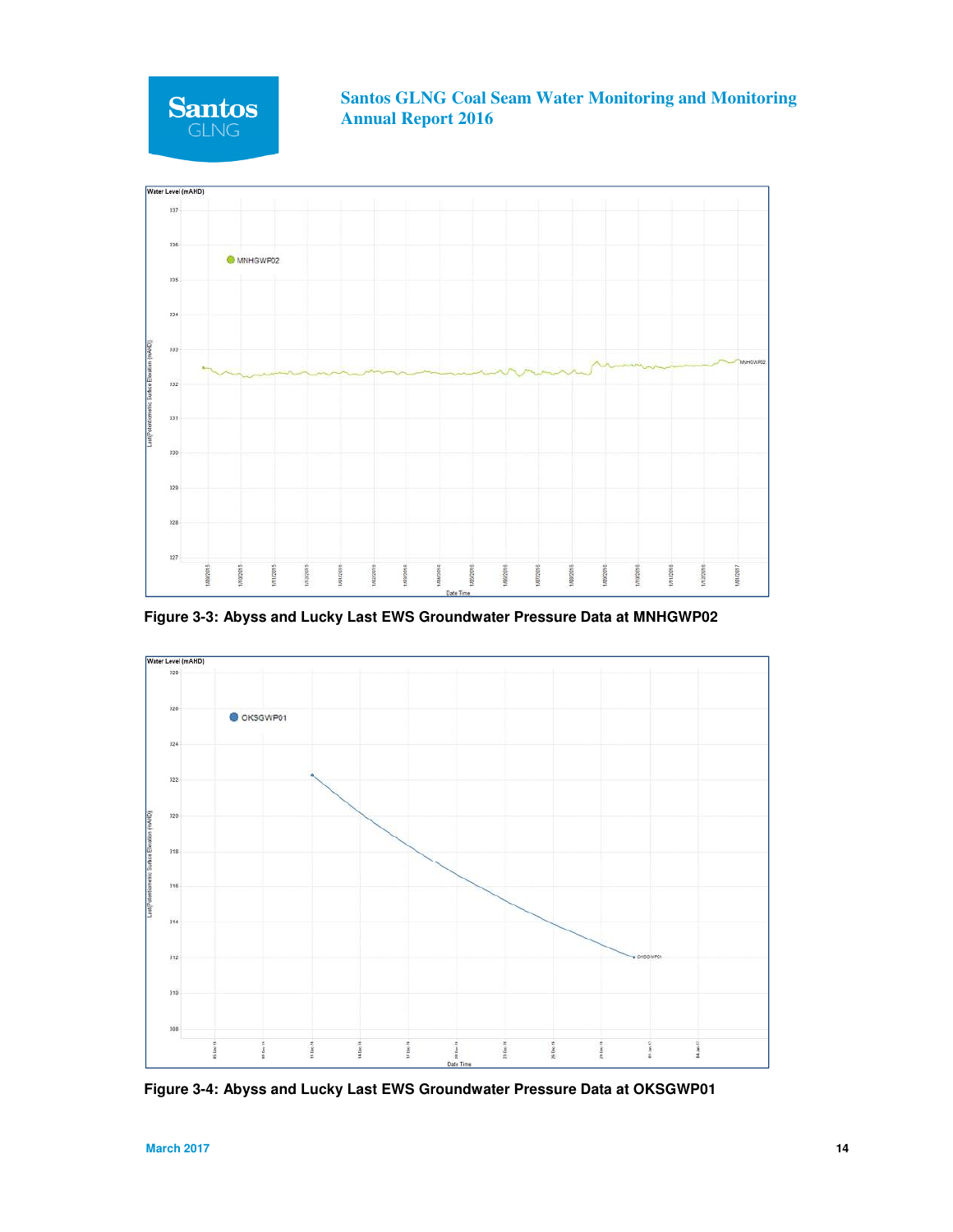



**Figure 3-5: Cockatoo Creek Spring Complex EWS Groundwater Pressure Data**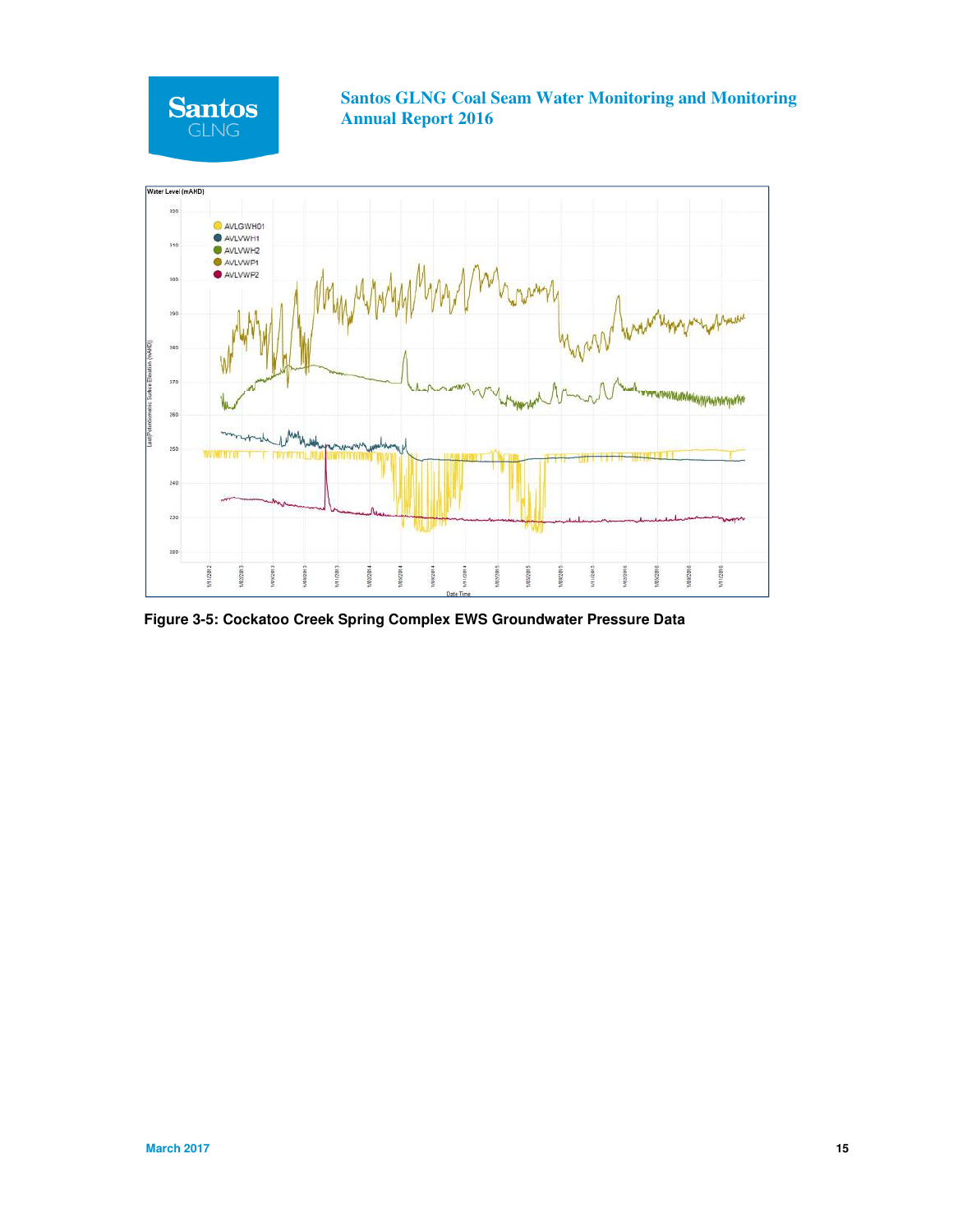

# **4.0 Aquifer Connectivity**

#### **4.1 Overview**

In accordance with approval conditions Santos GLNG has undertaken its own primary data collection and interpretation related to aquifer connectivity. Santos GLNG has also provided data to various work programs being undertaken by State and Federal Government departments, including the OGIA, Commonwealth Scientific and Industrial Research Organisation (CSIRO) and the Office of Water Science.

Santos GLNG activities and results to October 2013 were reported in the Stage 2 CWMMP Rev 2. No major additional results have been collected since the submission of the Stage 2 CWMMP Rev 2, however the forward work program is outlined in the following sections.

# **4.2 Coal Seam Water Monitoring and Management Plan Commitments**

Table 4-1 provides an outline of Santos GLNG's commitments presented in the Stage 2 CWMMP Rev 2, specific to aquifer connectivity and progress against each commitment.

| <b>Condition</b>      | <b>Commitment</b>                                                                                                                                                                                                                                                                         | <b>Target</b><br><b>Completion Date</b><br>Specified in the<br><b>Stage 2 CWMMP</b><br>Rev <sub>2</sub> | <b>Status</b>                                                                                     |  |  |  |  |
|-----------------------|-------------------------------------------------------------------------------------------------------------------------------------------------------------------------------------------------------------------------------------------------------------------------------------------|---------------------------------------------------------------------------------------------------------|---------------------------------------------------------------------------------------------------|--|--|--|--|
| 49b, 53b,<br>53d(i)4) | Santos GLNG committed to provide further characterisation on the level of connectivity<br>between the formations. Most of the studies, at this stage, are ongoing and not yet<br>conclusive. Note that the results, where available, will be presented in future updates<br>to the CWMMP. |                                                                                                         |                                                                                                   |  |  |  |  |
|                       | Multi-level monitoring bores.                                                                                                                                                                                                                                                             | Ongoing<br>monitoring and<br>data assessment.                                                           | Completion of<br>monitoring bores in<br>2016, ongoing data<br>collection took place<br>in 2016.   |  |  |  |  |
|                       | Contact Zone Program.                                                                                                                                                                                                                                                                     | Ongoing after<br>installation.                                                                          | Contact zone<br>monitoring well<br>installed in 2016, data<br>review will be<br>possible in 2017. |  |  |  |  |
|                       | Wallumbilla Fault Program.                                                                                                                                                                                                                                                                | Installation<br>planned for 2014,<br>scope currently<br>under<br>development.                           | Complete. Additional<br>monitoring data not<br>feasible.                                          |  |  |  |  |
|                       | Aquifer response to CSG<br>depressurisation.                                                                                                                                                                                                                                              | Ongoing.                                                                                                | Ongoing.                                                                                          |  |  |  |  |
|                       | Isotope and geochemical signature.                                                                                                                                                                                                                                                        | Ongoing.                                                                                                | Ongoing.                                                                                          |  |  |  |  |
|                       | Pumping response observations and<br>assessments.                                                                                                                                                                                                                                         | Annually from<br>2014.                                                                                  | Ongoing.                                                                                          |  |  |  |  |
|                       | The outcomes of the conventional oil<br>and gas well and water bore risk<br>assessment will be presented in an<br>update to the CWMMP.                                                                                                                                                    | 2014.                                                                                                   | Ongoing.<br>Updated CWMMP is<br>due in 2017.                                                      |  |  |  |  |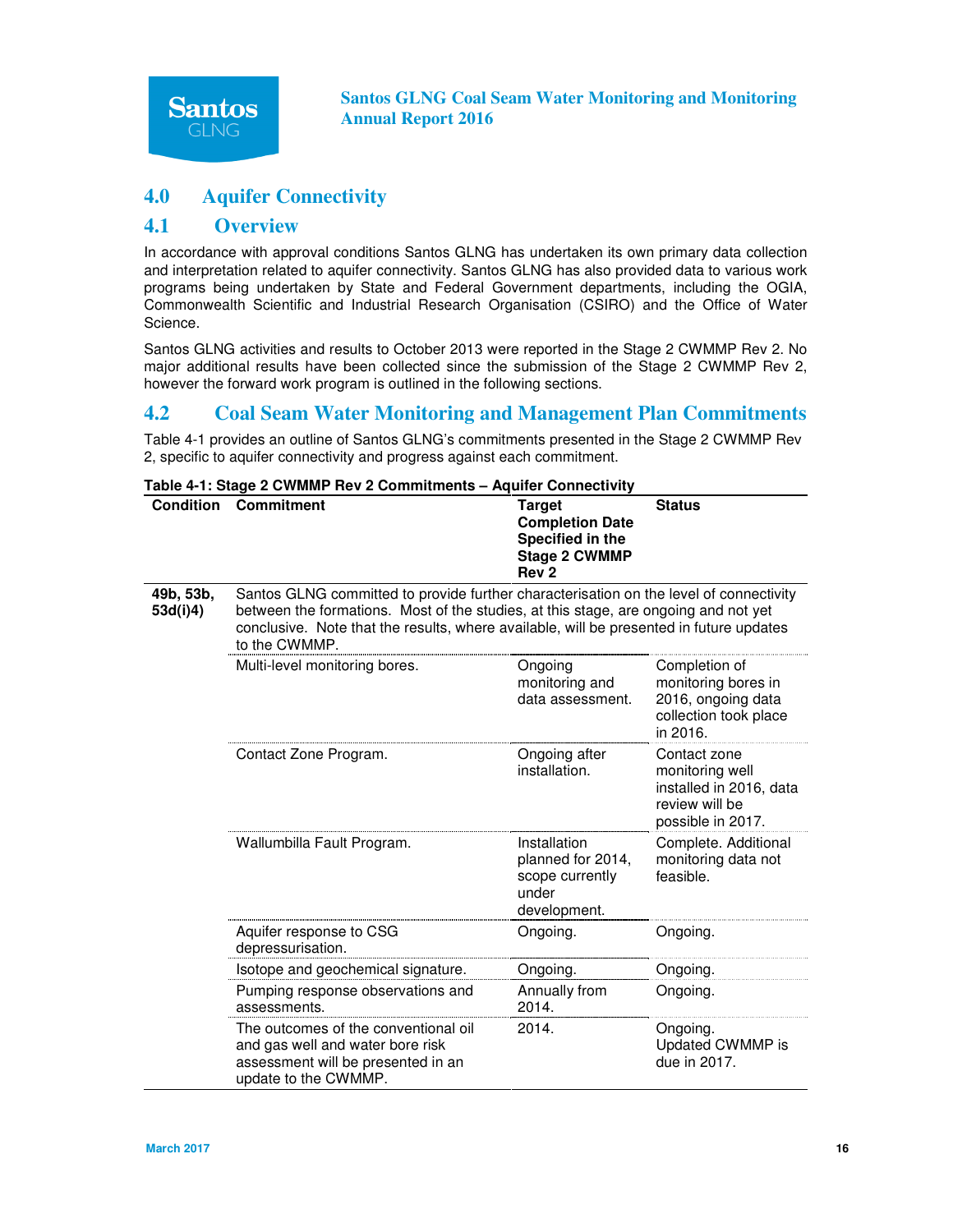

# **4.3 Multi-level monitoring**

The Santos GLNG monitoring network includes multi-level piezometers and nested single-zone groundwater level monitoring bores. These piezometers target aquifers and specific monitoring zone depths to pre-defined data acquisition objectives. The number of multi-level monitoring locations is summarised in the Table 4-2.

| <b>Gas Field</b> | Number of Active, Multi-level Installations or Nested<br><b>Bore Sites</b> |  |
|------------------|----------------------------------------------------------------------------|--|
| <b>Roma</b>      |                                                                            |  |
| Fairview         |                                                                            |  |

Multi-level monitoring data will continue to be collected, such data are provided to the OGIA.

#### **4.4 Contact Zone near the Fairview Field**

Erosion of the Rewan Formation in the south western corner of Fairview prior to deposition of the Precipice Sandstone has resulted in an unconformity where the Precipice Sandstone directly overlies the Bandanna Formation. This area is referred to as a contact zone. The contact zone does not underlie an area that is proposed to be an operational gas field for the Bandanna Formation. The nearest potentially producing gas well in the Bandanna Formation is located approximately 3 km from the contact zone.

Since the initial definition of this study program, the location and extent of the contact zone in Fairview has been reviewed using more recently acquired geological data. This has reduced the size of the contact zone.

The project plan was to investigate the geological stratigraphy and monitor the contact zone through the construction of a number of groundwater monitoring bores as defined in Table 4-3. Two vibrating wire piezometers were installed in 2009 (VWP0902 and VWP0903), and one monitoring bore was installed in 2013 (QWC129, also referred to as MTGWP01 or the Mount Hutton bore). Given the revised location of the contact zone, the Mount Hutton bore, VW0902 and VW0903 are no longer interpreted to be in the contact zone. The closest monitoring point is VW0902 which is expected to be less than 400 m from the contact zone.

Santos GLNG drilled the bore labelled "Contact Zone" in 2016. It was equipped with monitoring equipment very late in 2016. This bore is referred to as OKSGWP01 in Section 3. There is not currently sufficient monitoring data to allow interpretation of long term groundwater level pressure trends related to the proximately of the contact zone.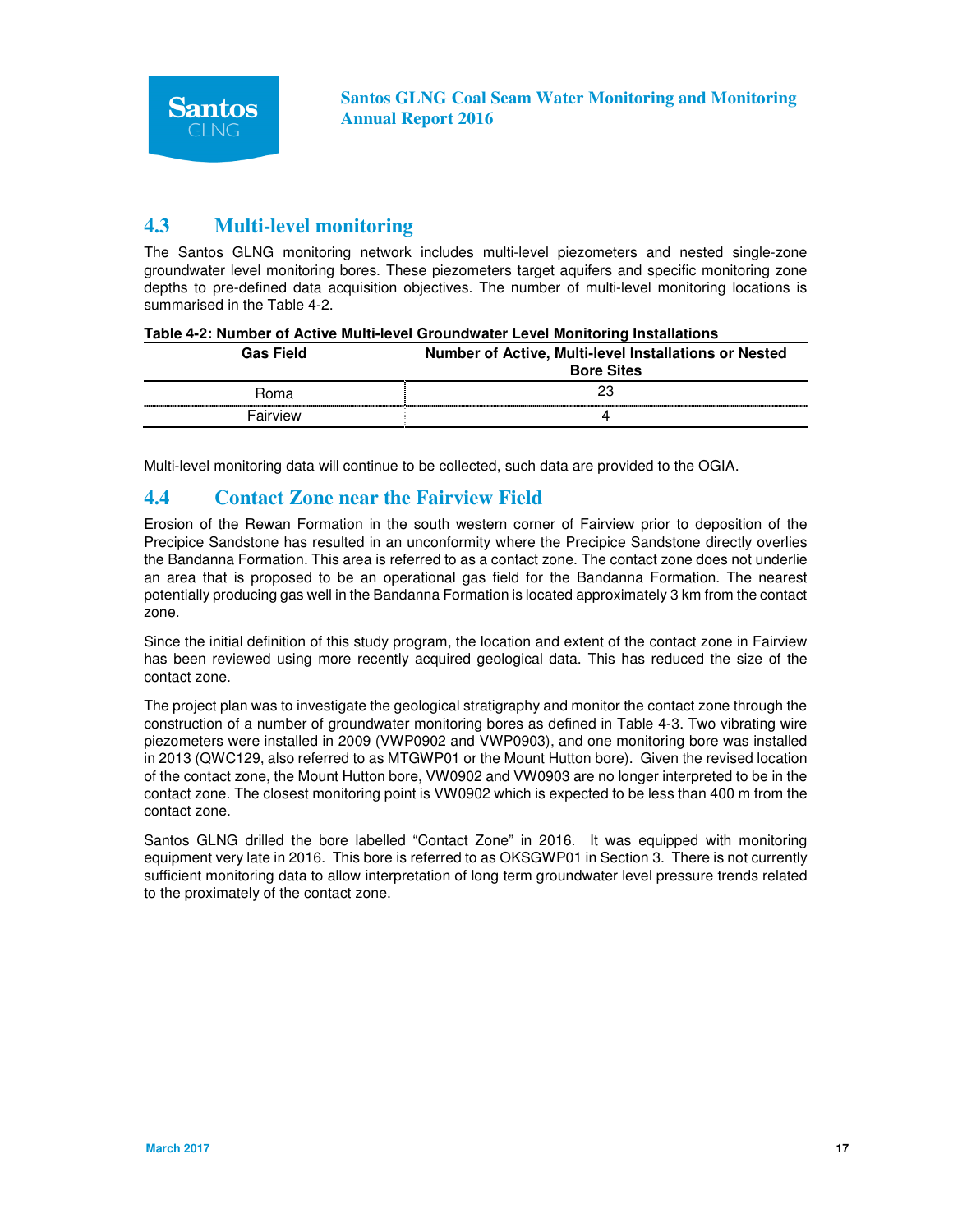

**Table 4-3: Status of Groundwater Level Monitoring Installations Investigating the Contact Zone in Fairview** 

| Bore name                 | <b>Monitored Formation</b> | Status         |
|---------------------------|----------------------------|----------------|
| VW0902                    | <b>Precipice Sandstone</b> | Completed      |
| VW0903                    | <b>Precipice Sandstone</b> | Completed      |
| Contact Zone (Ok Station) | <b>Precipice Sandstone</b> | Completed      |
|                           | Hutton Sandstone           |                |
| OWC 129 - Mount Hutton    | <b>Precipice Sandstone</b> | Completed      |
|                           | <b>Hutton Sandstone</b>    | Completed      |
|                           | <b>Precipice Sandstone</b> | Completed      |
| Spring Gully - PB1        | <b>Hutton Sandstone</b>    | Not completed* |

\*Proposed bore location is to be delivered by APLNG, drilling and completion schedule not known.

#### **4.5 Hutton-Wallumbilla Fault**

The Hutton-Wallumbilla Fault (also called the Wallumbilla Fault) is defined as a complex faulting system. The fault system consists of a main fault to which are associated a number of secondary significant faults. The fault system spreads in width of approximately two kilometres. The main fault is not a straight box offset fault type and its characteristics vary along the fault profile. The main fault offset can be made of a number of offsets with varying displacements. The amplitude of the displacement varies from a few metres to the south to about 50 m to the north of the Roma field.

The fracturing and the displacement do not affect the full stratigraphic profile. The main faulting occurred during a compressive phase of mid-Triassic. The faults were reactivated during the mid-cretaceous causing minor faulting throughout the Secondary sequences or causing folding. Fractures affecting the Secondary could also result from differential sediments compaction and as such be tension fractures.

Using the Boxgrove Ironstone Member (a reliable geophysical/seismic marker) at the top of the Boxvale Sandstone, seismic sections show that the formations above the Evergreen Formation are continuous across the fault. Therefore it is now interpreted that the coal beds of the Walloon Coal Measures and all the aquifers above them are continuous across the fault zone.

Beneath the Walloon Coal Measure, the Precipice Sandstone would have been deposited, over the structure prior to the significant displacement and therefore is hydrogeologically a non-continuous structure across the Roma Shelf. The displacement of the Precipice Sandstone appears to be over 50 m, whereas the Precipice Sandstone at this location is not more than 25 m thick. Besides discontinuity, lateral permeability is limited by lithology with the Precipice Sandstone comprising well cemented finegrained sands, less typical of the highly permeable, coarse sandstone depositions of Precipice Sandstone observed in other areas of the Surat Basin, away from the Roma Shelf.

In terms of its hydraulic properties, the Hutton-Wallumbilla Fault is not necessarily considered to be a barrier to horizontal flow through aquifers that are younger than the Evergreen Formation. Conversely, lateral extent and integrity of lower permeability aquitards layers above the Evergreen Formation are also considered to be continuous, and as such provide a continuous throttle to vertical pressure prorogation and fluid flow. As such, the fault is not expected to play a major role in controlling drawdown resulting from coal seam depressurisation neither vertically (i.e. between formations) and horizontally (i.e. across formations).

A hydrogeochemistry review was undertaken of bore water chemistries around the Hutton-Wallumbilla Fault in the Roma field to understand whether this data might elude to the presence of vertical flow and connectivity pathways between the shallow (above coal) water bearing formations of the Bungil, Mooga, Orallo and Gubberamunda sandstones. The review concluded that the water chemistry data that had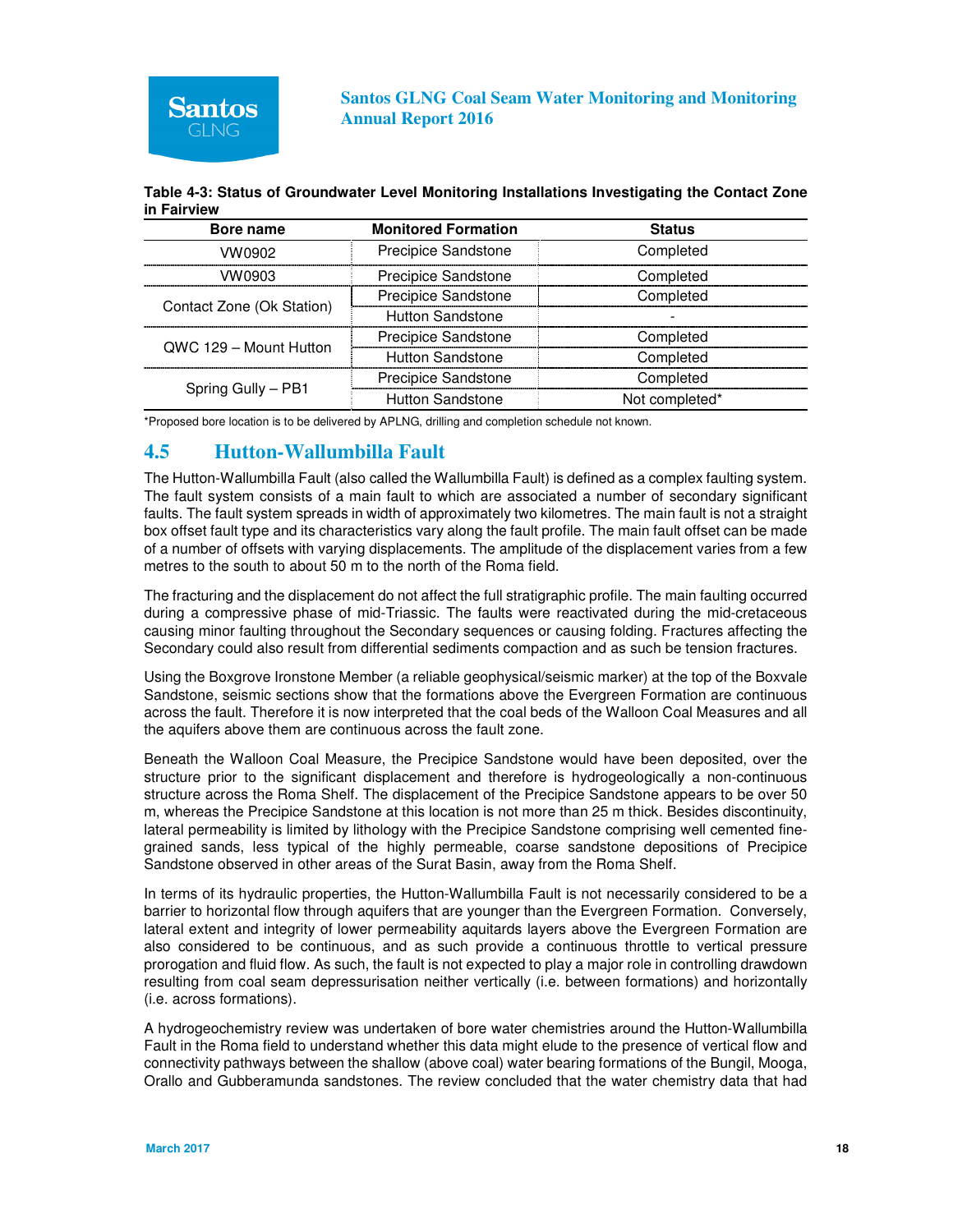

been obtained as part of the regional bore inventory and baseline assessment program did not provide a clear indication of the impact that the Hutton‐Wallumbilla Fault may have on vertical and lateral connectivity of shallow aquifers.

#### **4.6 Aquifer Response to Depressurisation**

The intention of this program is to continue to monitor aquifer groundwater levels, to periodically review the measured values and to share the data with regulating authorities as they request it.

To date there has been no discernible response to aquifer groundwater levels in aquifers in response to CSG development.

#### **4.7 Isotope and Geochemical Signature**

Baseline isotope and geochemistry data will continue to be collected from regional groundwater monitoring bores, as required and stipulated by various regulatory drivers which require it. All data is supplied to the regulating authorities as required.

#### **4.8 Pumping Response to Depressurisation**

Measurement of groundwater pressures throughout the life of the project will provide evidence of drawdown effects that may be due to depressurisation of gas bearing formations. The ongoing groundwater pressure monitoring program will include the regional groundwater pressure monitoring as stipulated by the UWIR, as in compliance with the *Water Act 2000* (Qld)*,* and as required by other impact assessments such as spring impact monitoring in accordance with the JIP.

#### **4.9 Support of OGIA Research**

Future programs of work will focus on supporting the hydraulic connectivity work programs that are identified and implemented by the OGIA. The findings of these research programs are reported by the OGIA annually and are being carried out in collaboration with CSIRO, Geoscience Australia, universities, other research institutions and petroleum tenure holders.

The OGIA manages and interprets a number of hydraulic connectivity investigations across the Surat CMA. The OGIA directly manages some investigations directly, but is also the principal stakeholder of research being undertaken by others parties such as the Queensland Herbarium, University of Queensland Centre for Coal Seam Gas, Geoscience Australia, the Geological Survey of Queensland, Gas Industry Social and Economic Research Alliance (GISERA), and Queensland University of Technology.

Current research themes that are being considered for inclusion in the next UWIR include geology, hydrogeology, groundwater flow modelling and springs. Specific research topics under each of these themes are developed or advocated by OGIA where they are deemed to improve certainty of model prediction and management outcome. More detail about specific research topic under each of the major themes is usually provided on OGIA's website, which may be periodically updated as research themes develop.

In addition to specific studies, the OGIA use monitoring data to verify conceptual understanding of hydraulic connectivity. The OGIA reviews the adequacy of the groundwater model at least every years (annual review) for example. Such reviews compare monitoring data with predicted changes to the groundwater regime that have been modelled. This is a statutory roles of the OGIA that is required to prepare and maintain a UWIR.

As an example, monitoring data may provide evidence that the location of connecting geological structures such as faults and unconformities that connect two or more hydrogeological units needs to be re-assessed. In this way, the OGIA's evaluation of the monitoring data forms a fundamental process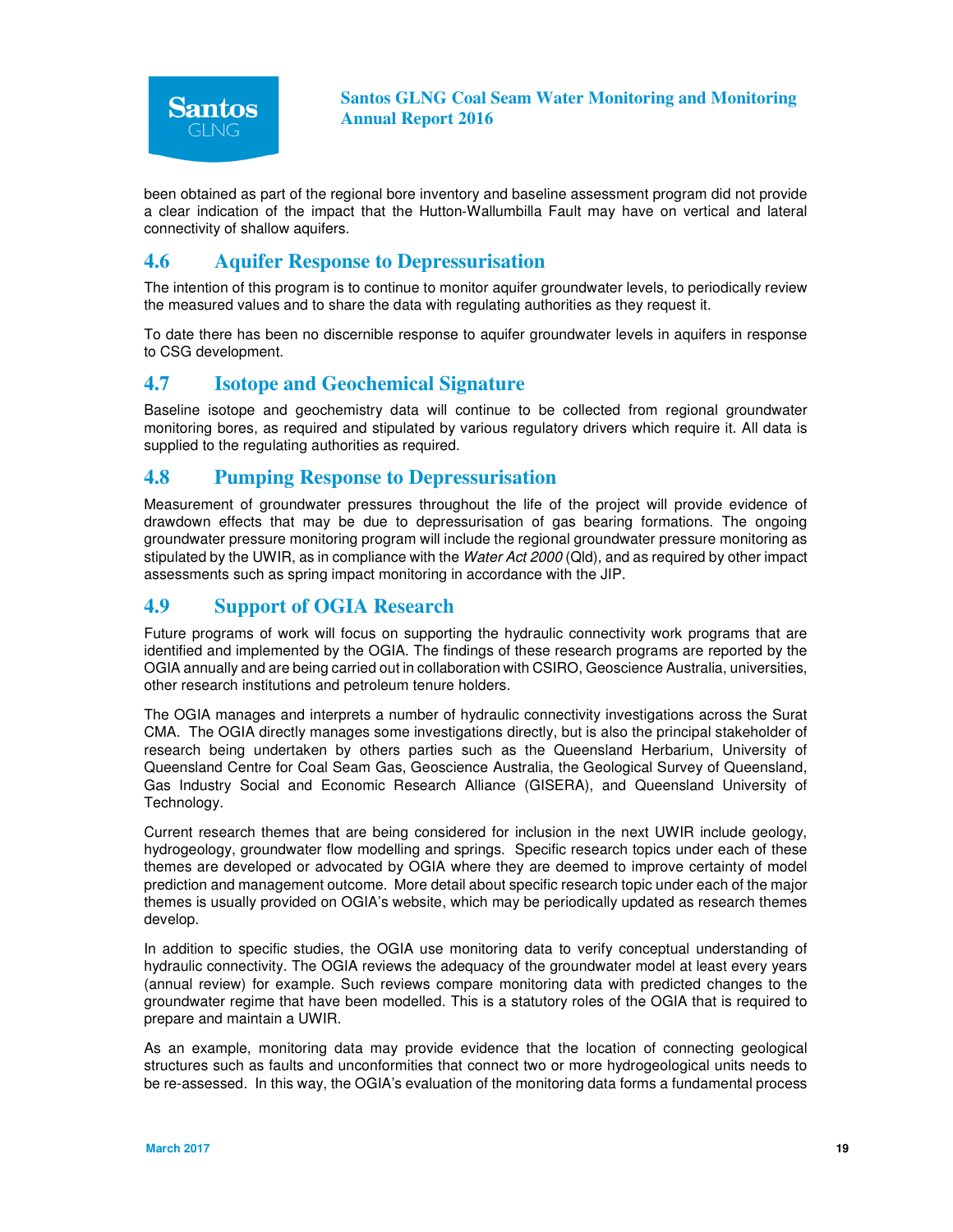

for verifying the degree of hydraulic connectivity that is assumed by the groundwater model now and into the future.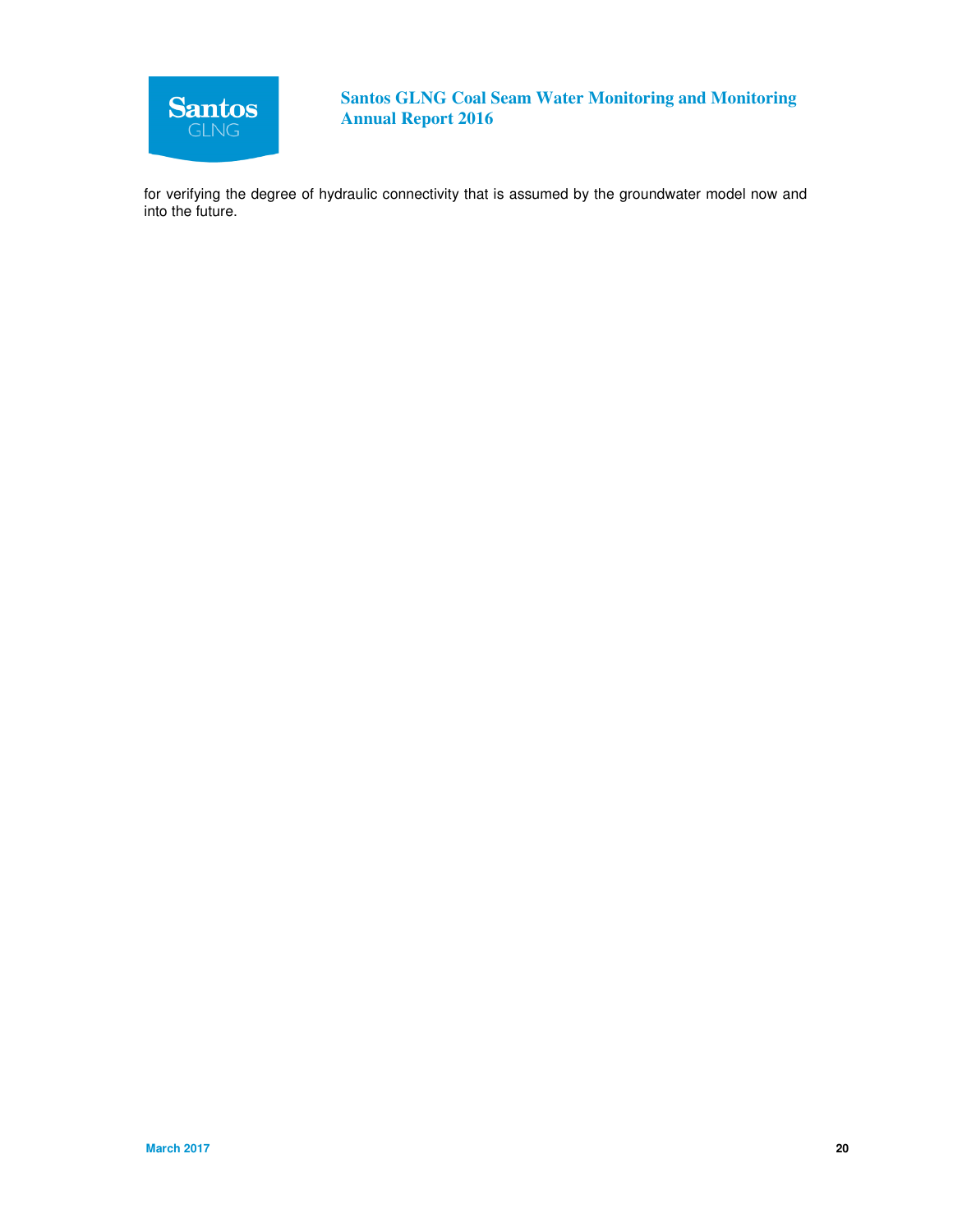

## **5.0 Managed Aquifer Recharge**

#### **5.1 Overview**

Managed aquifer recharge (MAR) is the purposeful recharge (or injection) of water to aquifers for subsequent recovery. In the case of the proposed Santos GLNG MAR trial in Roma, the injected water comprises treated coal seam water.

This section provides an update on the water monitoring and management strategies that Santos GLNG proposes to implement for MAR. This reiterates the work that has been completed to date, and provides an update to the development schedule that was outlined in the Stage 2 CWMMP Rev 2.

## **5.2 Coal Seam Water Monitoring and Management Plan Commitments**

Table 5-1 provides an outline of Santos GLNG's commitments presented in the Stage 2 CWMMP Rev 2, specific to MAR and progress against each commitment.

#### **Table 5-1: Stage 2 CWMMP Rev 2 Commitments – MAR**

| <b>Condition</b>    | <b>Commitment</b>                                                                                            | <b>Target Completion</b><br>Date Specified in the<br><b>Stage 2 CWMMP</b><br>Rev <sub>2</sub> | <b>Status</b>                                                    |
|---------------------|--------------------------------------------------------------------------------------------------------------|-----------------------------------------------------------------------------------------------|------------------------------------------------------------------|
| 49с, 53а,<br>53d)ii | Santos GLNG has developed a MAR pilot program and schedule for gas field piloting of<br>aquifer reinjection: |                                                                                               |                                                                  |
|                     | Fairview CSG Field Stage 1- Desktop<br>Study.                                                                | <b>Completed March</b><br>2012.                                                               | Completed March<br>2012.                                         |
|                     | Roma CSG Field Stage 1- Desktop Study.                                                                       | Completed January<br>2011.                                                                    | Completed<br>January 2011.                                       |
|                     | Roma CSG Field Stage 2 - Investigations<br>and Assessment.                                                   | Completed January<br>2011.                                                                    | Completed<br>January 2011.                                       |
|                     | Roma CSG Field pilot trial (Hermitage)<br>Stage 3 - Construction and<br>Commissioning.                       | Completed in Q1/Q2<br>2012.                                                                   | Completed<br>Q1/Q2 2012.                                         |
|                     | Roma CSG Field pilot trial (Hermitage)<br>Stage 4 - Operation.                                               | Completed Q4 2012.                                                                            | Completed Q4<br>2012.                                            |
|                     | Roma CSG Field (The Bend) Stage 3-<br>Construction and Commissioning.                                        | Due for completion<br>Q3 2014.                                                                | Not 100%<br>completed as not<br>required by<br>Operations.       |
|                     | Roma CSG Field (The Bend) Stage 4 -<br>Operation.                                                            | Due to commence<br>Q3/Q4 2014.                                                                | Not in operation<br>as not required<br>for normal<br>Operations. |
|                     | Arcadia CSG Field Stage 1 - Desktop<br>Study.                                                                | Completed<br>September 2013.                                                                  | Completed<br>September 2013.                                     |
|                     | All approved Injection Management Plans<br>will be provided in an update to the<br>CWMMP.                    | Ongoing.                                                                                      | Ongoing.                                                         |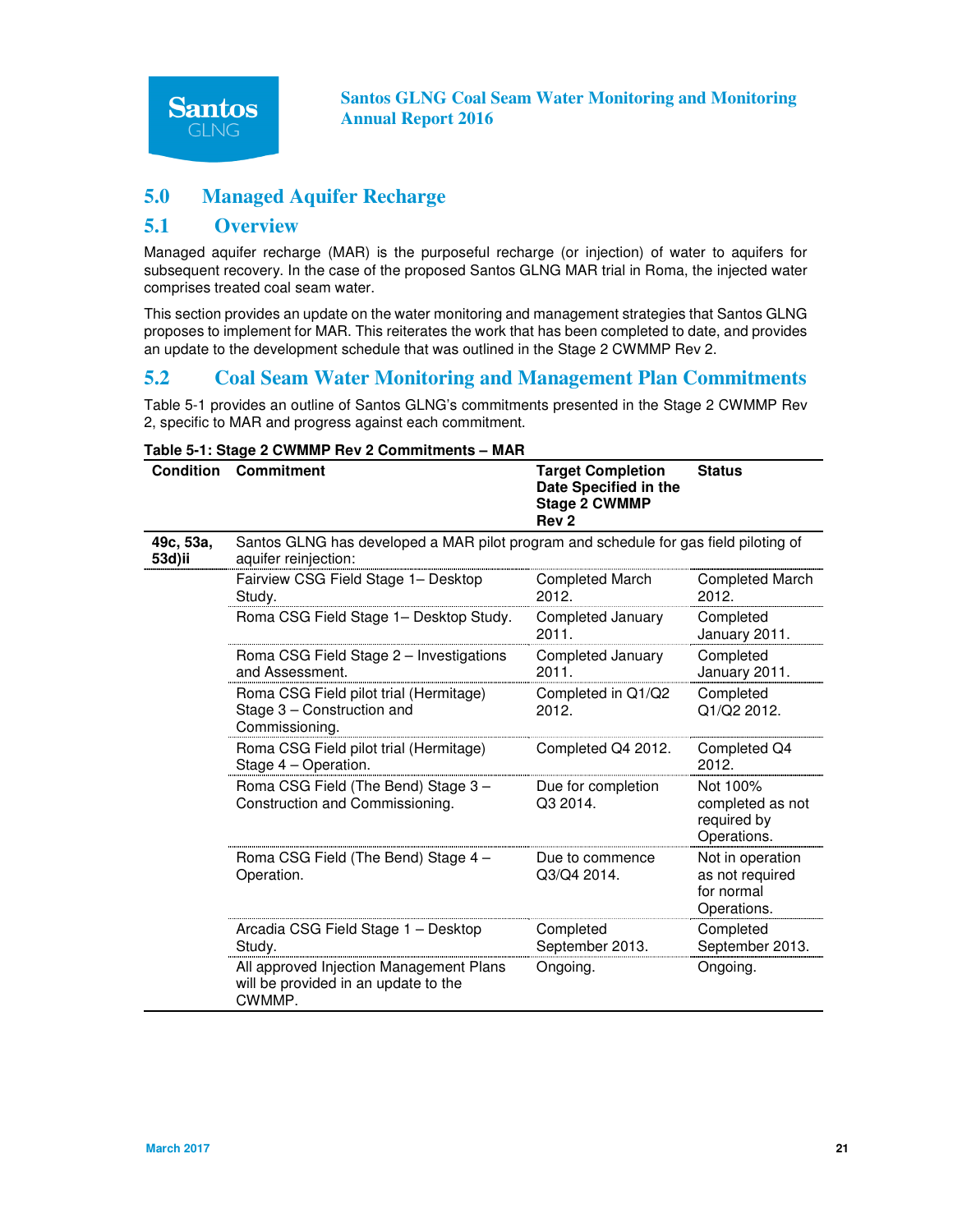**Santos GLNG** 

**Santos GLNG Coal Seam Water Monitoring and Monitoring Annual Report 2016** 

# **5.3 Status of Feasibility and Regulatory Approval**

Santos GLNG is assessing the feasibility of implementation of MAR within the Roma field at the location of water treatment and gas compressor station Roma Hub Compressor Station 2 (HCS-02).

MAR in Roma would comprise injection of treated water into a number of injection wells, as few as four and as many as 12 injection wells may be used. The number of wells will depend upon the total volume of water produced by Santos GLNG activities; less the demands for coal seam water from the portfolio of alternative beneficial re-use strategies such as construction, dust suppression and irrigation.

An application to the Queensland Government was sought to amend Environmental Authority (EA) conditions to permit the operation of MAR in the Roma field. This amendment was approved in 2014 following the submission including an Injection Management Plan (IMP) in support of the amendment application.

The IMP adopts a risk management framework consistent with the "National Water Quality Management Strategy, Australian Guidelines for Water Recycling Managing Health and Environmental Risks (Phase 2), Managed Aquifer Recharge". The finalised IMP that was submitted to DEHP on 15 January 2014 was provided in the 2013 CWMMP Annual Report (Santos GLNG, 2014).

There are no new findings regarding MAR feasibility to those presented in the Stage 2 CWMMP Rev 2.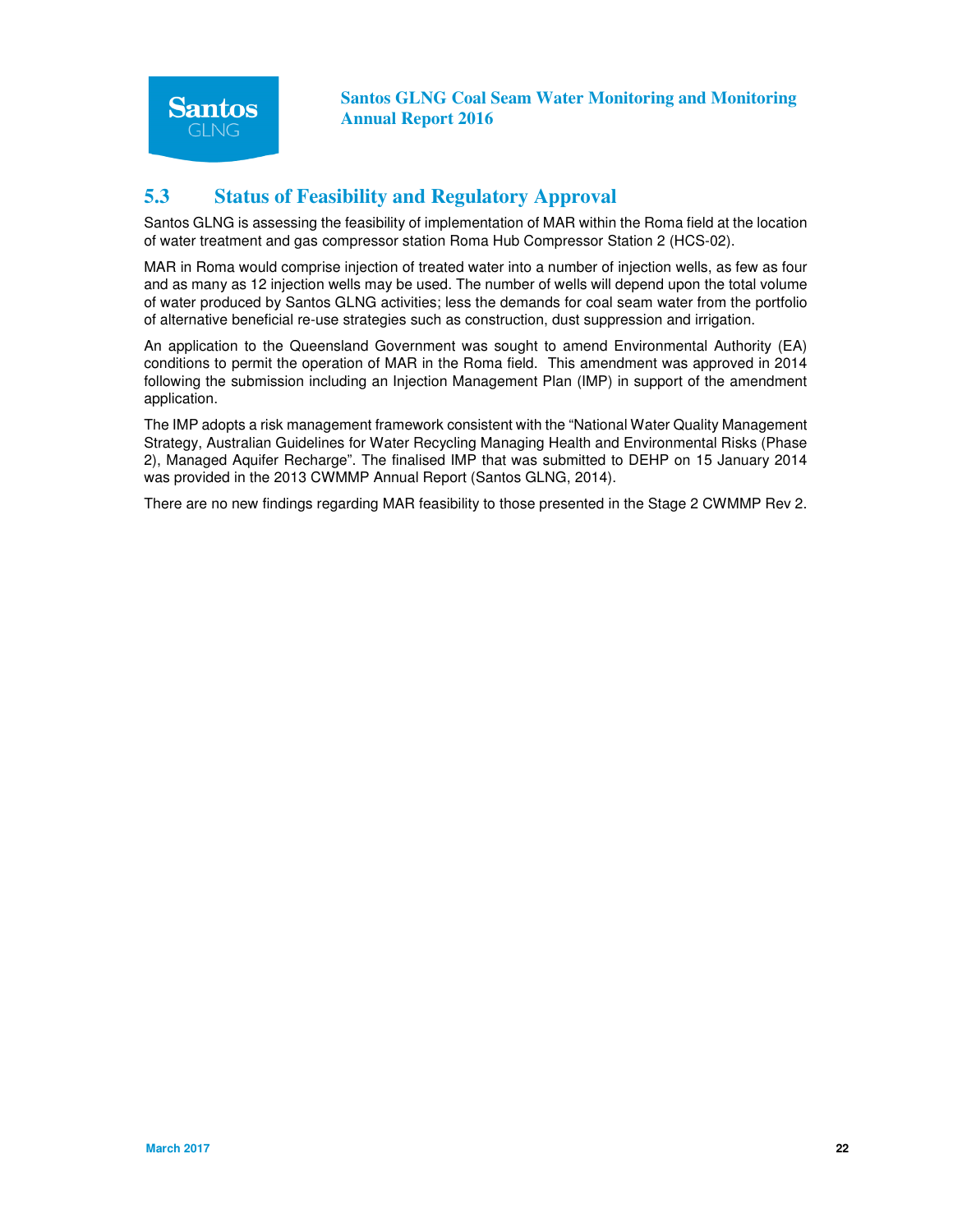

# **6.0 Hydraulic Fracturing**

#### **6.1 Overview**

Hydraulic fracturing is employed in the petroleum industry to improve the production efficiency of appraisal and production wells (i.e. more efficient and more economical extraction of gas from the coal seams). Hydraulic fracturing is not carried out on all wells as the process is only necessary at locations with low permeability.

Hydraulic fracturing is carried out as one of the last activities in the construction of an appraisal and/or production well and prior to bringing the well into service. It is typically performed on newly drilled and constructed appraisal and production wells after the final well casing pipe has been inserted and the bore annulus cemented and after the casing has been perforated (i.e. the well is opened to access specific coal seams).

Hydraulic fracturing uses a mix of water, sand and minor concentrations of other fluids mixed on the surface and then injected down into the well and then through the perforations into the coal seam. The water and sand are typically up to around 99% of the volumes of the hydraulic fracturing fluids, the remainder being the added chemical used to enhance the process.

The hydraulic fracturing process occurs under varying positive high hydraulic pressures (ranging from approximately 7,000 to 34,500 KPa) in order to open existing fractures in the coal matrix. The hydraulic fracturing fluids are injected through the perforations in the steel well casing pipe via wellhead works on the surface and coil-tube pipe down to a device which isolates the coal seam to be fractured.

After completion of the stimulation, the well is put into production. The initial produced fluids (often referred to "flow-back") largely comprises the water used in the hydraulic fracturing fluid mixture, degraded additives as well as coal seam water and other geo-genic constituents sourced from the target formation.

# **6.2 Coal Seam Water Monitoring and Management Plan Commitments**

Table 6-1 provides an outline of Santos GLNG's commitments presented in the Stage 2 CWMMP Rev 2, specific to hydraulic fracturing and progress against conditions.

| Condition | <b>Commitment</b>                                                                                                                                                                                                                                                                                                                                                                                | <b>Target Completion</b><br>Date Specified in<br><b>Stage 2 CWMMP</b><br>Rev <sub>2</sub> | <b>Status</b>                                                  |
|-----------|--------------------------------------------------------------------------------------------------------------------------------------------------------------------------------------------------------------------------------------------------------------------------------------------------------------------------------------------------------------------------------------------------|-------------------------------------------------------------------------------------------|----------------------------------------------------------------|
| 49e       | Santos GLNG will provide a projection<br>of the anticipated number of wells to<br>be hydraulically stimulated during<br>each year (up to and including 2016)<br>as well as the number of hydraulic<br>stimulations completed in the<br>preceding year. Additional details to<br>be reported will also include location<br>information and the depth of each<br>respective hydraulic stimulation. | Annually.                                                                                 | Complete<br>Provided in Table<br>6.2 of this Annual<br>Report. |
| 49f       | Santos GLNG has agreed with the<br>Department of the Environment to<br>undertake additional Direct Toxicity<br>Assessment that will include:                                                                                                                                                                                                                                                     | December 2013.                                                                            | Completed Q4 2016.                                             |

#### **Table 6-1: Stage 2 CWMMP Rev 2 Commitments – Hydraulic Fracturing**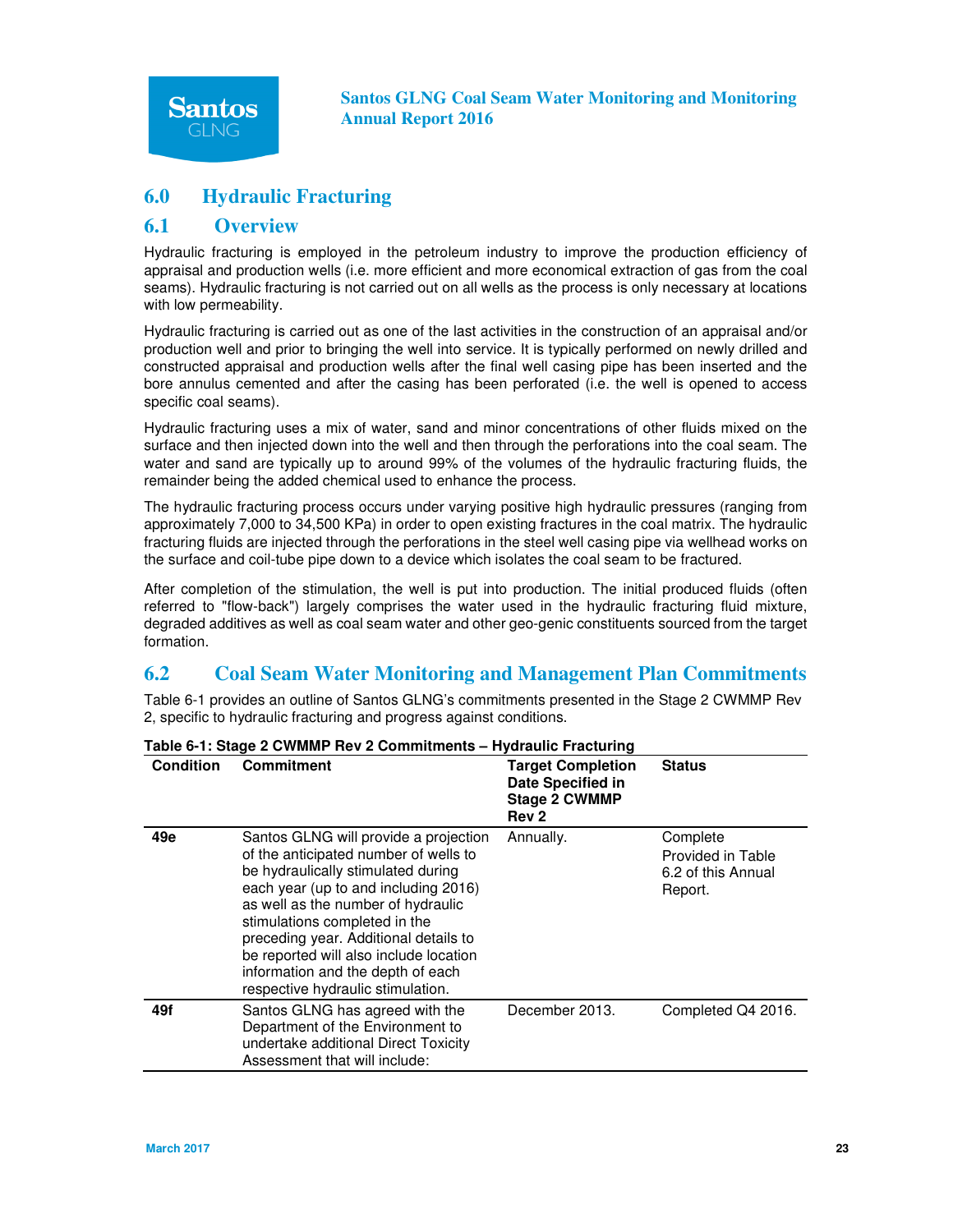

| <b>Condition</b> | <b>Commitment</b>                                                                                                                                                                                                                                                                                                                                                                                                                                                                                                                                                                                                                                | <b>Target Completion</b><br>Date Specified in<br>Stage 2 CWMMP<br>Rev <sub>2</sub> | <b>Status</b> |
|------------------|--------------------------------------------------------------------------------------------------------------------------------------------------------------------------------------------------------------------------------------------------------------------------------------------------------------------------------------------------------------------------------------------------------------------------------------------------------------------------------------------------------------------------------------------------------------------------------------------------------------------------------------------------|------------------------------------------------------------------------------------|---------------|
|                  | an ecotoxicological program,<br>involving, for example, a<br>comparison of (i) coal seam<br>water, (ii) coal seam water with<br>fraccing chemicals, and (iii)<br>fraccing chemicals in freshwater;<br>assessing the risk of individual<br>fraccing chemicals of concern;<br>and<br>assessing contribution of fraccing<br>chemicals to toxicity of fraccing<br>fluids and flow-back waters<br>(mixture toxicity).<br>Santos GLNG is committed to<br>undertaking these assessments, as<br>part of the joint industry Ecotoxicity<br>Work Program; the result of which will<br>be provided to the Department of the<br>Environment upon completion. |                                                                                    |               |

# **6.3 Hydraulic Fracturing in 2016**

As of December 2016, 85 wells within the Santos GLNG gas fields had been hydraulically fractured. A total of 512 hydraulic fracturing events/stages were completed within these wells. The location and depth of the hydraulic fracturing stages are presented in Table 6-2.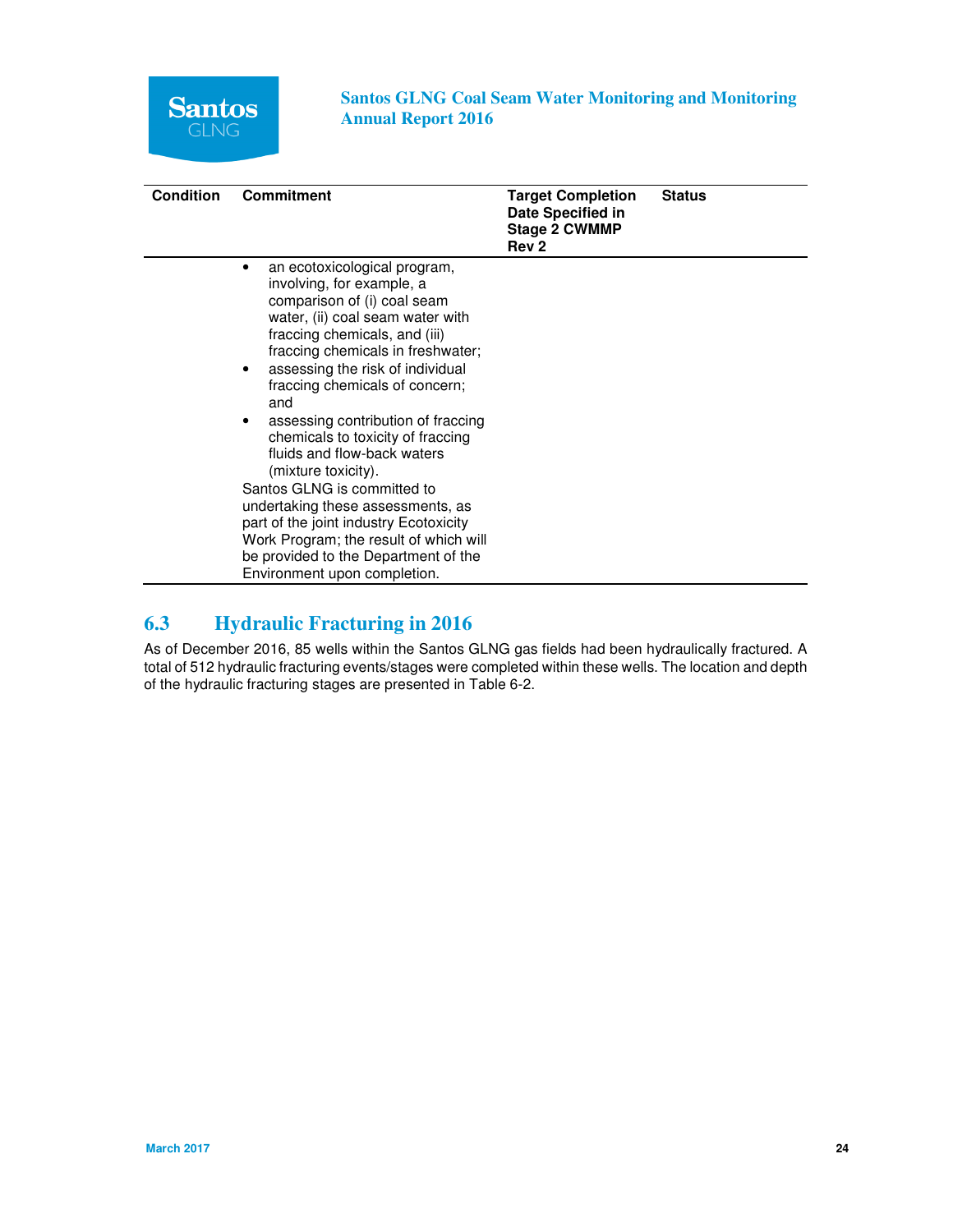

#### **Table 6-2: Hydraulic Fracturing Locations and Perforation Details Completed in 2016**

| <b>Well Name and</b><br><b>Stage</b> | Top of<br><b>Perforation</b><br>(mbgl) | <b>Bottom of</b><br>Perforation<br>(mbgl) | Latitude<br>[WGS84] | Longitude<br>[WGS84] |
|--------------------------------------|----------------------------------------|-------------------------------------------|---------------------|----------------------|
| RM02-05-1                            | 208.85                                 | 396.6                                     | $-26.336$           | 149.065              |
| RM02-06-1                            | 209                                    | 397.99                                    | $-26.337$           | 149.075              |
| RM02-10-1                            | 189.1                                  | 400.96                                    | $-26.342$           | 149.07               |
| RM02-11-1                            | 183.2                                  | 393.18                                    | $-26.347$           | 149.076              |
| RM02-12-1                            | 202.45                                 | 397.01                                    | $-26.341$           | 149.082              |
| RM02-18-1                            | 227.3                                  | 362.08                                    | $-26.353$           | 149.073              |
| RM02-19-1                            | 206.9                                  | 410.6                                     | $-26.354$           | 149.081              |
| RM02-25-1                            | 243.1                                  | 409.47                                    | $-26.359$           | 149.076              |
| RM02-26-1                            | 220                                    | 377.46                                    | $-26.376$           | 149.083              |
| RM02-31-1                            | 211.1                                  | 414.26                                    | $-26.37$            | 149.076              |
| RM02-32-1                            | 209.05                                 | 412.51                                    | $-26.376$           | 149.083              |
| RM02-38-2                            | 706.05                                 | 1124.35                                   | $-26.404$           | 149.07               |
| RM02-38-3                            | 628.95                                 | 1052.85                                   | $-26.404$           | 149.07               |
| RM02-38-4                            | 629.55                                 | 1062.45                                   | $-26.404$           | 149.07               |
| RM03-01-1                            | 199.2                                  | 386.46                                    | $-26.337$           | 149.088              |
| RM03-02-1                            | 181.7                                  | 354.03                                    | $-26.337$           | 149.099              |
| RM03-08-1                            | 205.6                                  | 393.82                                    | $-26.342$           | 149.094              |
| RM03-09-1                            | 193                                    | 391.18                                    | $-26.342$           | 149.107              |
| RM03-42-1                            | 271.8                                  | 467.99                                    | $-26.371$           | 149.15               |
| RM03-44-1                            | 207.45                                 | 419                                       | $-26.377$           | 149.096              |
| RM03-48-1                            | 208.6                                  | 416.55                                    | $-26.381$           | 149.09               |
| RM03-49-1                            | 213.6                                  | 440.4                                     | $-26.381$           | 149.102              |
| RM03-52-1                            | 290.6                                  | 499.42                                    | $-26.376$           | 149.144              |
| RM03-55-1                            | 211.6                                  | 225.2                                     | $-26.387$           | 149.095              |
| RM03-56-1                            | 386                                    | 450.85                                    | $-26.387$           | 149.108              |
| RM03-58-1                            | 261.1                                  | 675.5                                     | $-26.396$           | 149.087              |
| RM03-61-1                            | 278.5                                  | 482.2                                     | $-26.387$           | 149.13               |
| RM03-62-1                            | 268.7                                  | 486.88                                    | $-26.393$           | 149.127              |
| RM03-66-1                            | 276.7                                  | 328.1                                     | $-26.398$           | 149.108              |
| RM03-68-1                            | 290.25                                 | 481.95                                    | $-26.398$           | 149.134              |
| RM03-76-1                            | 310.3                                  | 476.5                                     | $-26.382$           | 149.138              |
| RM03-80-1                            | 356.5                                  | 537.1                                     | $-26.392$           | 149.151              |
| RM07-13-1                            | 420.9                                  | 916.46                                    | $-26.391$           | 149.011              |
| RM07-13-2                            | 415.7                                  | 782.66                                    | $-26.391$           | 149.011              |
| RM09-01-1                            | 302.3                                  | 499.9                                     | $-26.397$           | 149.145              |
| RM09-02-1                            | 356.5                                  | 509.45                                    | $-26.404$           | 149.139              |
| RM09-03-1                            | 346.8                                  | 570.8                                     | $-26.403$           | 149.163              |
| RM09-09-1                            | 689.95                                 | 1009.85                                   | $-26.426$           | 149.071              |
| RM09-09-2                            | 602.8                                  | 1069                                      | $-26.427$           | 149.071              |
| RM09-09-3                            | 587.5                                  | 1093.1                                    | $-26.427$           | 149.071              |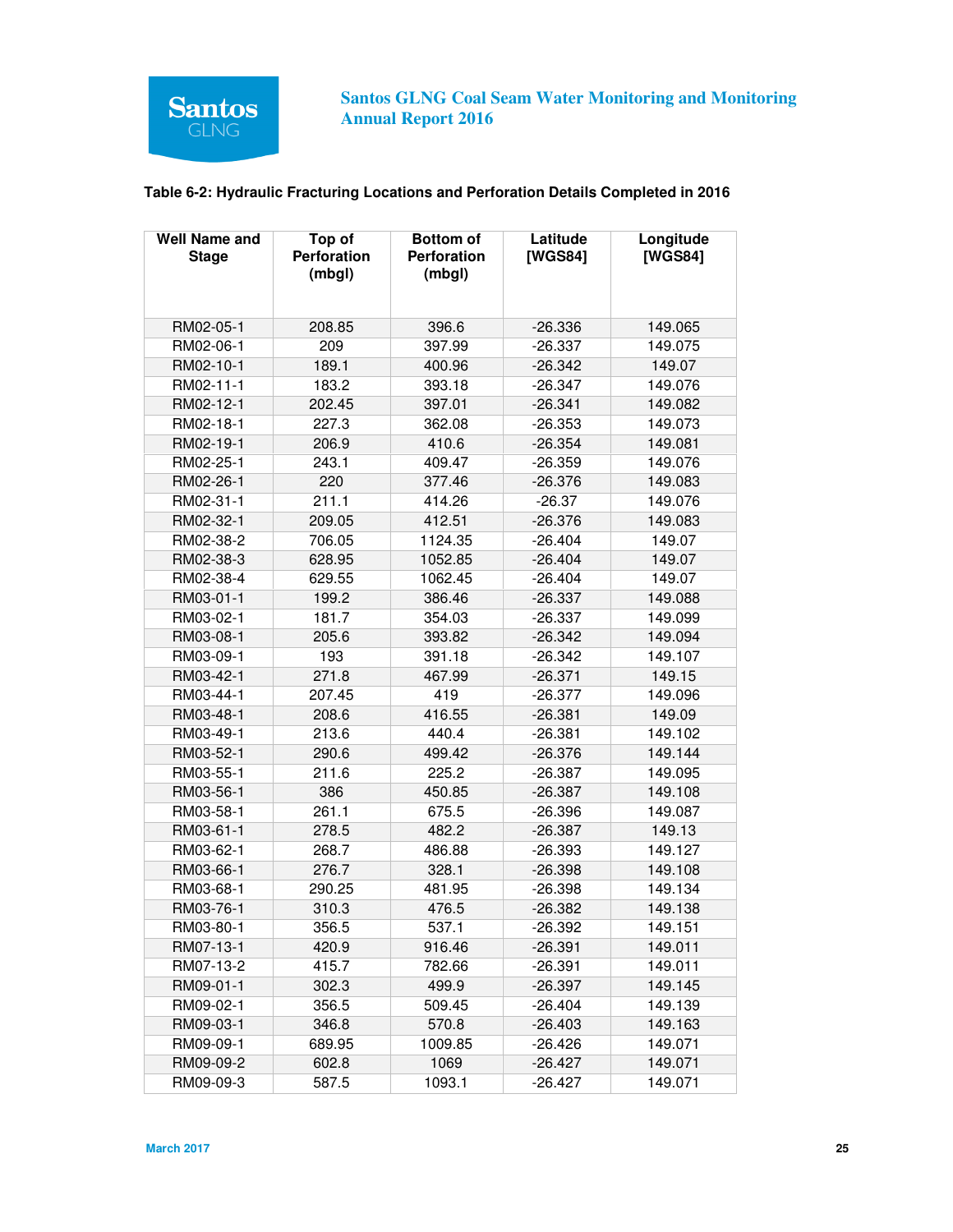

| Well Name and<br><b>Stage</b> | Top of<br>Perforation<br>(mbgl) | <b>Bottom of</b><br><b>Perforation</b><br>(mbgl) | Latitude<br>[WGS84] | Longitude<br>[WGS84] |
|-------------------------------|---------------------------------|--------------------------------------------------|---------------------|----------------------|
| RM09-09-4                     | 636.3                           | 1171.9                                           | $-26.427$           | 149.071              |
| RM09-11-1                     | 306.6                           | 498.25                                           | $-26.421$           | 149.121              |
| RM09-12-1                     | 311.8                           | 480.7                                            | $-26.427$           | 149.114              |
| RM09-15-1                     | 361.3                           | 498.1                                            | $-26.432$           | 149.108              |
| RM09-16-1                     | 626.7                           | 1159.7                                           | $-26.426$           | 149.127              |
| RM09-18-1                     | 324.8                           | 494.4                                            | $-26.432$           | 149.119              |
| RM09-20-1                     | 628.17                          | 897.04                                           | $-26.441$           | 149.116              |
| RM09-20-2                     | 633.04                          | 986.74                                           | $-26.441$           | 149.116              |
| RM09-21-1                     | 569.9                           | 951.5                                            | $-26.443$           | 149.129              |
| RM09-21-2                     | 542.7                           | 949.5                                            | $-26.443$           | 149.129              |
| RM09-26-1                     | 760.14                          | 1071.24                                          | $-26.449$           | 149.096              |
| RM09-26-2                     | 785.17                          | 1113.57                                          | $-26.449$           | 149.096              |
| RM09-26-3                     | 722.84                          | 1074.94                                          | $-26.449$           | 149.096              |
| RM09-26-4                     | 843.74                          | 1082.44                                          | $-26.449$           | 149.096              |
| RM09-27-1                     | 834.8                           | 1114.1                                           | $-26.451$           | 149.127              |
| RM09-27-2                     | 472                             | 680.5                                            | $-26.451$           | 149.127              |
| RM09-30-1                     | 617.8                           | 1034                                             | $-26.447$           | 149.132              |
| RM09-31-1                     | 560.2                           | 798.3                                            | $-26.456$           | 149.11               |
| RM09-31-2                     | 940.7                           | 1296.1                                           | $-26.456$           | 149.11               |
| RM09-31-3                     | 1054.1                          | 1481.6                                           | $-26.456$           | 149.11               |
| RM09-31-4                     | 787.5                           | 1178.8                                           | $-26.456$           | 149.11               |
| RM09-34-1                     | 334.9                           | 35890.7                                          | $-26.397$           | 149.158              |
| RM09-35-1                     | 320.5                           | 531.95                                           | $-26.403$           | 149.152              |
| RM09-36-1                     | 309.4                           | 518.9                                            | $-26.409$           | 149.145              |
| RM09-37-1                     | 362.9                           | 763.3                                            | $-26.419$           | 149.129              |
| RM09-38-1                     | 351.7                           | 543.1                                            | $-26.409$           | 149.158              |
| RM09-39-1                     | 355.3                           | 544.05                                           | $-26.415$           | 149.152              |
| RM09-40-1                     | 412.4                           | 666.5                                            | $-26.418$           | 149.146              |
| RM09-41-1                     | 395.6                           | 588.1                                            | $-26.413$           | 149.163              |
| RM09-49-1                     | 608.9                           | 1165.15                                          | $-26.461$           | 149.12               |
| RM13-01-1                     | 792.35                          | 1109.7                                           | $-26.465$           | 149.078              |
| RM13-01-2                     | 773.5                           | 1055.3                                           | $-26.465$           | 149.078              |
| RM13-01-3                     | 688.7                           | 970.9                                            | $-26.465$           | 149.079              |
| RM13-01-4                     | 792                             | 1112.2                                           | $-26.465$           | 149.079              |
| RM13-15-1                     | 854.1                           | 1179.4                                           | $-26.472$           | 149.097              |
| RM13-15-2                     | 832.9                           | 1149.1                                           | $-26.472$           | 149.097              |
| RM13-15-3                     | 818.2                           | 1157.4                                           | $-26.472$           | 149.097              |
| RM13-15-4                     | 824.6                           | 1185.5                                           | $-26.472$           | 149.097              |
| RM14-01-1                     | 430.5                           | 735.1                                            | $-26.464$           | 149.137              |
| RM14-01-2                     | 509.7                           | 897.8                                            | $-26.464$           | 149.137              |
| RM14-02-1                     | 562.4                           | 901.75                                           | $-26.468$           | 149.143              |
| RM14-02-2                     | 466.6                           | 784.05                                           | $-26.468$           | 149.143              |
| RM14-02-3                     | 659.6                           | 1043.25                                          | $-26.468$           | 149.143              |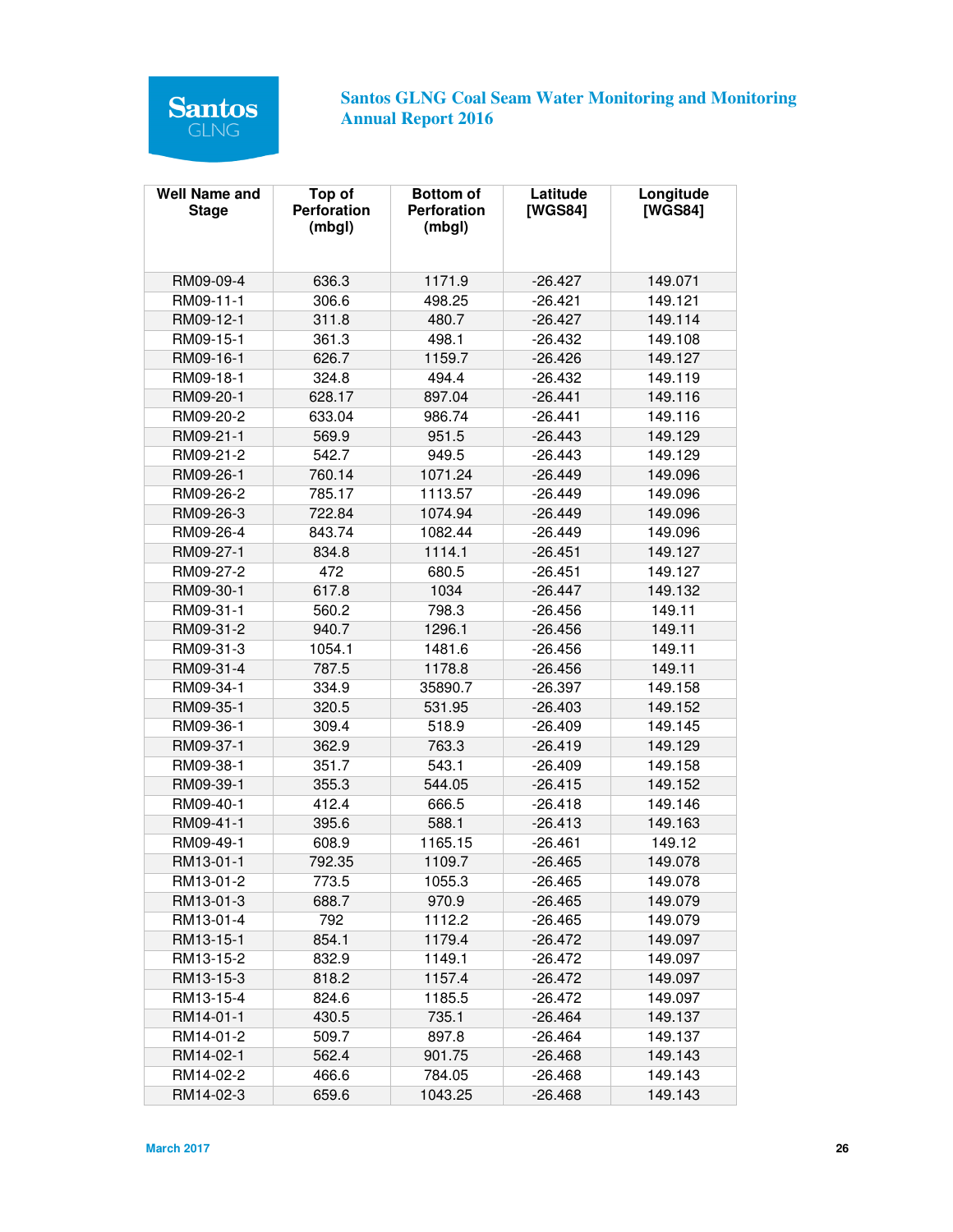

*mbgl – metres below ground level* 

### **6.4 Direct Toxicity Assessment**

As detailed in the Stage 2 CWMMP Rev 2, Santos GLNG committed to undertake additional Direct Toxicity Assessments as part of the joint Industry Working Group (IWG) CSG Fracturing Fluid Ecotoxicology Work Plan (Hydrobiology, June 2013). The Ecotoxicology Work Plan, prepared by Hydrobiology and approved by the former Department of Sustainability, Environment, Water, Population and Communities (now DOTE) and the Expert Panel for major coal seam gas projects, was developed to assess the incremental toxicity of fracturing fluids in the context of the natural ecotoxicity of coal seam gas water to surface water organisms.

The direct toxicity assessment for various waters and fluids commenced in December 2015, this involves testing representative coal seam waters from wells to be fractured and testing the hydraulic fracturing fluid and coal seam water as formulated for injection. The assessment was completed in December 2016.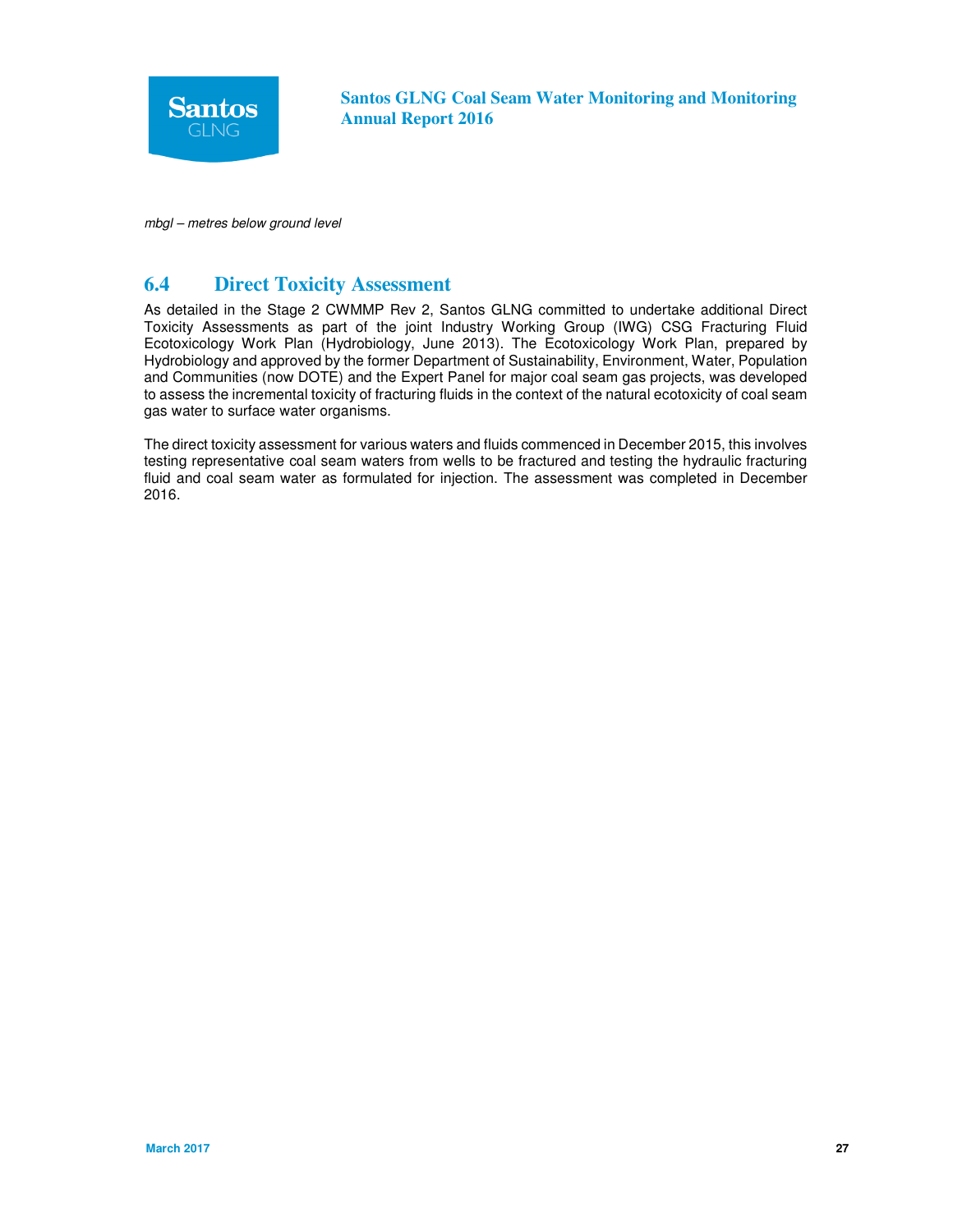

#### **Table 3**: Hydraulic Fracturing Locations – Scheduled 2017

| <b>Asset</b> | <b>Well ID</b> | <b>Status</b>      | <b>Start</b> | Finish    |
|--------------|----------------|--------------------|--------------|-----------|
| Roma.West    | RM03-45-1      | Completed          | 15-Jan-17    | 16-Jan-17 |
| Roma.West    | RM03-10-1      | Completed          | 17-Jan-17    | 18-Jan-17 |
| Roma.West    | RM03-04-1      | Completed          | 19-Jan-17    | 19-Jan-17 |
| Roma.West    | RM03-11-1      | Completed          | 20-Jan-17    | 22-Jan-17 |
| Roma.West    | RM03-05-1      | Completed          | 23-Jan-17    | 23-Jan-17 |
| Roma.West    | RM03-03-1      | Completed          | 24-Jan-17    | 25-Jan-17 |
| Roma.West    | RM03-15-1      | Completed          | 26-Jan-17    | 26-Jan-17 |
| Roma.West    | RM03-22-1      | Completed          | 27-Jan-17    | 28-Jan-17 |
| Roma.West    | RM03-17-1      | Completed          | 15-Feb-17    | 16-Feb-17 |
| Roma.West    | RM09-07-1      | Completed          | 17-Feb-17    | 18-Feb-17 |
| Roma.West    | RM07-03-1      | Completed          | 19-Feb-17    | 21-Feb-17 |
| Roma.West    | RM07-03-3      | Completed          | 21-Feb-17    | 22-Feb-17 |
| Roma.West    | RM07-03-2      | Completed          | 22-Feb-17    | 23-Feb-17 |
| Roma.West    | RM07-04-4      | Completed          | 24-Feb-17    | 25-Feb-17 |
| Roma.West    | RM07-04-1      | Completed          | 25-Feb-17    | 28-Feb-17 |
| Roma.West    | RM07-04-3      | Completed          | 28-Feb-17    | 02-Mar-17 |
| Roma.West    | RM07-04-2      | Completed          | 02-Mar-17    | 03-Mar-17 |
| Roma.West    | RM07-01-2      | Completed          | 04-Mar-17    | 05-Mar-17 |
| Roma.West    | RM07-01-1      | Completed          | 05-Mar-17    | 07-Mar-17 |
| Roma.West    | RM01-05-2      | Completed          | 08-Mar-17    | 08-Mar-17 |
| Roma.West    | RM01-05-4      | Completed          | 08-Mar-17    | 10-Mar-17 |
| Roma.West    | RM01-05-3      | Completed          | 10-Mar-17    | 11-Mar-17 |
| Roma.West    | RM01-05-1      | Completed          | 11-Mar-17    | 12-Mar-17 |
| Roma.West    | RM01-01-1      | <b>Not Started</b> | 01-Apr-17    | 01-Apr-17 |
| Roma.West    | RM01-01-2      | <b>Not Started</b> | 02-Apr-17    | 02-Apr-17 |
| Roma.West    | RM01-02-1      | <b>Not Started</b> | 03-Apr-17    | 04-Apr-17 |
| Roma.West    | RM01-02-2      | <b>Not Started</b> | 04-Apr-17    | 05-Apr-17 |
| Roma.West    | RM01-02-3      | <b>Not Started</b> | 05-Apr-17    | 06-Apr-17 |
| Roma.West    | RM01-02-4      | <b>Not Started</b> | 06-Apr-17    | 07-Apr-17 |
| Roma.West    | RM08-18-1      | <b>Not Started</b> | 08-Apr-17    | 08-Apr-17 |
| Roma.West    | RM08-18-2      | <b>Not Started</b> | 09-Apr-17    | 09-Apr-17 |
| Roma.West    | RM08-18-3      | <b>Not Started</b> | 10-Apr-17    | 10-Apr-17 |
| Roma.West    | RM08-18-4      | <b>Not Started</b> | 11-Apr-17    | 11-Apr-17 |
| Roma.West    | RM08-20-1      | <b>Not Started</b> | 12-Apr-17    | 13-Apr-17 |
| Roma.West    | RM12-04-1      | Not Started        | 14-Apr-17    | 14-Apr-17 |
| Roma.West    | RM12-04-2      | Not Started        | 15-Apr-17    | 15-Apr-17 |
| Roma.West    | RM12-13-1      | Not Started        | 16-Apr-17    | 17-Apr-17 |
| Roma.West    | RM12-13-2      | Not Started        | 17-Apr-17    | 18-Apr-17 |
| Roma.West    | RM12-13-3      | Not Started        | 18-Apr-17    | 19-Apr-17 |
| Roma.West    | RM12-13-4      | <b>Not Started</b> | 19-Apr-17    | 20-Apr-17 |
| Roma.West    | RM12-15-1      | Not Started        | 21-Apr-17    | 21-Apr-17 |
| Roma.West    | RM03-63-1      | Not Started        | 13-May-17    | 13-May-17 |
| Roma.West    | RM03-77-1      | Not Started        | 15-May-17    | 15-May-17 |
| Roma.West    | RM03-79-1      | Not Started        | 16-May-17    | 17-May-17 |
| Roma.West    | RM03-64-1      | Not Started        | 18-May-17    | 18-May-17 |
| Roma.West    | RM03-54-1      | Not Started        | 19-May-17    | 20-May-17 |
| Roma.West    | RM03-53-1      | Not Started        | 21-May-17    | 21-May-17 |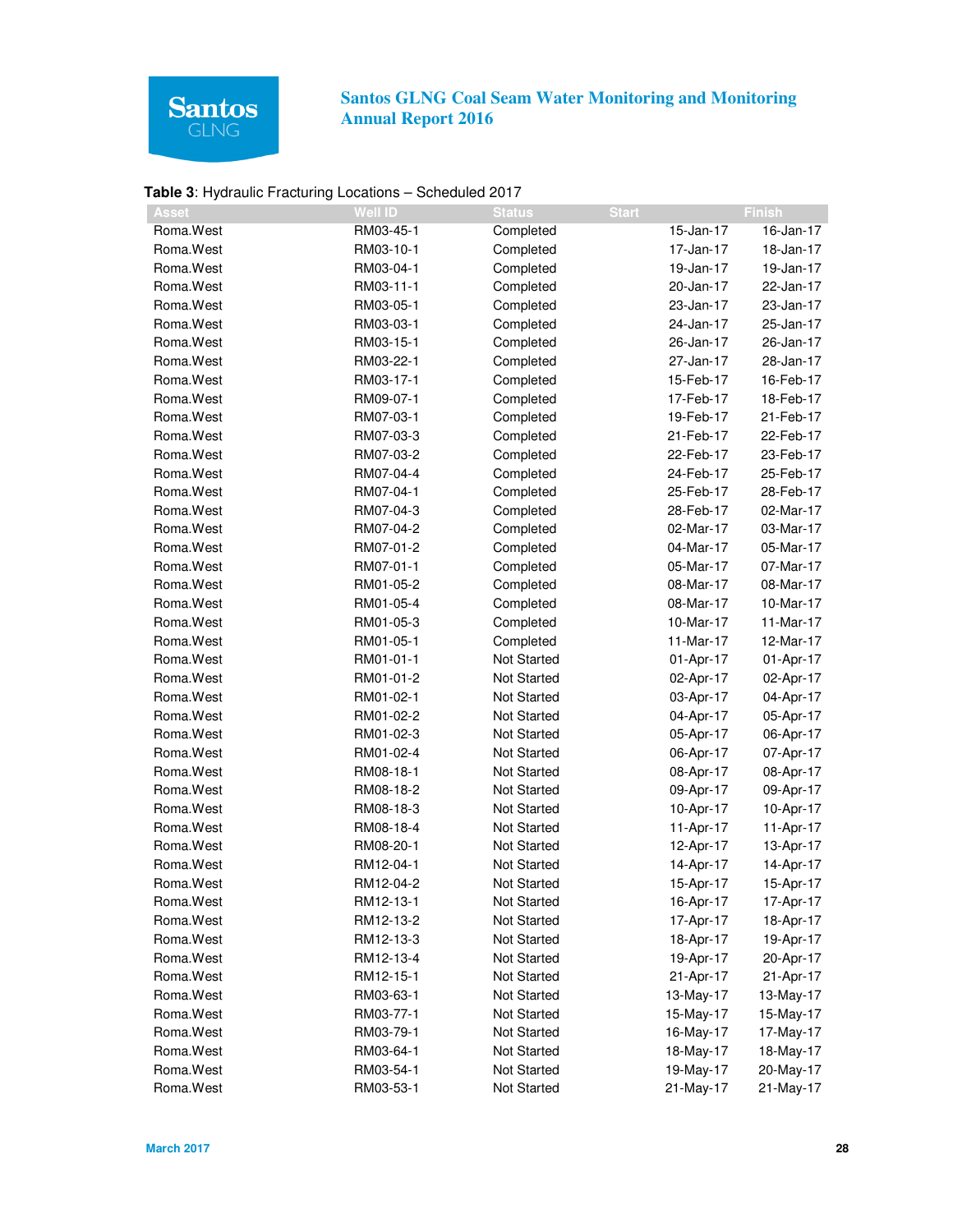# **Santos**

| <b>Asset</b>           | <b>Well ID</b>    | <b>Status</b>      | <b>Start</b> | <b>Finish</b> |
|------------------------|-------------------|--------------------|--------------|---------------|
| Roma.West              | RM03-43-1         | <b>Not Started</b> | 22-May-17    | 23-May-17     |
| Roma.West              | RM03-36-1         | <b>Not Started</b> | 24-May-17    | 24-May-17     |
| Roma.West              | RM03-78-1         | <b>Not Started</b> | 25-May-17    | 26-May-17     |
| Roma.West              | RM03-98-1         | Not Started        | 27-May-17    | 27-May-17     |
| Roma.West              | RM03-25-1         | Not Started        | 28-May-17    | 29-May-17     |
| Roma.West              | RM03-32-1         | Not Started        | 30-May-17    | 30-May-17     |
| Roma.West              | RM03-19-1         | <b>Not Started</b> | 31-May-17    | $01$ -Jun-17  |
| Roma.West              | RM03-18-1         | Not Started        | 02-Jun-17    | 02-Jun-17     |
| Roma.West              | Hermitage 13      | Not Started        | 24-Jun-17    | 25-Jun-17     |
| Roma.West              | Hermitage 14      | Not Started        | 26-Jun-17    | 27-Jun-17     |
| Roma.West              | Pleasant Hills 34 | <b>Not Started</b> | 28-Jun-17    | 29-Jun-17     |
| Fairview.Bandanna      | FV17-31-1         | Not Started        | 30-Jun-17    | $01$ -Jul-17  |
| Fairview.Bandanna      | FV12-27-1         | <b>Not Started</b> | 02-Jul-17    | 04-Jul-17     |
| Fairview.Early Permian | Dawson Bend 3     | Not Started        | 05-Jul-17    | 06-Jul-17     |
| Fairview.Bandanna      | Fairview 534      | <b>Not Started</b> | 07-Jul-17    | 09-Jul-17     |
| Fairview.Bandanna      | Fairview 537      | Not Started        | 10-Jul-17    | $11$ -Jul-17  |
| Fairview.Bandanna      | Fairview 529      | <b>Not Started</b> | 13-Jul-17    | 14-Jul-17     |
| Fairview.Bandanna      | Yebna South 1     | Not Started        | 04-Oct-17    | 05-Oct-17     |
| Fairview.Bandanna      | Springwater 2     | <b>Not Started</b> | 06-Oct-17    | 08-Oct-17     |
| Fairview.Early Permian | FV12-22-4         | Not Started        | 09-Oct-17    | 10-Oct-17     |
| Fairview.Early Permian | FV13-28-1         | <b>Not Started</b> | 11-Oct-17    | 13-Oct-17     |
| Fairview.Early Permian | FV13-29-1         | Not Started        | 14-Oct-17    | 15-Oct-17     |
| Fairview.Early Permian | FV12-37-1         | Not Started        | 16-Oct-17    | 18-Oct-17     |
| Fairview.Early Permian | FV12-37-2         | Not Started        | 18-Oct-17    | 20-Oct-17     |
| Fairview.Early Permian | FV12-38-1         | <b>Not Started</b> | 21-Oct-17    | 22-Oct-17     |
| Fairview.Early Permian | FV12-41-1         | <b>Not Started</b> | 23-Oct-17    | 25-Oct-17     |
| Arcadia                | Mount Kingsley 14 | <b>Not Started</b> | 15-Nov-17    | 17-Nov-17     |
| Arcadia                | Mount Kingsley 15 | <b>Not Started</b> | 18-Nov-17    | 19-Nov-17     |
| Arcadia                | Mount Kingsley 16 | Not Started        | 20-Nov-17    | 22-Nov-17     |
| Arcadia                | Mount Kingsley 17 | Not Started        | 23-Nov-17    | 24-Nov-17     |
| Arcadia                | Mount Kingsley 18 | Not Started        | 25-Nov-17    | 27-Nov-17     |
| Arcadia                | Mount Kingsley 19 | <b>Not Started</b> | 28-Nov-17    | 29-Nov-17     |
| Fairview.Early Permian | FV12-39-1         | Not Started        | 01-Dec-17    | 02-Dec-17     |
| Fairview.Early Permian | FV12-40-1         | <b>Not Started</b> | 03-Dec-17    | 05-Dec-17     |
| Fairview.Early Permian | FV12-42-1         | Not Started        | 06-Dec-17    | 07-Dec-17     |
| Fairview.Early Permian | FV12-43-1         | <b>Not Started</b> | 08-Dec-17    | 10-Dec-17     |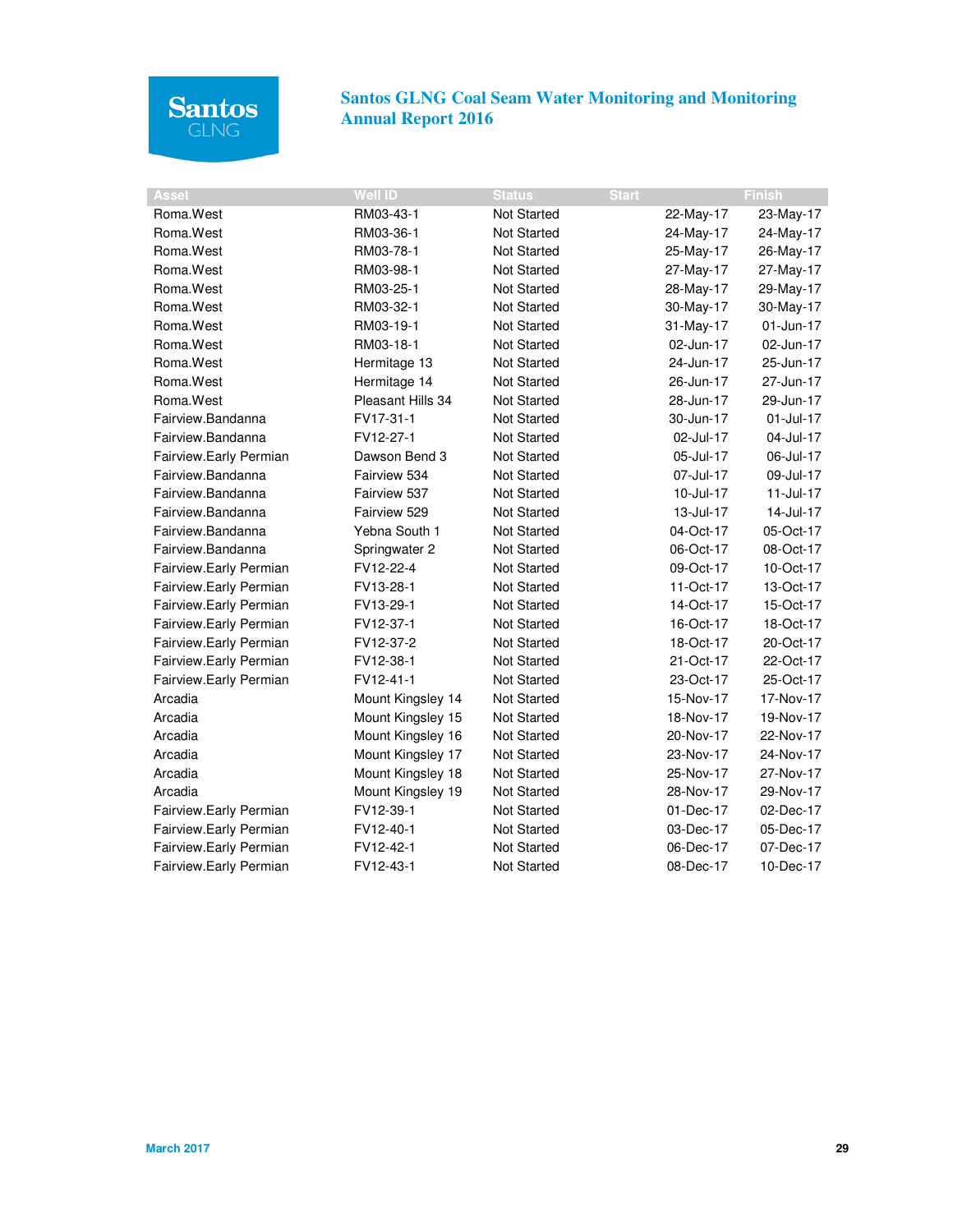

# **7.0 Surface Water Monitoring**

#### **7.1 Overview**

The Fairview and Arcadia Valley fields are located within the Fitzroy Basin, whilst the Roma field is located in the upper catchment area of the Murray Darling Basin (MDB). The main water systems within the Fairview field are the Dawson River and its tributaries Baffle Creek and Hutton Creek. There are five creeks running through the Roma field which drain south to the Balonne River (Condamine-Balonne River system), including Dargal Creek, Bungil Creek, Blyth Creek, Wallumbilla Creek, and Yuleba Creek and from there into the MDB. The Arcadia Valley field lies within both the Comet River and Dawson River catchments, where the surface water network is largely limited to ephemeral streams.

Santos GLNG has established surface water monitoring programs for springs, treated coal seam water discharge points, ephemeral streams and permanent watercourses within these catchment systems.

# **7.2 Coal Seam Water Monitoring and Management Plan Commitments**

Table 7-1 provides an outline of the commitments made in the Stage 2 CWMMP Rev 2, specific to surface water monitoring and progress against each commitment.

| Condition | <b>Commitment</b>                                                                                                                                                            | <b>Target Completion</b><br><b>Date Specified in</b><br><b>Stage 2 CWMMP Rev</b><br>2 | <b>Status</b>                              |
|-----------|------------------------------------------------------------------------------------------------------------------------------------------------------------------------------|---------------------------------------------------------------------------------------|--------------------------------------------|
| 49.g.vi)  | <b>Surface Water Threshold Values</b>                                                                                                                                        |                                                                                       |                                            |
|           | Collection and reviewing 2 years of<br>baseline data and development of<br>upper and lower confidence levels<br>(Threshold values) for key parameters<br>(relevant to MNES). | End of 2014.                                                                          | Completed.<br>Data acquisition<br>ongoing. |

| Table 7-1: Stage 2 CWMMP Rev 2 Commitments - Surface Water Monitoring |  |  |
|-----------------------------------------------------------------------|--|--|
|-----------------------------------------------------------------------|--|--|

#### **7.2.1 Surface Water Threshold Values**

As summarised is Section 2, baseline threshold values for surface water have been established.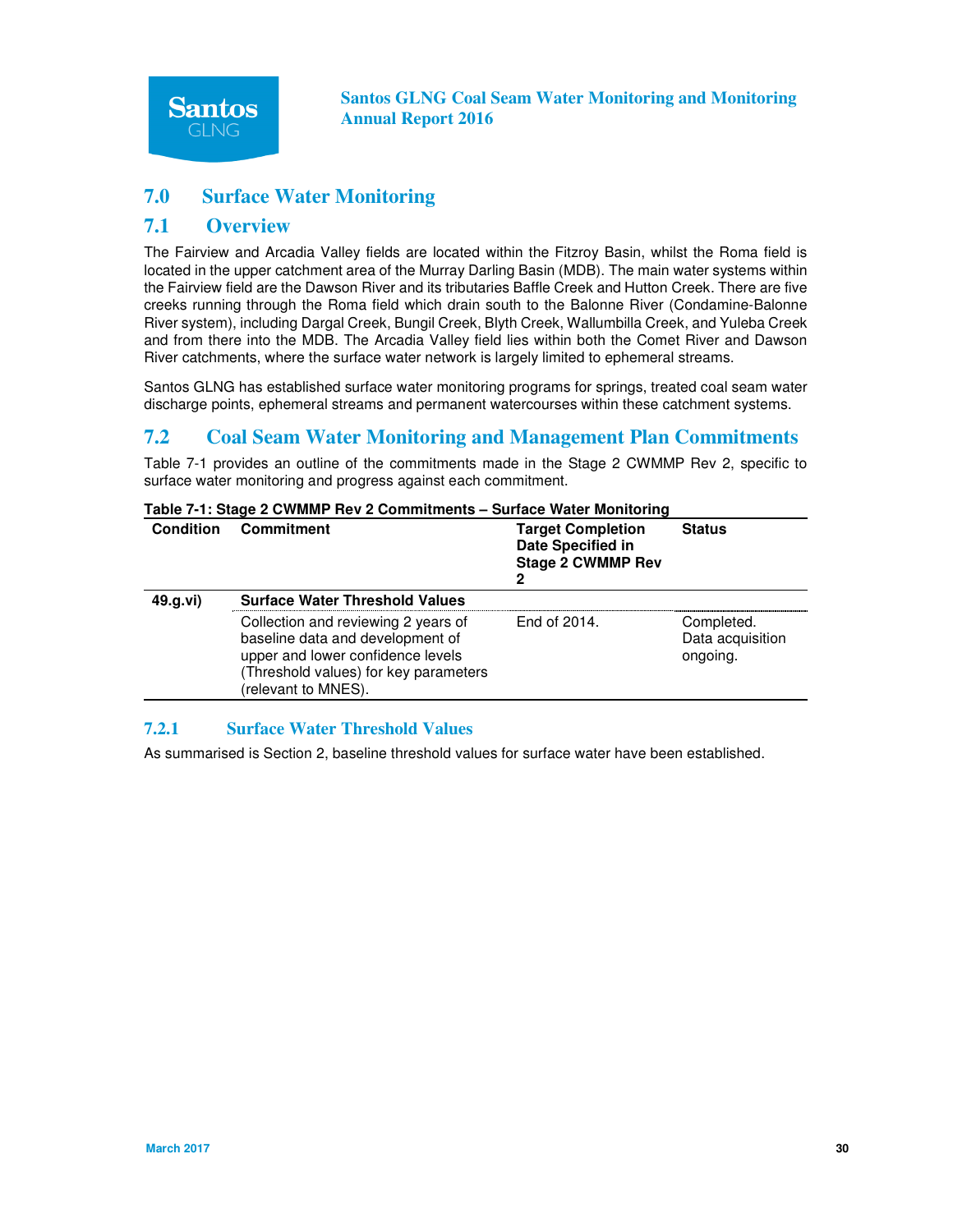

### **8.0 Brine Management**

#### **8.1 Overview**

Brine is defined as the concentrated reverse osmosis waste stream (RO concentrate). Once RO concentrate reaches above 40,000 mg/L total dissolved solids (TDS), it is then defined by DEHP as 'brine'. Santos GLNG has the following mechanisms currently in place for RO concentrate management:

- **Fairview field:** Santos GLNG stores and manages RO concentrate production in brine containment ponds.
- **Roma field:** Santos GLNG stores and manages RO concentrate production in brine containment ponds.
- **Arcadia Valley field:** No RO concentrate will be produced in Arcadia Valley field within the scope of the Santos GLNG Stage 2 CWMMP Rev 2.

Further brine management options or expansion of current options may be required as gas fields develop, Santos GLNG is currently assessing options for the long-term management of RO concentrate and/or brine.

#### **8.2 Coal Seam Water Monitoring and Management Plan Commitments**

Table 8-1 provides an outline of Santos GLNG's commitments presented in the Stage 2 CWMMP Rev 2, specific to brine management and progress against each commitment.

| <b>Condition</b> | <b>Commitment</b>                                                                                                                                                                                                                         | <b>Target Completion</b><br><b>Date Specified in</b><br><b>Stage 2 CWMMP Rev 2</b> | <b>Status</b>                                                                                                                                            |
|------------------|-------------------------------------------------------------------------------------------------------------------------------------------------------------------------------------------------------------------------------------------|------------------------------------------------------------------------------------|----------------------------------------------------------------------------------------------------------------------------------------------------------|
| 49.g.x)          | <b>Brine Management Plans</b>                                                                                                                                                                                                             |                                                                                    |                                                                                                                                                          |
|                  | Provision of Brine Management Plans<br>developed for Arcadia Valley, Roma and<br>Fairview gas fields as a state government<br>requirement within the respective gas<br>field's EA's. These will be provided in an<br>update to the CWMMP. | December 2014.                                                                     | March 2020<br>Due to an extension<br>granted by the state<br>government (DEHP)<br>for provision of Brine<br><b>Management Plans</b><br>to December 2019. |

#### **Table 8-1: Stage 2 CWMMP Rev 2 Commitments – Brine Management**

#### **8.3 Brine Management Progress**

As stated in the 2014 CWMMP Annual Report there has been a significant reduction in water volumes (approximately 30%-50%) then originally predicted in the CWMMP Rev 2, for the Roma and Fairview gas fields. This has therefore significantly reduced estimated brine production volumes.

During 2016, the focus on brine management studies included maximising beneficial use options for coal seam water, that meets relevant standards, understanding and capitalising on these opportunities as priority will minimise brine and solid salt production.

The outcomes of brine and salt management feasibility assessments are ongoing; however, based on current sanctioned Development Projects, Santos GLNG has constructed sufficient storage capacity in the Fairview field for brine management beyond 2020. The Arcadia Valley field is not estimated to start production until mid 2018 and therefore there will be no brine to manage during the scope of the Stage 2 CWMMP Rev 2.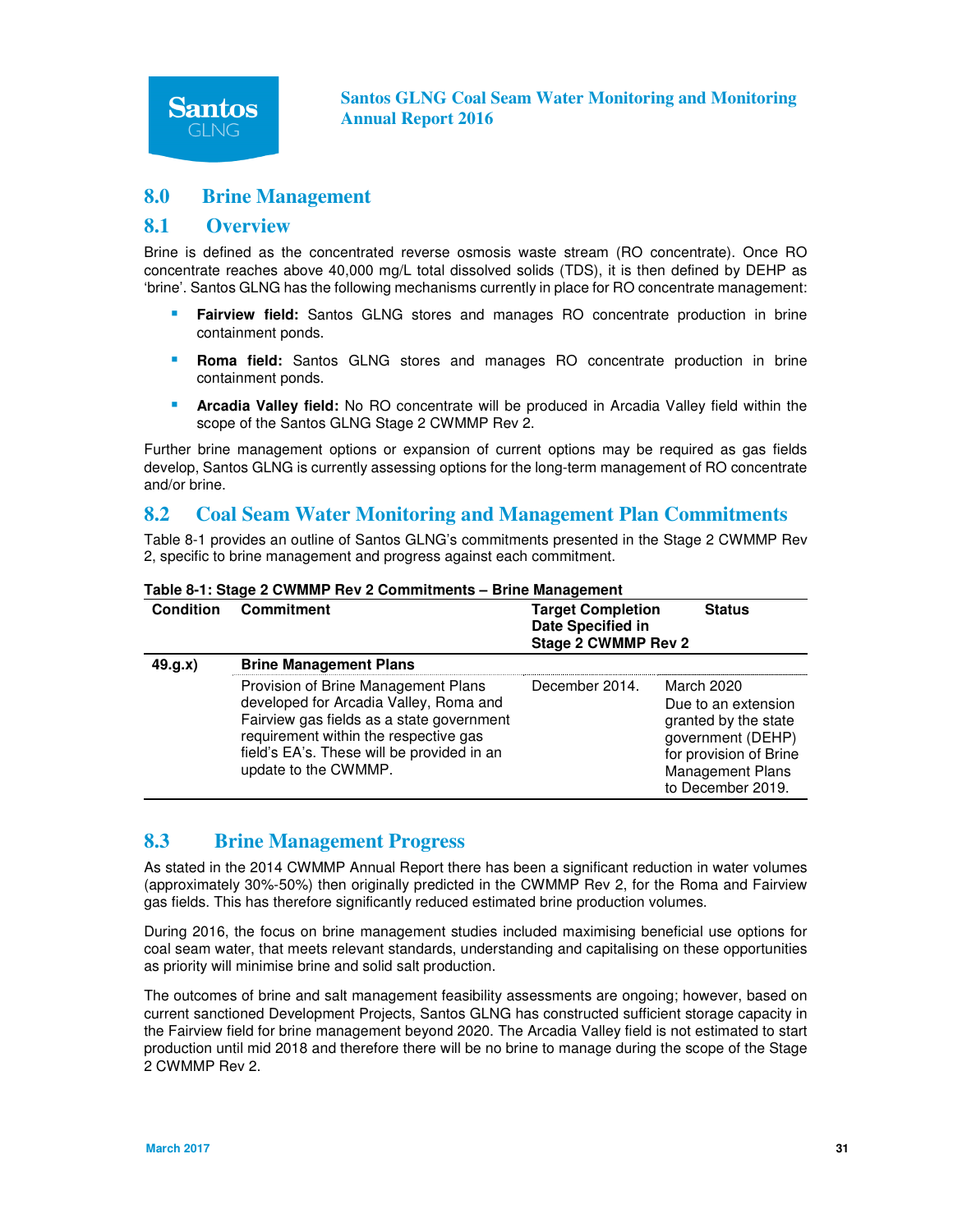

Extension was previously granted by the state government (DEHP) for provision of Brine Management Plans for Roma field and Fairview and Arcadia Valley fields by December 2019.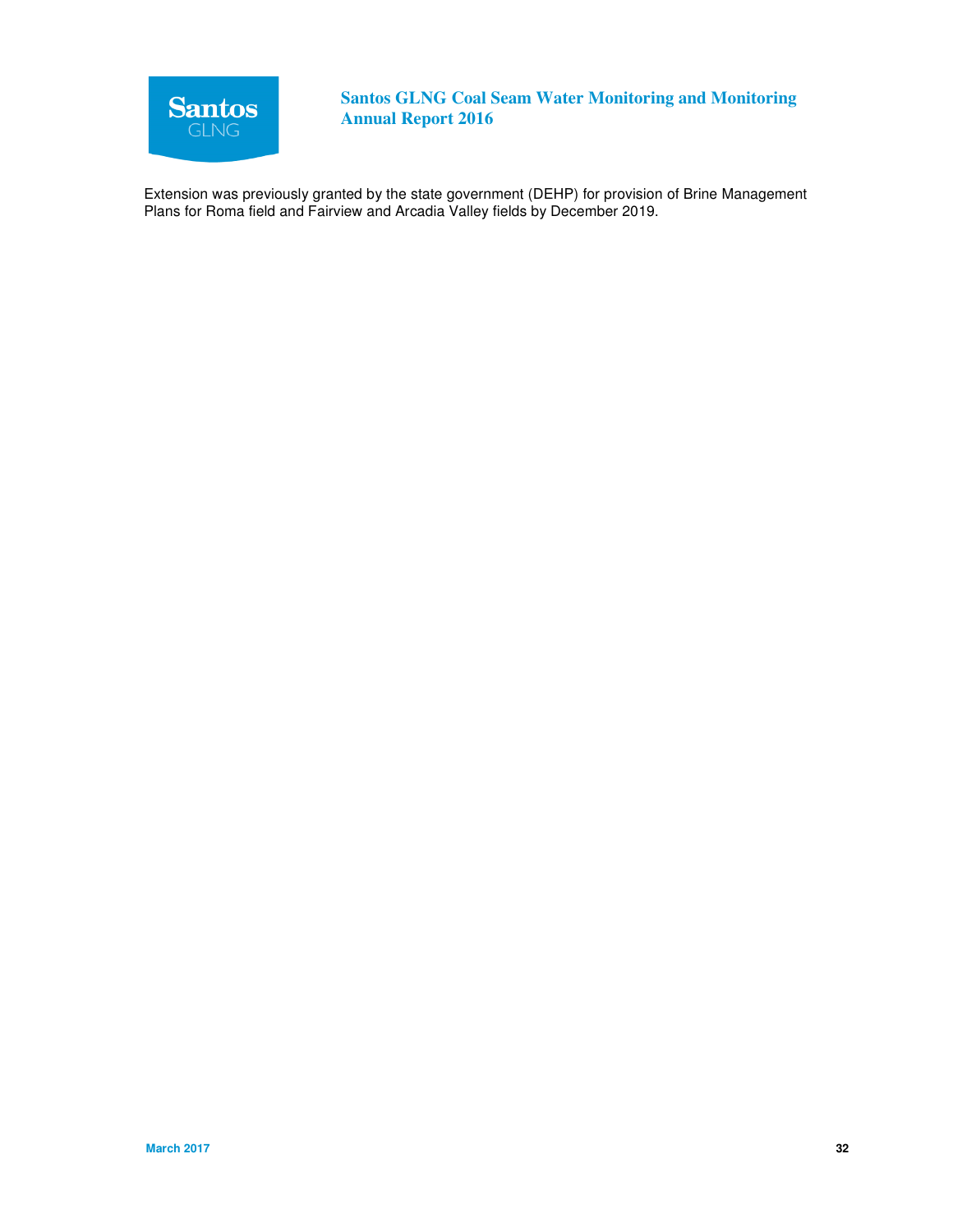

#### **9.0 Subsidence**

#### **9.1 Overview**

Pressure reductions in the subsurface due to coal seam water production have the potential to cause subsidence within the coal seam and a risk of deformation at the ground surface. Santos GLNG is required by EPBC Act Approval Condition 65 to undertake:

a) baseline and ongoing geodetic monitoring programs to quantify deformation at the land surface within the proponent's tenures. This should link from the tenement scale to the wider region across which groundwater extraction activities are occurring as well as to any relevant regional program of monitoring;

b) modelling to estimate the potential hydrological implications of the predicted surface and subsurface deformation; and

c) methods for linking surface and sub-surface deformation arising from CSG activities.

Santos GLNG has developed a Subsidence Management Plan which defines the process for identifying a reportable subsidence occurrence. The Subsidence Management Plan was provided as an appendix to the Santos GLNG Stage 2 CWMMP Rev 2.

Santos GLNG is using InSAR (interferometric synthetic aperture radar) technology to detect ground movement and deformation across the entire extent of its fields.

#### **9.2 Coal Seam Water Monitoring and Management Plan Commitments**

Table 9-1 provides an outline of Santos GLNG's commitments presented in the Stage 2 CWMMP Rev 2, specific to subsidence monitoring and progress against each commitment.

| Condition  | <b>Commitment</b>                                                                                                                                                                                                                                     | <b>Target Completion</b><br><b>Date Specified in</b><br>the Stage 2<br><b>CWMMP Rev 2</b> | <b>Status</b> |
|------------|-------------------------------------------------------------------------------------------------------------------------------------------------------------------------------------------------------------------------------------------------------|-------------------------------------------------------------------------------------------|---------------|
| 53.d.i.lll | <b>Subsidence</b>                                                                                                                                                                                                                                     |                                                                                           |               |
|            | The Subsidence Management Plan<br>provides a response plan into any<br>exceedance of the defined subsidence<br>trigger. The Subsidence Management<br>Plan describes the monitoring undertaken<br>to establish variation of ground level over<br>time. | Completed.                                                                                | Completed.    |
|            | Subsidence baseline.                                                                                                                                                                                                                                  | Completed.                                                                                | Completed.    |
|            | Monitoring through satellite<br>measurements.                                                                                                                                                                                                         | Ongoing.                                                                                  | Ongoing.      |

#### **Table 9-1: Stage 2 CWMMP Rev 2 Commitments – Subsidence**

### **9.3 Findings to Date**

Stage 1 of the monitoring program comprised collection and interpretation of baseline ground motion conditions across the Surat and Bowen basins where gas field development activity is expected to occur at some point in the future. The findings were used to inform the Subsidence Management Plan.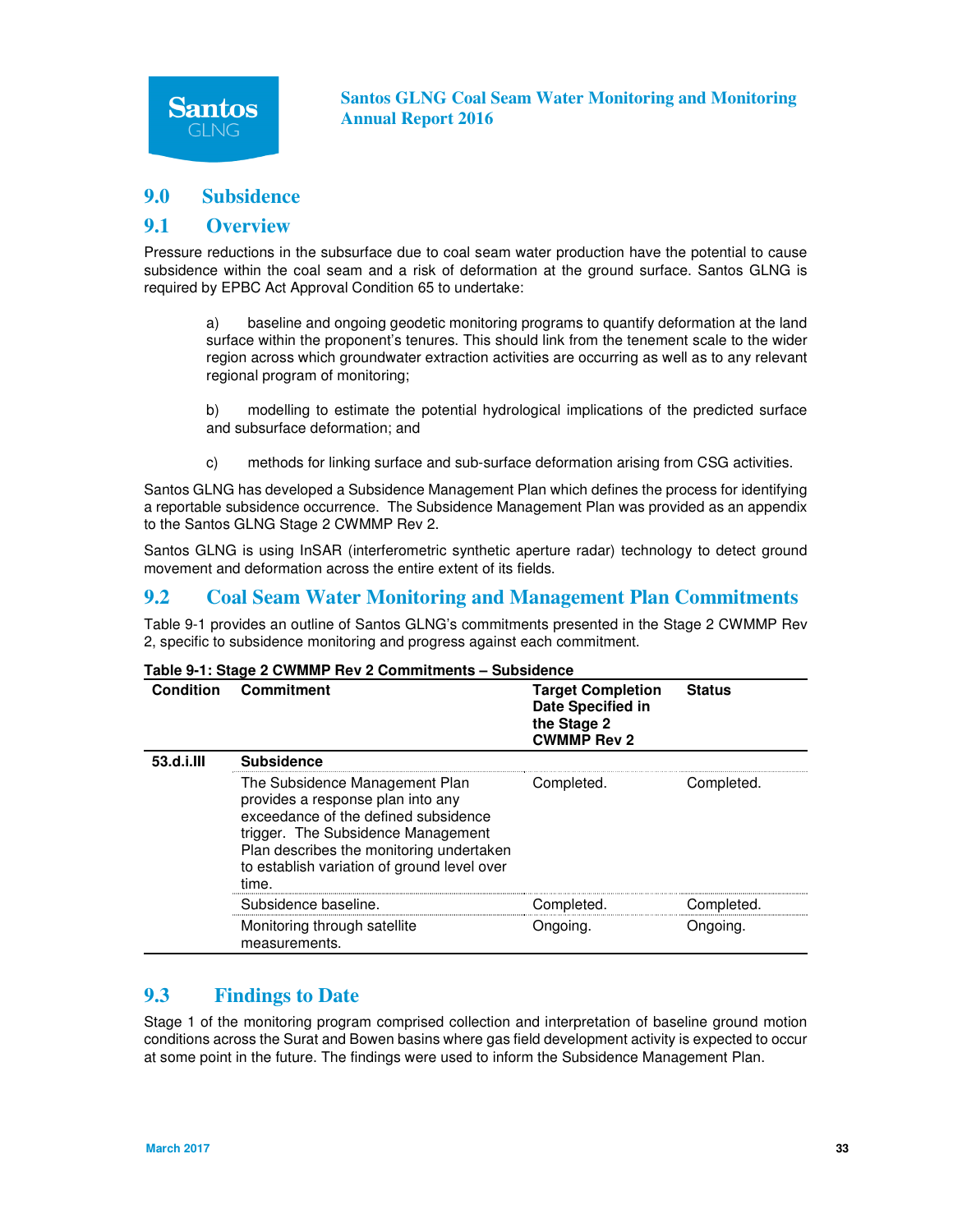

Stage 2 of the InSAR monitoring program commenced in July 2012. An Interim report on the Stage 2 InSAR monitoring program was submitted to the DOTE in November 2013 as per the commitment made in the Stage 2 CWMMP Rev 2 and described the interim findings of Stage 2 of the monitoring program. Stage 2 was completed in April 2015.

Stage 3 of the current InSAR monitoring program commenced in April 2015. The first interim report for Stage 3 was provided to Santos in April 2016. Stage 3 is projected to run until February 2018. The next stage of monitoring will be commissioned to ensure it is provides continuous ground motion monitoring beyond February 2018.

To date, the results show a stability pattern over time for the whole Santos GLNG tenures. No direct correlation between ground deformation and exact locations of the gas activities is evident. The localised displacements measured over the Santos GLNG fields (accumulated values of up to 20 mm) are likely due to superficial processes. Such processes might include natural processes such as erosion, sediment deposition, and soil wetting/drying, as well as anthropogenic activity such as large civil construction projects and agricultural activities.

# **9.4 Ongoing Studies and Monitoring**

InSAR image data acquisition for Stage 2 commenced in April 2015 and will run for 3 years. The data acquisition rate is every 48 days with periodic reporting scheduled for April 2016, March 2017 and February 2018 when Stage 3 of the data acquisition is programmed to stop.

Quarterly Reports have been delivered since the start of data acquisition in April 2015, up to December 2016. The next quarterly report is due in Q1 2017.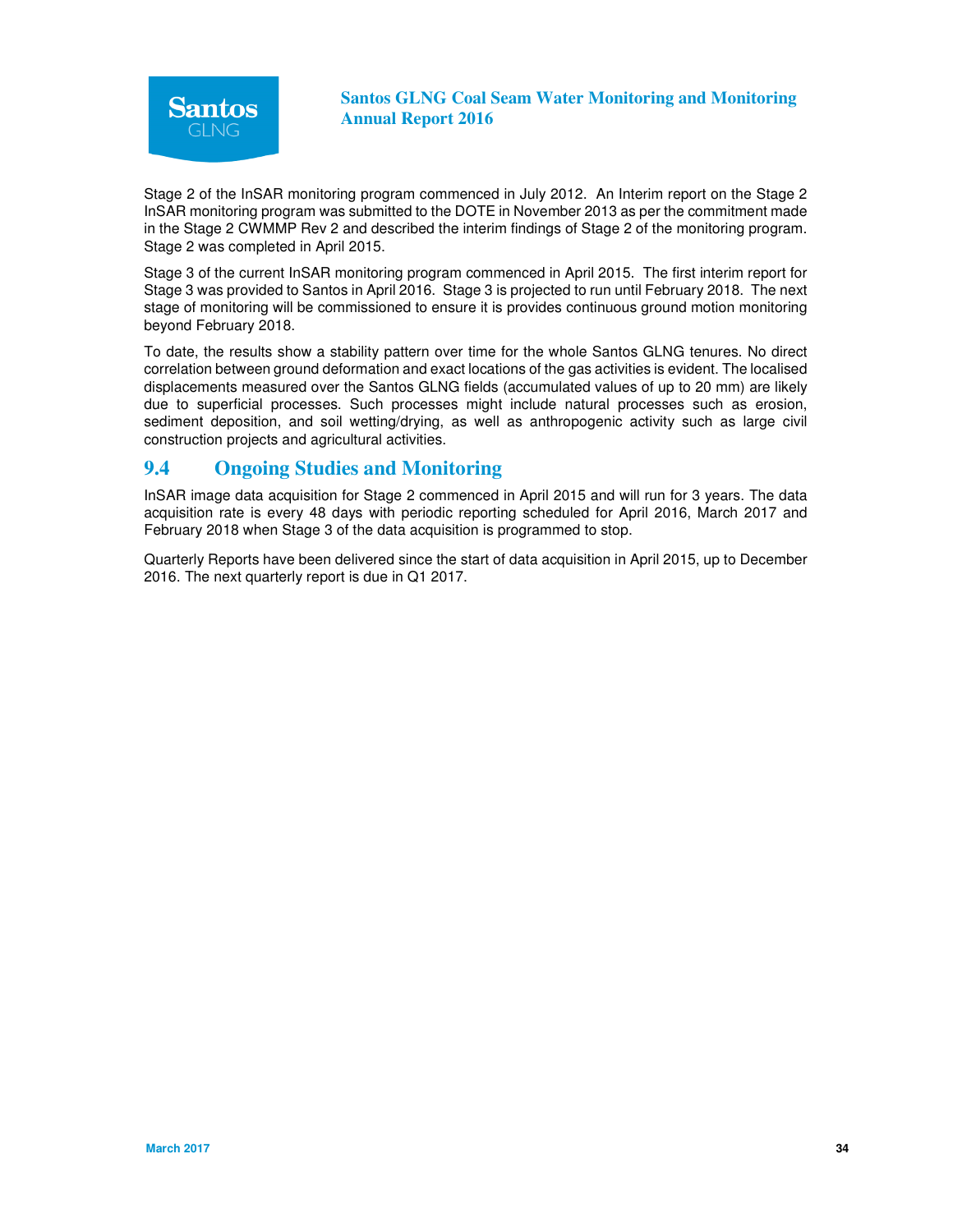

#### **10.0 Reporting**

#### **10.1 Overview**

This section will outline the reporting commitments made in the Stage 2 CWMMP Rev 2 and report on progress against each item.

#### **10.2 Coal Seam Water Monitoring and Management Plan Commitments**

Table 10-1 provides an outline of Santos GLNG's commitments presented in the Stage 2 CWMMP Rev 2, specific to reporting and progress against each commitment.

| <b>Condition</b> | <b>Commitment</b>                                                                                                                                                                    | <b>Target Completion</b><br>Date Specified in<br><b>Stage 2 CWMMP</b><br>Rev <sub>2</sub> | <b>Status</b>                               |
|------------------|--------------------------------------------------------------------------------------------------------------------------------------------------------------------------------------|-------------------------------------------------------------------------------------------|---------------------------------------------|
| 49i, 53c)ix)     | <b>Reporting</b>                                                                                                                                                                     |                                                                                           |                                             |
|                  | A Coal Seam Water Monitoring and<br>Management Annual Report will be<br>developed for each calendar year and<br>submitted to DOTE within the first<br>quarter of the following year. | Annually.                                                                                 | Complete.                                   |
|                  | Digital data can be provided to DOTE<br>on request.                                                                                                                                  | Ongoing.                                                                                  | Ongoing.                                    |
|                  | Santos GLNG will publish the following<br>reports on the internet (via the Santos<br>Water Portal):                                                                                  | Annually                                                                                  | Complete.                                   |
|                  | Coal Seam Water Monitoring and<br>ш<br>Management Annual Report;                                                                                                                     |                                                                                           |                                             |
|                  | Link to the latest Surat Cumulative<br>п<br>Management Area (CMA); and<br>Underground Water Impact Report<br>(UWIR).                                                                 |                                                                                           |                                             |
|                  | Santos GLNG will regularly publish data<br>from the water monitoring network on<br>the Santos Water Portal.                                                                          | Ongoing.                                                                                  | Ongoing (last<br>updated<br>December 2016). |
| 55               | The next revision of the CWMMP is<br>currently planned to be submitted to the<br>DOTE 3 months prior to the first LNG<br>cargo.                                                      | Report to be<br>submitted 3 months<br>prior to first LNG<br>cargo                         | In progress.                                |

#### **Table 10-1: Stage 2 CWMMP Rev 2 Commitments – Reporting**

#### **10.3 2016 Reporting**

#### **10.3.1 CWMMP Annual Report**

The first Annual Report was submitted to the DOTE on 31 March 2014. The 2013 Annual Report included progress updates from October 2013 to December 2013 which incorporated the 2013 period since submission of Stage 2 CWMMP Rev 2. The 2014 and 2015 Annual Reports were previously submitted and reported on progress during 2014 and 2015, respectively.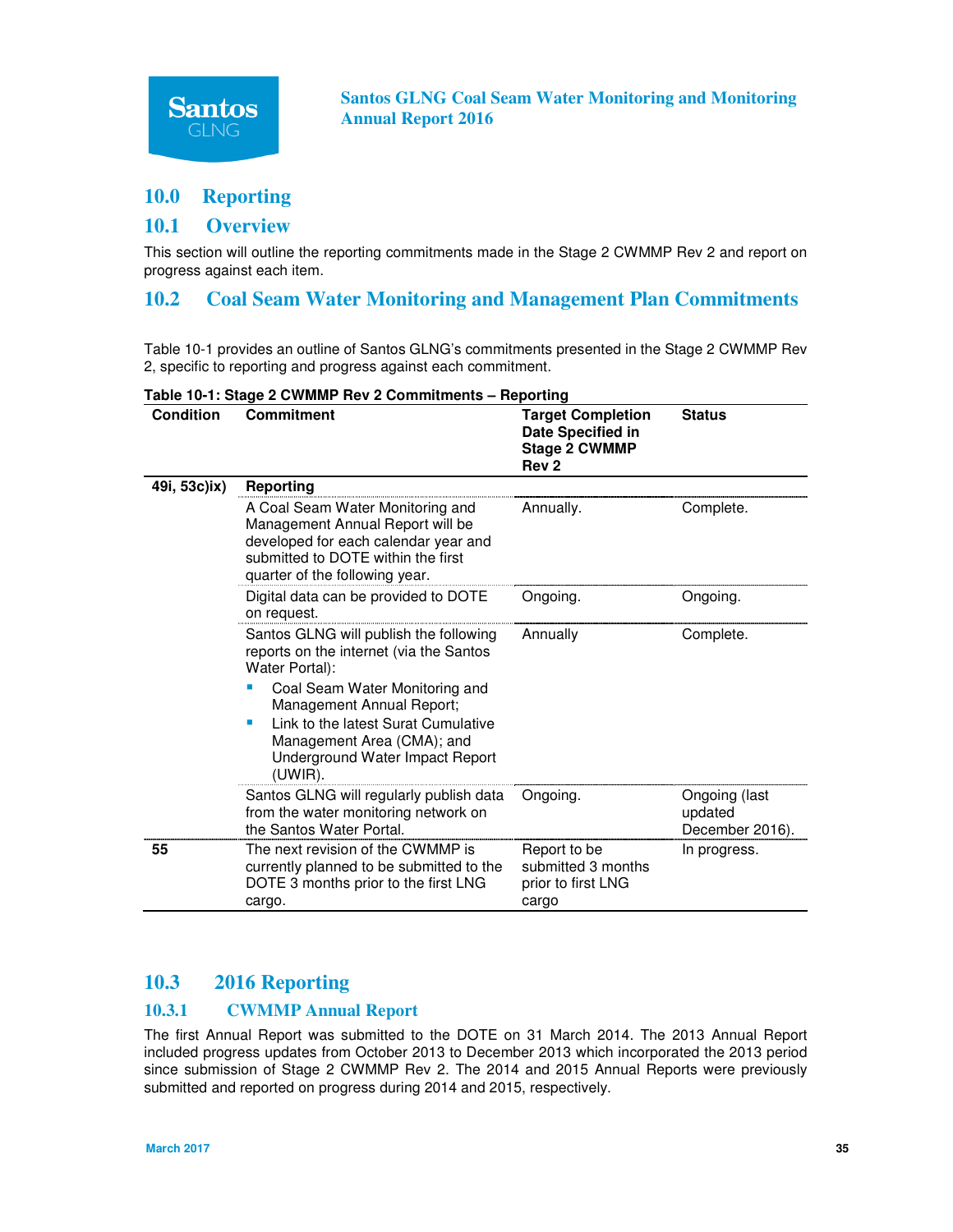

This 2016 Annual Report has been developed to provide progress against commitments from 1 January 2016 to 31 December 2016 and will be made available on the Santos Water Portal as required by Conditions 49 and 53 of the EPBC approval by the 31 March 2017.

#### **10.3.2 Digital Data Requests**

No digital data was requested by the DOTE during this reporting period.

#### **10.3.3 Santos Water Portal**

Updates to the water monitoring network were published on the Santos Water Portal, this included updated water level and water quality results for a range of groundwater bores and surface water monitoring locations. These were most recently updated in December 2016.

The Santos Water Portal can be accessed via http://www.santoswaterportal.com.au/.

#### **10.3.4 Future Reporting**

The forward work plan to meet reporting commitments is outlined below:

- **Provision of digital data to the DOTE upon request;**
- **Updates to water monitoring network and data on the Santos Water Portal on a quarterly basis** with Q1 2017 data being uploaded in April 2017;
- **Submission of the update to the CWMMP will be submitted to DotE for approval; and**
- **Commencement of the Annual Report 2017 covering January 2017 to December 2017.**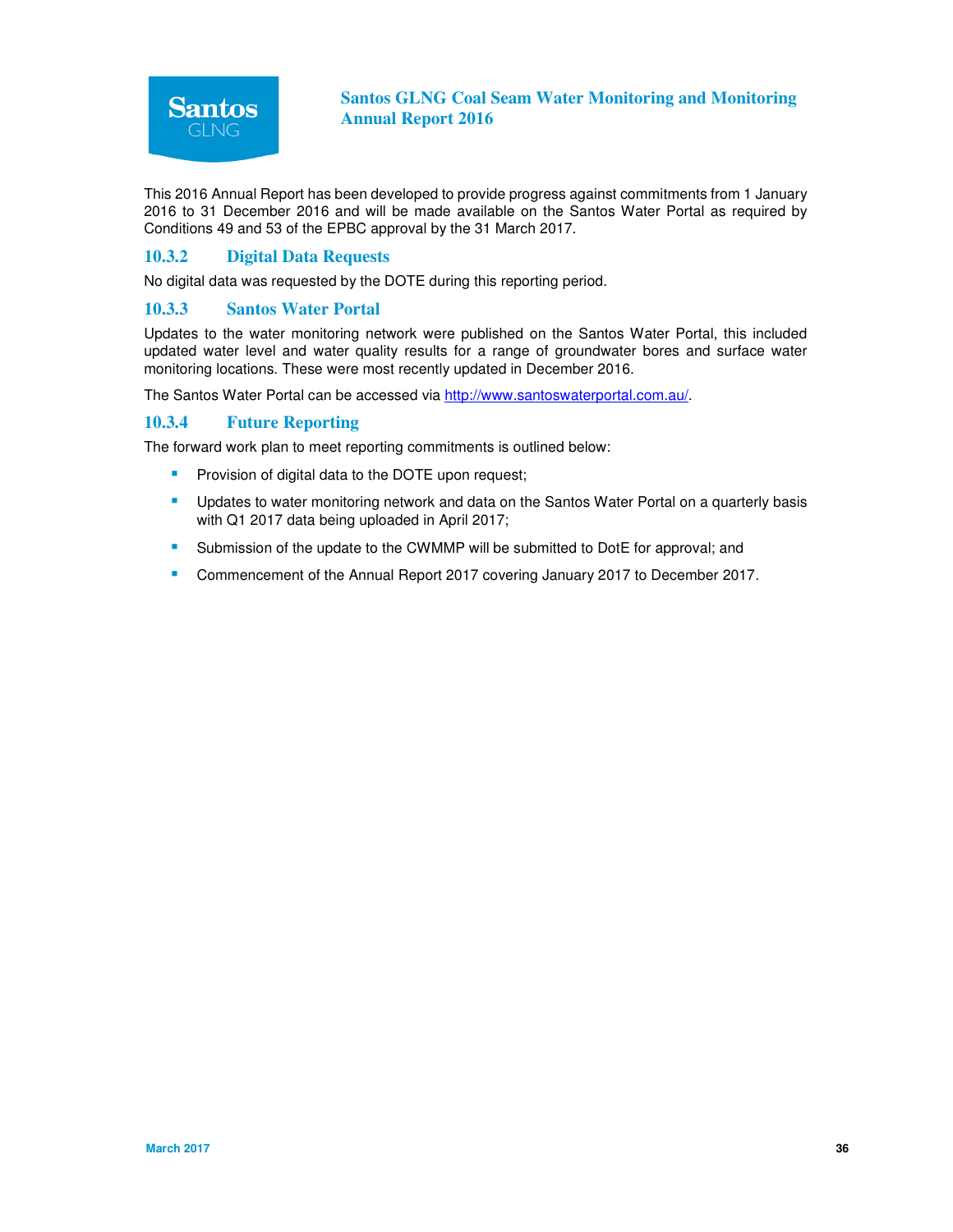

# **11.0 Third Party Audit**

On 4 December 2015 Santos Ltd was directed to undertake a second independent compliance audit of the EPBC Act approval granted to develop, construct, operate and decommission the coal seam gas resources in the Surat and Bowen Basins between Roma and Emerald in Queensland to supply gas for a related proposal for a natural gas liquefaction and export facility near Gladstone as described in EPBC 2008/4059. This was undertaken in accordance with condition 100 of the approval and as part of the strategic audit component of the Department of the Environment's annual compliance audit program.

The project has 114 conditions of approval. The second directed audit focused on the implementation of the Stage 1 and 2 of Coal Seam Gas (CSG) Water Monitoring and Management Plan (WMMP) requirements, and the effectiveness of the conditions in protecting MNES.

The independent audit has addressed the criteria to the satisfaction of the Minister's delegate.

The audit found that overall Santos Ltd has demonstrated reasonable measures have been undertaken to achieve compliance with the WMMP.

The audit found that Santos Ltd had met the majority of activities to satisfy the conditions of the EPBC Act approval that were within the scope of the audit, however four non-compliances were identified. These included:

- delays to agreed delivery dates to finalise commitments (77.1 and 78.1);
- not meeting all monitoring requirements (50.1.2(i) and 50.1.9)
- failure to communicate and seek approval for changes to aspects of the Plan implementation (77.1 and 78.1).

All non-compliances are considered to be low level and not to have resulted in impacts to MNES.

The Department of the Environment is engaging with Santos Ltd to ensure the non-compliances identified above are addressed to the satisfaction of the Department and in accordance with the EPBC Act Compliance and Enforcement Policy.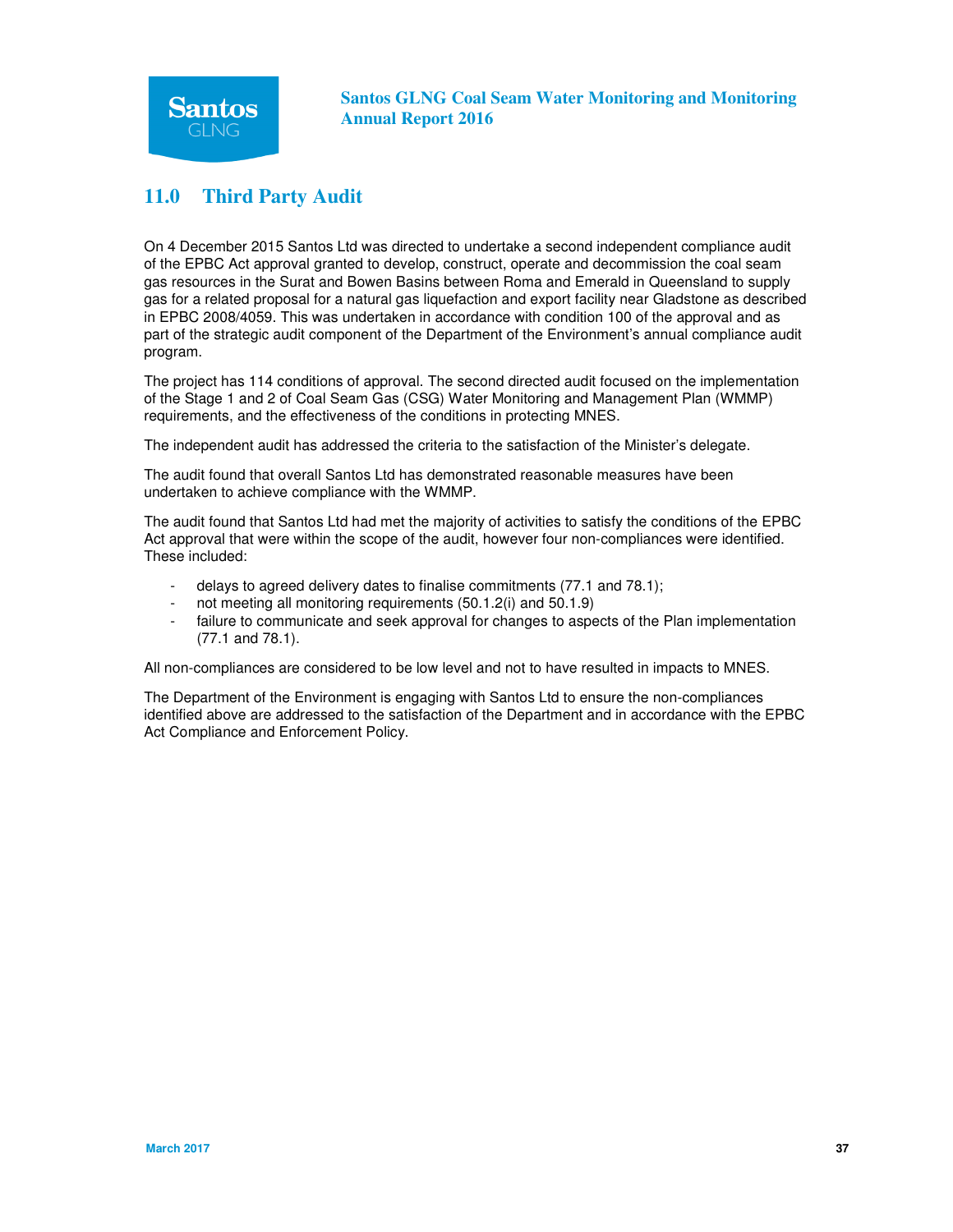

#### **12.0 References**

Department of the Environment, 2013, *Letter of Approval of Stage 2 CSG Water Management and Monitoring Plan - Reference: MS13-000959* 

Hydrobiology Pty Ltd, 2013, *CSG Fraccing Fluid Ecotoxicology Work Plan June 2013* 

Jacobs Engineering Group Inc. (Jacobs) 2015, *Surat Basin Quarterly Spring Baseline Monitoring Program: Springs Baseline Summary Report*, Report no. IH037400.

Klohn Crippen Berger (KCB) 2012, *Desktop Assessment of the Source Aquifer for Springs in the Surat Cumulative Management Area*, Brisbane.

Natural Resource Management Ministerial Council, Environment Protection and Heritage Council, National Health and Medical Research Council, 2009, National Water Quality Management Strategy, *Australian Guidelines for Water Recycling Managing Health and Environmental Risks (Phase 2), Managed Aquifer Recharge.* 

Queensland Herbarium 2012, *Ecological and Botanical Survey of Springs in the Surat Cumulative Management Area,* Brisbane.

Queensland Water Commission, 2012, *Underground Water Impact Report for the Surat Cumulative Management Area.* 

Santos GLNG, 2013, *Joint Industry Plan for an Early Warning System for the Monitoring and Protection of EPBC Springs.* 

Santos GLNG, 2013, *Stage 2 Revision 2 CSG Water Management and Monitoring Plan.* 

Santos GLNG, 2014, *Santos GLNG Coal Seam Water Monitoring and Management Annual Report.*

URS 2015, *Baseline Threshold Values for Surface Water Quality in Fairview and Roma Project Areas,*  Report no. 42627494/R001/0.